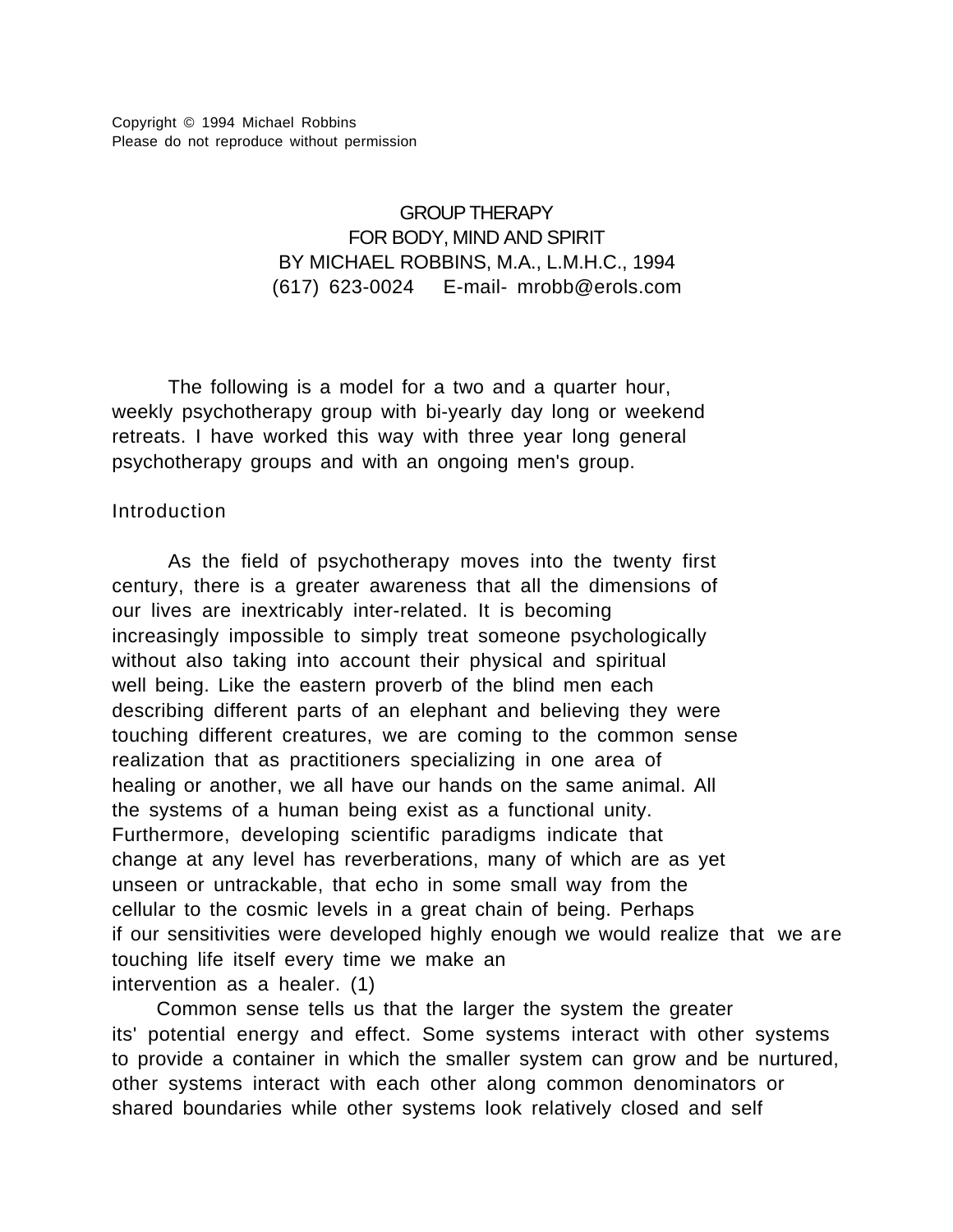contained. For most systems, form follows function. In other words, the way that a system looks and operates is usually dictated by its purpose. Without a purpose all the energy that is in a system has nowhere to go. If we apply this principal to a psychotherapy group, it naturally follows that a) there will be lots of energy available in a group to accomplish the task of therapy and b) that the clearer we are about what the elements of this task are, the easier it will be to accomplish.

 As I've already implied above, my personal definition of therapy is a holistic one which includes body, mind and spirit. By bringing the great potential energy of a group to bear on many different levels of our being at once my intention is to create a synergy which will have the most profound impact. Although I have applied this model in its entirety only with groups, I use exactly the same principals with couples and individuals, and theoretically they apply to families and to even larger groups such as political systems and nations. In System theory this is called the principal of isomorphy.(2)

 The foundation for this work has been the Systems Centered Theory and Practice which I have been learning over the past four years with Dr.Yvonne Agazarian. Within this basic framework, which I have been using as a kind of 'meta-theory', I have explicitly included practices from various meditative traditions, Body Oriented Psychotherapy, movement modalities and Spiritual Psychology. In so doing I have made explicit certain principals that I believe are already implicit in Systems Centered Therapy.

 As a Body Oriented Psychotherapist who has also spent a significant portion of my life involved with spiritual practice and in various types of spiritual communities, I have been very excited to integrate Systems Centered thinking into the other disciplines and approaches I have been using. There was such an immediate resonance with other forms that I felt as if a light had been switched on and a whole library of experiences suddenly fell into place. To be sure, it is not that I don't notice some very important differences between this approach and others, all of which need close and careful attention, it is simply that the similarities in basic principals far outweigh those differences. I also can see possibilities for a cross fertilization that can greatly enhance the effectiveness of a variety of disciplines. One of my hopes for this article is that it can seed discussion amongst and between practitioners of many disciplines which in turn can perhaps help to further refine our potential for helping others, and ourselves to heal and mature.

 I would also like to note that all of the disciplines mentioned here are complex and sophisticated reflections on the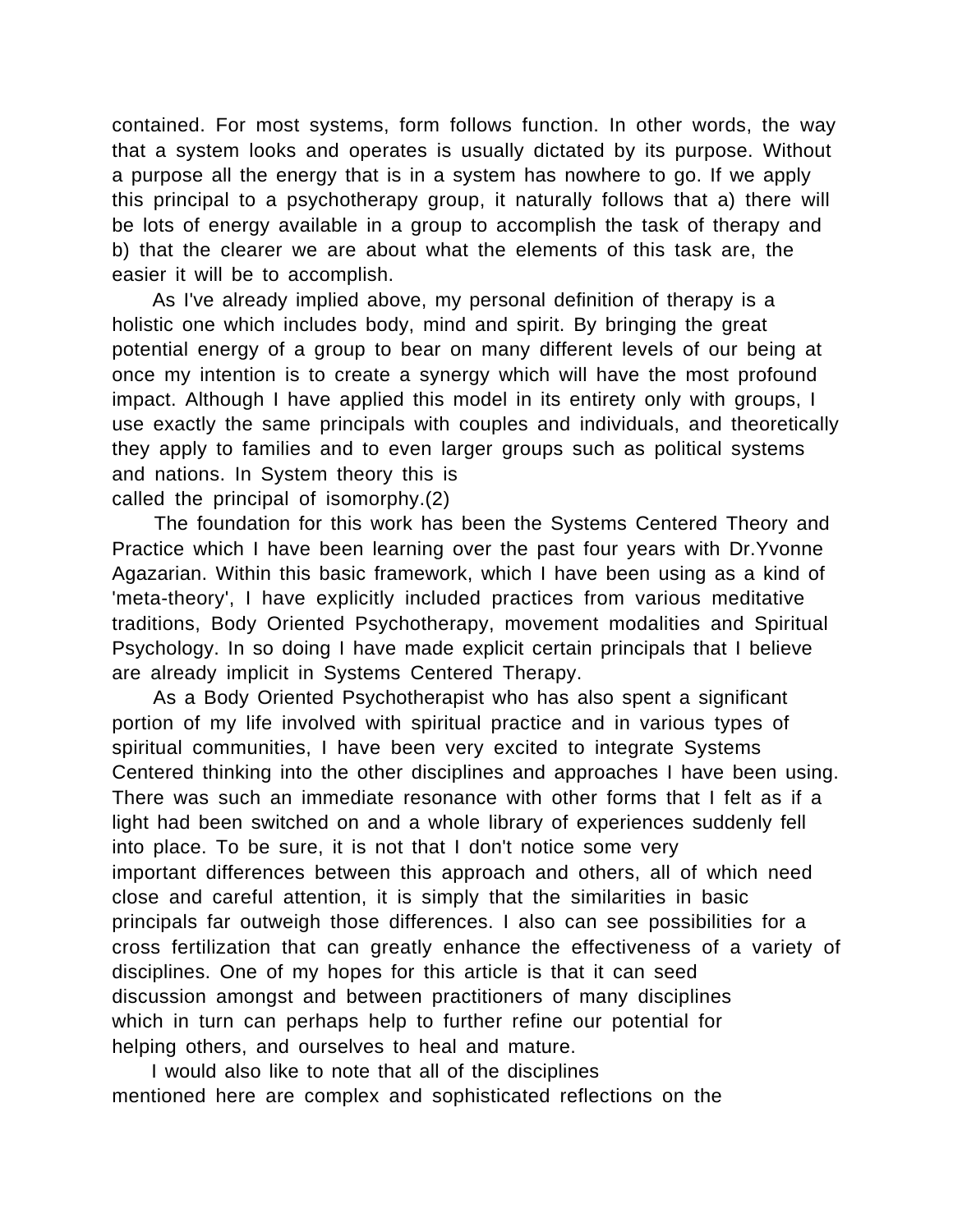human predicament and as such my understanding and practice of their principals and techniques is continually evolving. Therefore, like all models of this kind, this is a work in progress, and must necessarily be incomplete and subject to revision.

#### Basic Principals

To start, I think that it is useful to note the similarities in the principals which Systems Centered Therapy, Body Oriented Psychotherapy, a variety of movement modalities, meditation and Spiritual Psychology use to organize and work with human experience. After these essential organizing principals and common values have been established, I will also note some of the important differences and 'hot issues' of contention which I see between these disciplines.

 First, the similarities. To begin with, all of these disciplines place a fundamental importance on a state of mind, which, though they call it by different names, is phenomenologically the same. This is the experience of being 'here and now', fully 'behind one's eyes' with all of one's energy available to work (Systems Centered Therapy), (3) 'Presence' (Spiritual Psychology), (4) 'mindfulness' or being in one's 'center' (various forms of meditation), (5) and being fully 'in one's body' exquisitely aware of the ebbs and flows of the life force and the 'functional unity' of the body/mind (Body Oriented Psychotherapy and a variety of movement modalities).(6)

 Second, all of these disciplines emphasize process, i.e. exploring or apprehending the unfoldment of experience, as opposed to explaining, interpreting or analyzing experience.

 Third, all of these disciplines have a notion of a core, spontaneous or authentic self or soul which exists inside of each one of us and which can be lived through skillful means. This self is usually conceived of as an evolving process which has no fixed or static existence in and of itself. In some schools of Spiritual Psychology one speaks of an 'essence'(7) that has no content. In the meditative tradition of Buddhism there is the concept of 'emptiness' or 'no-self',(8) which essentially points out the paradoxical nature of our being as an empty vessel, which will ultimately dissolve into the formlessness of 'all that is', and that is filled with everything and yet has no inherent substance of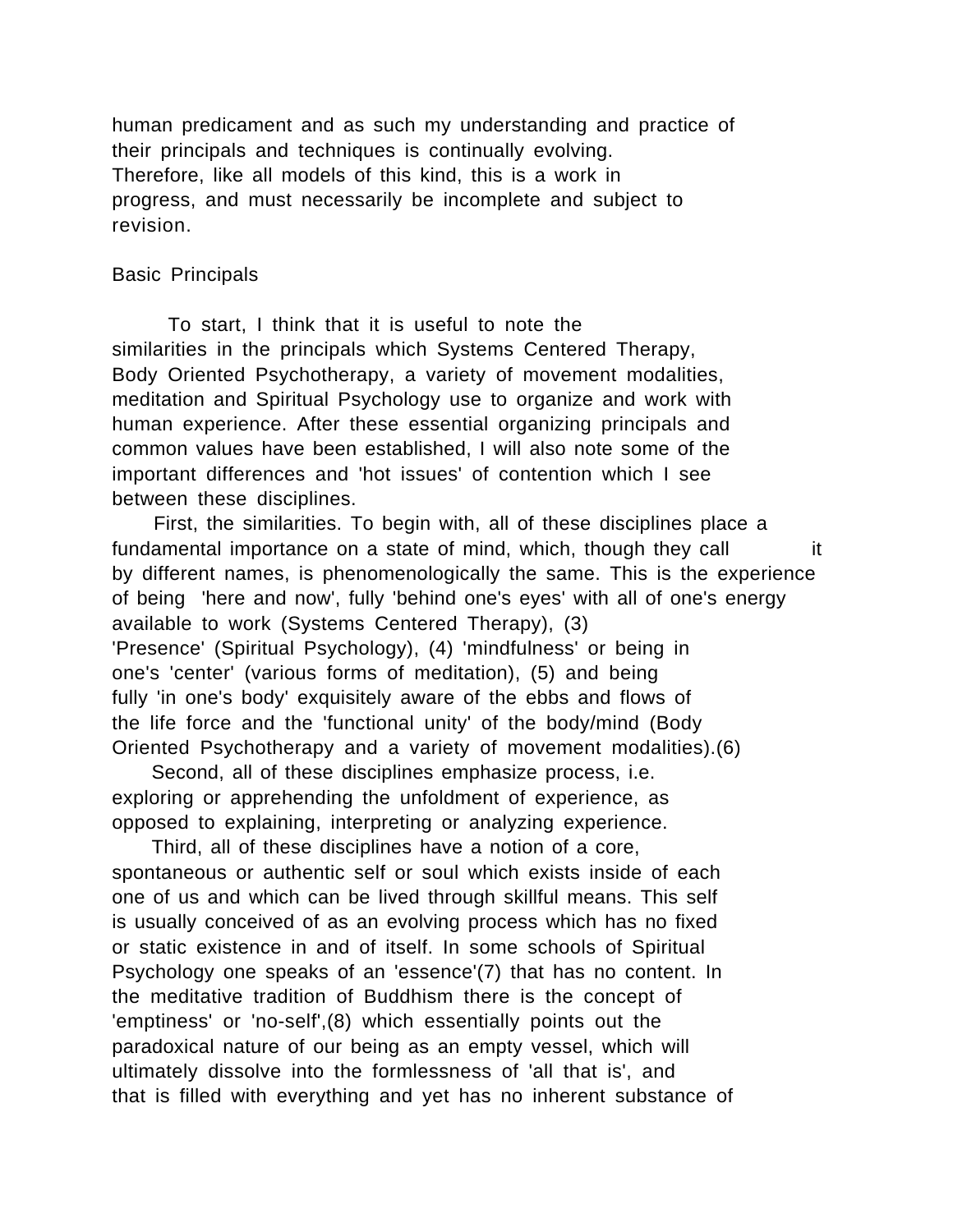it's own. Systems Centered Therapy talks about a 'spontaneous self'(9) which points more to a spontaneously evolving 'event' more then anything else. Finally, in Body Oriented Psychotherapy and many movement traditions which have roots in humanistic psychology and philosophy one hears a lot of talk about 'authenticity', 'selfactualization' and 'peak experiences' as hallmarks of a deep inner connection with self.(10)

 Fourth, all of these disciplines see that there are forces which restrain us from living in a continuous awareness of our authentically evolving experience as it shifts moment to moment through feelings, sensations, and thoughts. (I know that's a mouthful, but its the best definition I could come up with for the self given the preceding paragraph. For the sake of simplicity, from here on in, I will simply use 'authentic' or 'spontaneous' self.) These restraining forces are called by different names and are approached in different ways, however within these differences there are many overlaps and equivalent terms. Briefly, a list of some of the ways these disciplines talk about these restraining forces is as follows. In Systems Centered Therapy, Reichian therapy, Bioenergetics and a variety of analytically oriented therapies, these obstacles are generally discussed under the heading of 'defenses'. In Spiritual Psychology and many meditative traditions practitioners often speak about 'patterns of reactivity', 'sub-personalities', the forces of 'attachment and aversion', and illusion, fear, desire, anger, ignorance, and laziness. These last six are particularly problematic when they are either acted out or repressed rather then investigated with mindfulness and insight. In many forms of Body Oriented Psychotherapy which have grown out of a Reichian tradition there is the notion of 'psycho-physical character armor' in which split-off or dissociated emotions are held at an organismic level. The notion of psycho-somatic tension and disease has also gained wide acceptance across many fields as an important way in which we fall out of harmony with ourselves. In Systems Centered Therapy there are 'cognitive defenses' in which one creates a secondary reality based on fear (and then lives in it as if it were real), "affective defenses' in which one either 'acts in' or 'acts out' a feeling rather then containing and exploring it, and 'somatic defenses' in which an affect becomes so bound in physical tension, aches and pains that one is blinded to the experiential feeling that was the origin of all this suffering in the first place. Systems Centered Therapy also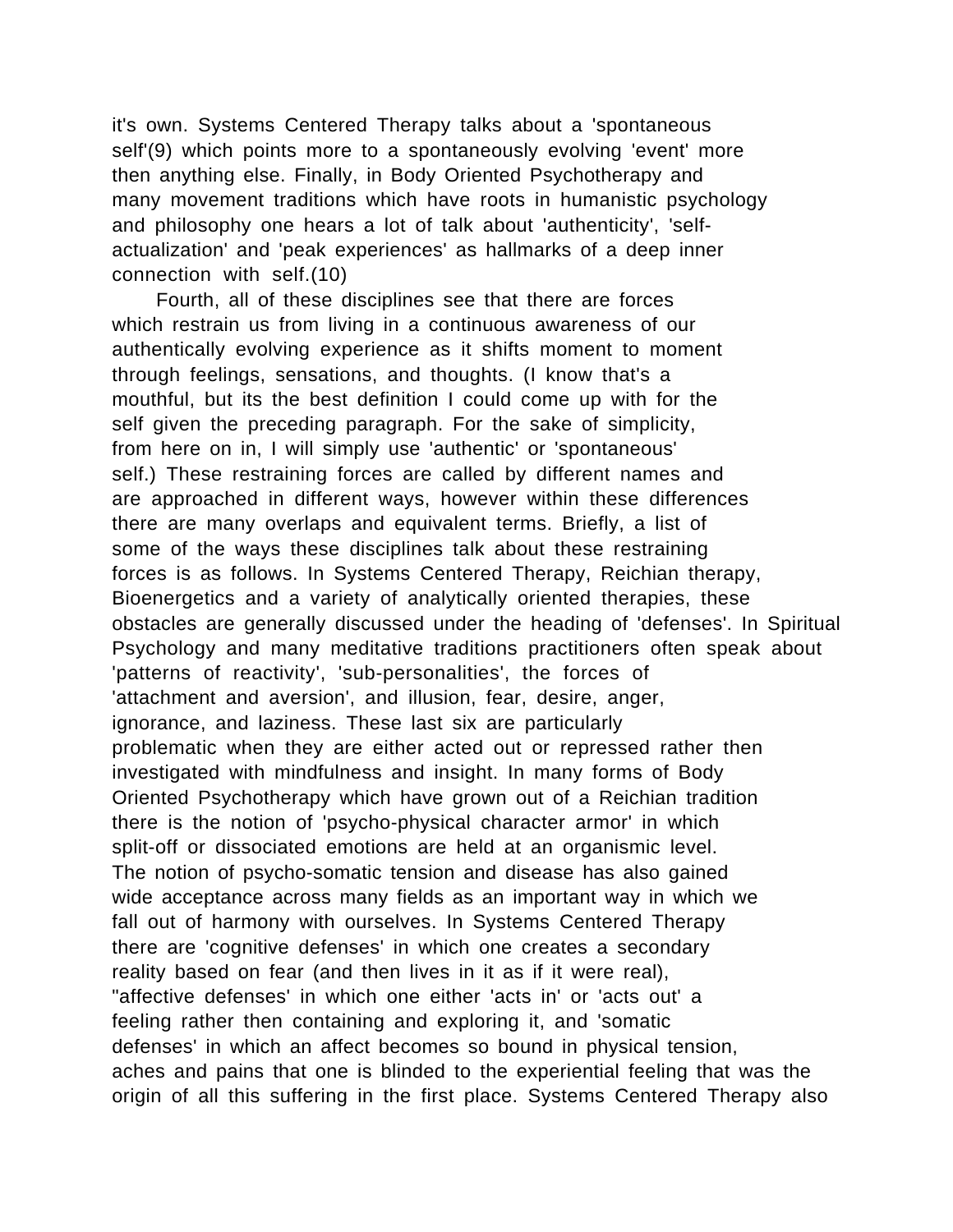talks about role-locks around authority and intimacy, projective identifications, and 'barrier experiences' in which one has taken a piece of information so 'personally' that no real communication is possible.

 Fifth, all of these disciplines have observed that there is a developmental order and somewhat predictable, if non-linear and spiraling, creative intention inherent in this process. In other words, once we have learned the skills to organize our experience in such a way that we are living in 'apprehensive' and 'exploratory' reality with 'mindful presence' as opposed to our 'comprehensive' secondary 'explanations' and 'interpretations' of that reality, certain specific shifts occur in the way in which we experience ourselves and the world.(11) Thus there is some kind of developmental map of inner and outer events that we can observe phenomenologically. The job of the group leader, therapist, facilitator, or spiritual teacher is to help people stay in this process exploring the edge of their experience as it unfolds moment to moment, to weaken the various restraining forces to this natural process, and to create an optimal environment for experiential growth and learning to take place along this continuum. The paradox here is that by very definition this exploratory stance must elude explanation or any attempt at interpretation in terms of these developmental maps during the time when someone is in an experience. If a practitioner attempts to explain or interpret at this time it will almost immediately bring the individual or group out of their experience and become a restraining force relative to the task at hand.

 Managing the boundary between our desires to comprehend and make meaning of our experience and learning how to apprehend and explore our experience is always a difficult task, which different disciplines have managed in different ways. Most forms of therapy and spiritual practice attempt some kind of skillful interweaving of these two forms of knowing by developing an artful sense of timing and 'pacing' during the session. Systems Centered Therapy is unique in that it deliberately splits the cognitive and experiential aspects of our experience by having a separate time set aside for "surprises, learning's, satisfactions and dissatisfactions and questions". Regardless of how a facilitator or group leader manages this boundary, it is abundantly clear that the greater facility, experience and understanding the guide or practitioner has of these processes of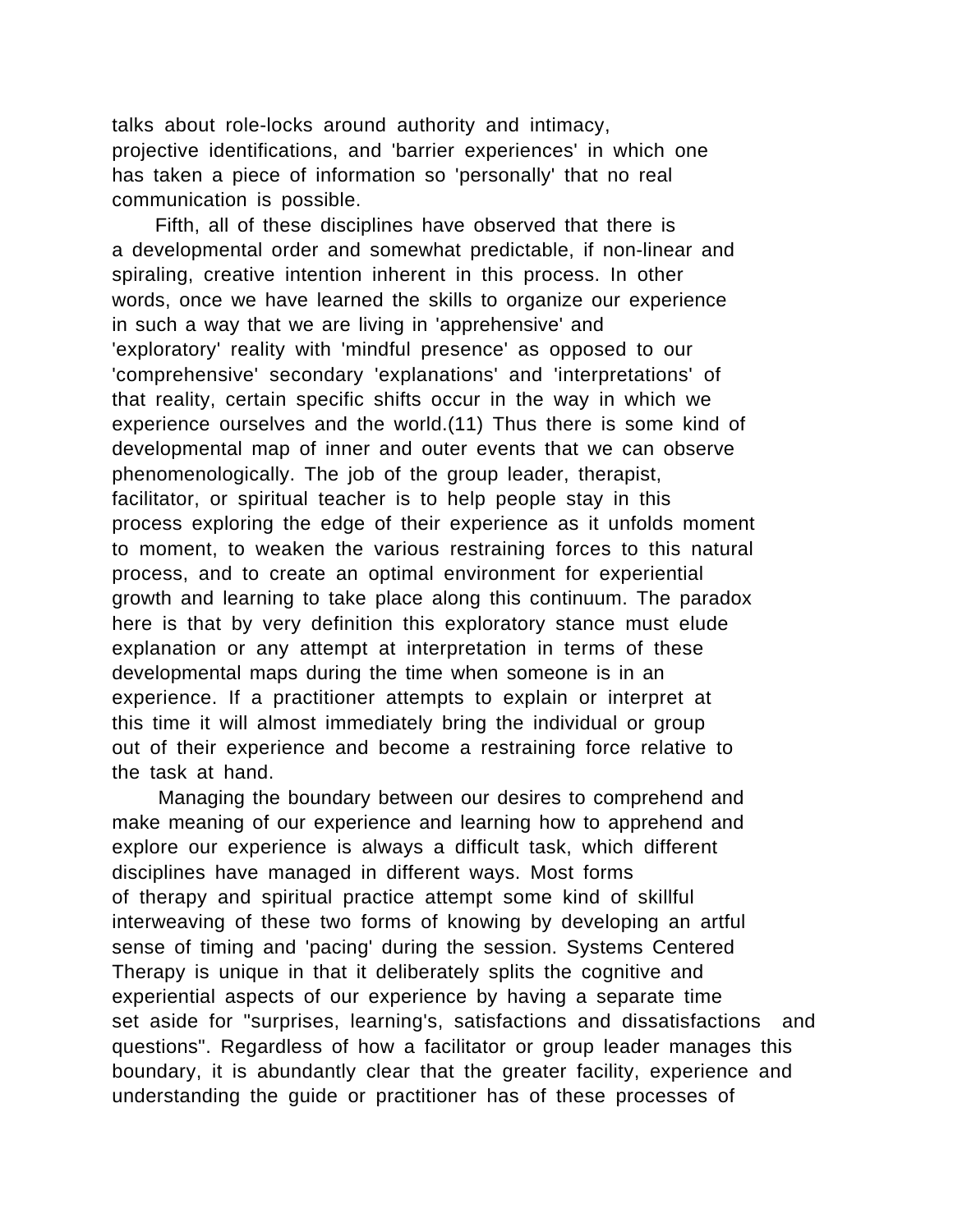development and the various models which our most sophisticated researchers and theoreticians have come up with, the general sequences and patterns of these models, and the principals which underlay them, the better he or she will be able to contain, deepen and direct the work.

#### Hot Issues and 'Choice Points'

Now, for the differences. The first and most obvious difference between these approaches concerns their philosophical underpinnings and views on the question of how we make ultimate meaning of our existence. Systems Centered Therapy takes no position in this regard and attempts to take a purely phenomenological approach to the study of human experience. In so doing, Yvonne Agazarian has left these philosophical questions open and has chosen simply to provide a methodology and language by which the experience of human systems may be accurately described and the defenses which inhibit optimal functioning and energetic vitality, analyzed, modified and worked with to a productive end. However, central to Systems Centered Therapy are several principals which are deeply resonant with many schools of spiritual inquiry, particularly those of Buddhism, Taoism and the esoteric schools of Sufism and western Alchemy. These are the principals of centering, process, the union and integration of opposites, the primacy of experience as a way of knowing, and that our existence is held inside of some larger context or system which has a certain lawfulness and order to it. Hopefully, at some later point I will be able to develop these ideas and the ramifications of them more fully.

 Spiritual Psychology and the meditative/contemplative approaches to human experience are obviously squarely in the camp that the ultimate reality is spiritual and that it is the spiritual destiny of each human being and of humanity as a whole that gives the struggle to grow, become aware, and to take responsibility, meaning and importance. The Bioenergetic (not Core Energetic, however) schools and some Reichians are far more ambivalent about discussing any questions of 'ultimate meaning' and tend to see most forms of spirituality as a defense against struggling with the finite existential reality of our bodies. Movement modalities such as Authentic Movement and Improvisation seem noncommittal on questions of ultimate meaning although many practitioners of these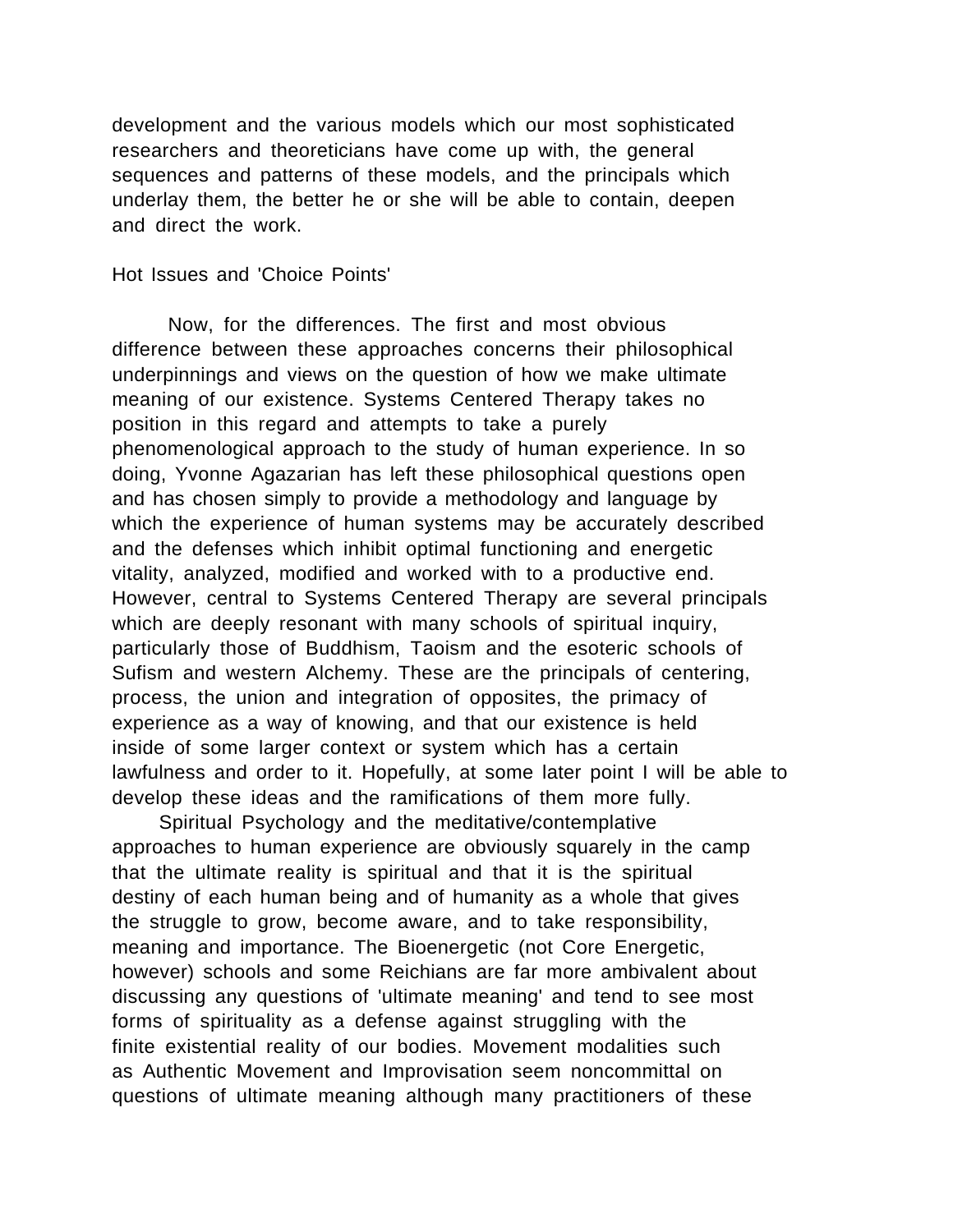disciplines come out of a depth-oriented, Jungian tradition and are certainly sympathetic to a spiritual world view. Body oriented disciplines that support making meaning through a spiritual world view are most forms of Breath work, Core Energetics, and those movement disciplines that come out of a Taoist, Buddhist, Shamanic, Sufi, or Western Esoteric tradition.

 Second, these disciplines differ in how they work with the various obstacles we encounter on the path to the authentic or spontaneous self. These differences seem to fall along six key valences or choice points. 1) Whether to be confrontive or supportive/accepting/reframing in the face of defended experience. 2) Whether to use primarily the matrix of the transference/countertransference relationship as a vehicle for modifying the restraining forces in our path, or to emphasize the relationship with self and/or spirit. 3) whether to support regression or some other form of inner child work or to steadfastly maintain the framework of the adult ego who is always potentially capable of choosing at the 'forks in the road' that experience presents us with and who has wants and appetites but very few real 'needs'. 4) Whether to intervene with a lens geared primarily towards seeing the systemic nature of experience and behavior, or to emphasize the intrapsychic, individual nature of experience. 5) Whether to support or encourage cathartic discharge or to work with a process of containment, awareness and insight. 6) Whether and how to make use of historical psychodynamic information, our 'stories' and the role given to this information.

 To my mind, the above issues are such key 'hot' vortexes of thought and feeling, and have such important practical implications on how one actually intervenes in any given circumstance, that to even begin to discuss in a general way these issues and the different perspectives that each discipline takes is far beyond the scope of this article. Furthermore, even though certain disciplines fall on one side or another of these choice points no clinical situation is ever so tidy and practitioners must constantly be making choices along these valences based on context and theory. Thus, a restraining force in one instance will be a driving force in another and vice versa. All of these issues warrant careful thought and investigation and at a later date hopefully I will be able to develop an in depth discussion of the different elements that go into making these crucial clinical decisions. In terms of the model I am presenting here, in the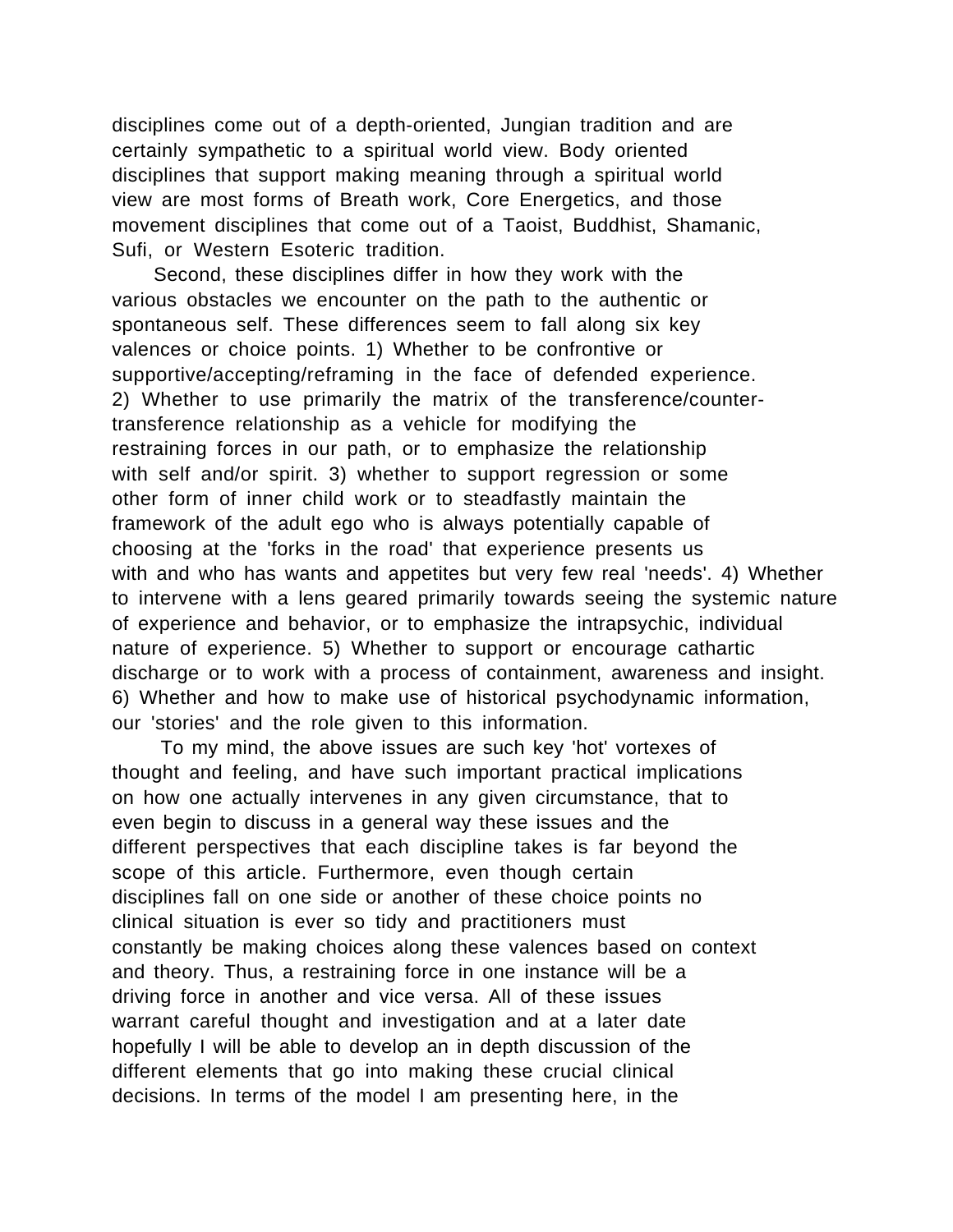following pages the reader will get a fairly good sense of where my tendencies lie.

 The choice of intervention strategy in any therapeutic interaction is always complex and multi-dimensional and involves all sorts of conscious well thought out rationales as well as personal preferences, conscious and unconscious transferences and counter-transferences and lies at the heart of any practitioners therapeutic artistry. The more mastery and knowledge the 'therapeutic artist' has over his or her materials and craft, combined with how successfully he or she has been able to engage in the long and arduous process of personal development and the struggle to become aware of his or her character structure and unconscious tendencies and compulsions, the more depthful, containing, colorful, and intuitively sensitive an environment will be created.(12)

#### The Nitty Gritty

The following is a description of the nuts and bolts of how this integrative model works. In each section I will give an example of how this portion of the group might go, although each session is totally unique and so what follows are simply examples of certain principles. In this section the reader will also get some sense of where I fall in the 'hot issues' of contention between these disciplines.

## The Body

I start the group by helping people to become aware of their bodies and the vast instinctual impulse life that rises up spontaneously from our organisms. I do this for several reasons. Firstly, it is this spontaneously arising impulse and imagery life which, when given forms and containers to focus it, becomes the major driving force in our journey to the authentic self. Secondly, as we become conscious of the repressed physical and emotional energy that we hold in muscular tension, restricted breathing, unexpressed vocalizations and movement, and begin to allow this energy to 'stream' through our body mind, we are also making quick and sure steps towards health and well-being. (13) Thirdly, as we tune into and trust the body's wisdom, we are often led into the next level of material for us to integrate. (14) In remembering our primary reality as physical organisms we have an opportunity to let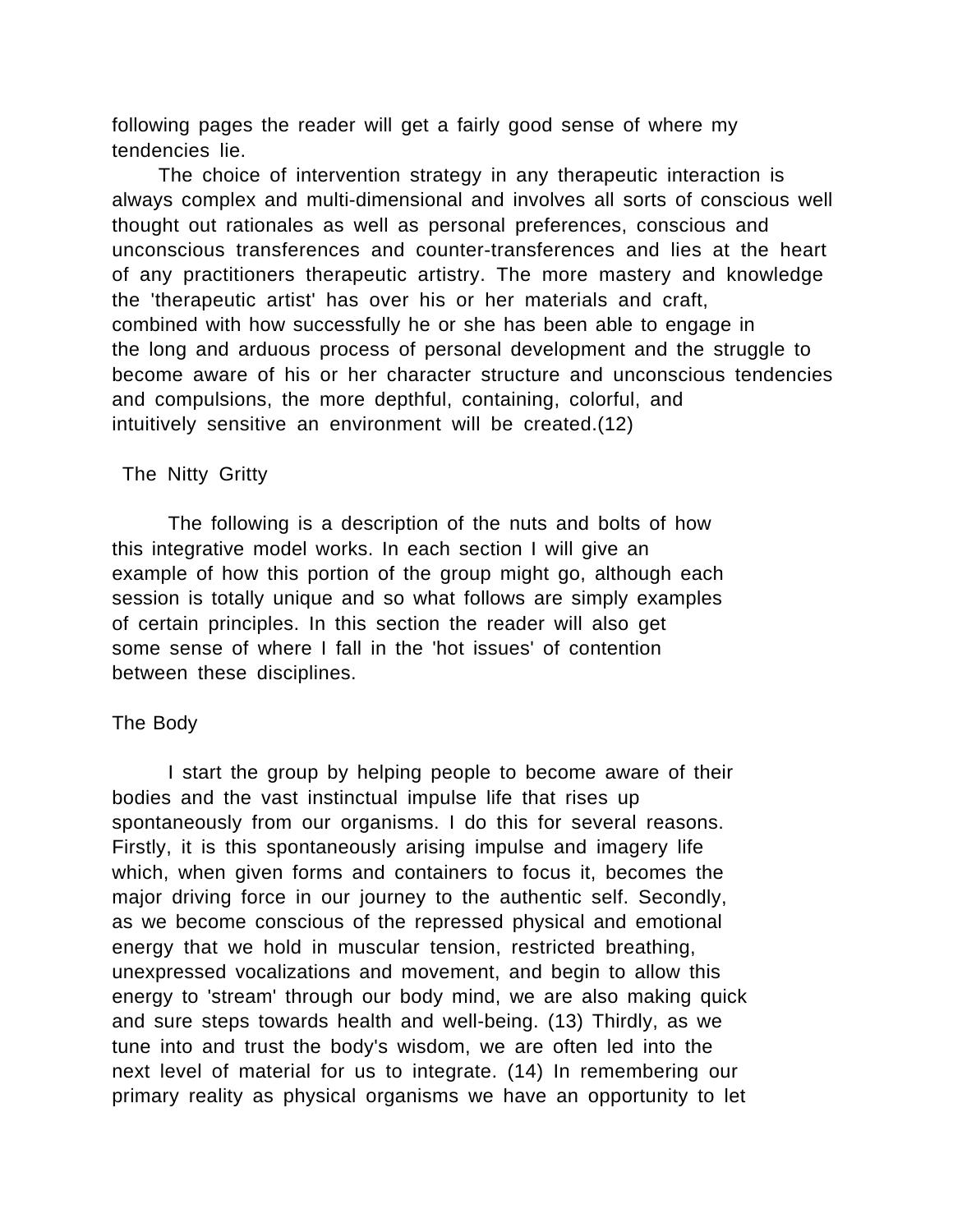go of our interpretations and explanations of our existence and to appreciate the unfathomable mystery of who we are and at the 'edge of our unknown'.

 This work also helps group members begin the important process of crossing the boundary from their roles outside of group to their roles as group members (15) as well as shifting their focus to an awareness of their inner life. As they leave behind their roles as office workers, therapists, doctors, lawyers or whatever else, their energy moves from one container to another and becomes available for a different kind of work. This type of physical work also helps to build a group energetic field as people meet each other non-verbally and begin to mirror and resonate with each other's physical expressions , vocalizations and breathing patterns.

 The exercises which I use in this part of the group come from many traditions. Authentic movement, Bioenergetics, Reichian therapy, Tai Chi and Chi Kung, Breath work, Improvisational Theater and Shamanism are among my favorite sources. The common thread which I emphasize in all of these forms is a mindful awareness of ones energy state and a permission to allow the river of impulse life to unfold in an atmosphere of safety.

 By beginning the group in this way I establish a group norm that we will be working with mindful presence, process and energy. Indeed, these are the essential elements which run through all the dimensions of the groups work. I also connect people in an immediate and visceral way with our original mode of communication, which is non-verbal. With any luck this will also help to foster a sense of congruency and integration between all the levels of our communication when we do use words.

 As the work progresses I ask each group member to enter into a state of deep receptivity to their inner, organismic life. I ask them to notice the ease or restriction of their breathing , muscular tension or fluidity, the rhythm and textures of their movements, the timbre of their vocalizations and their relationship to the earth. This gives people the opportunity to become aware of their characteristic approaches and attitudes toward life, the unconscious 'postures of the heart' which have become structured into their organisms.(16)

 An example of how I lead this part of the group is as follows. I begin with the 'grounding exercise' from Bioenergetics to help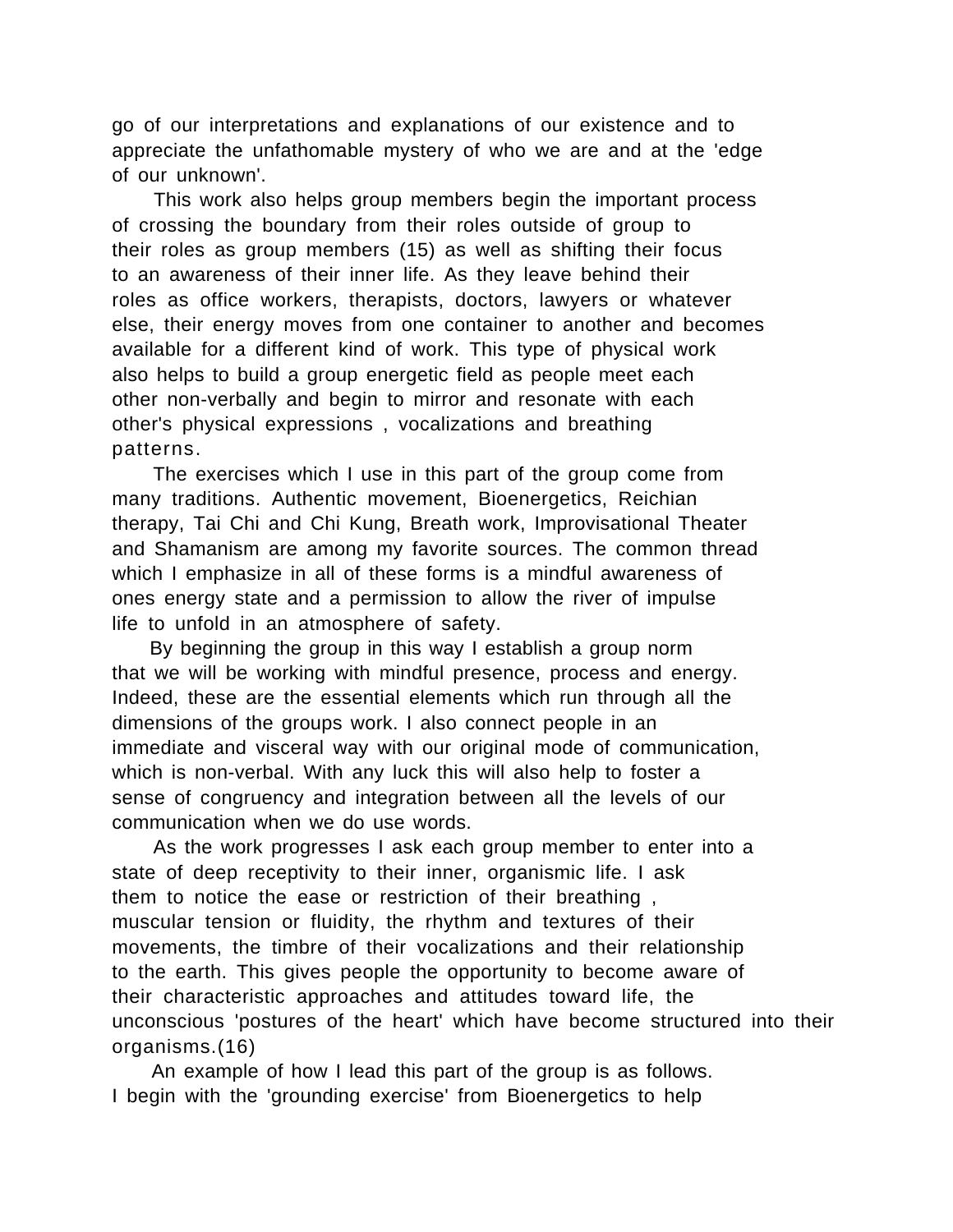people become alive in the energetic current that moves through their legs. (17) While people are hanging over with their hands lightly touching the ground and their knees slightly bent, I ask them to breathe deeply with their mouths open and their jaws loose. I ask them to imagine all the collected stress of the day pouring out the tops of their heads and landing in a big heap at their feet. After a couple of minutes people may feel a vibration beginning in their legs as the life force which has been bound in tense muscles begins to release. I consistently encourage spontaneous vocalizations and sounds. Often I will take this opportunity (with each group member's permission) to massage peoples' occipital muscles in the back of their neck to help them let go of the obsessive mental control that can get armored into these muscles. As group members come out of the grounding position (slowly, one vertebrate at a time, leaving their heads for last) they are already in a very different state of consciousness then when they entered the room. I ask them to stop and to notice what they are experiencing. After a minute or so of mindful awareness, I ask them to 'shake', an exercise which involves standing in one spot and literally shaking loose the whole body, breathing deeply and vocalizing. This will help to loosen all the joints and diaphragms of the body. I might also do several other bioenergetic exercises to loosen tension around the pelvis, chest, throat or face. Occasionally people become emotional as they enter into a deep experience of their bodies through these simple exercises If this occurs I encourage group members to fill up with their feeling and to express their fear by shaking, their joy by laughing, their longing by reaching out their sadness by crying, or their anger by stamping. This will allow the natural pulsation of the body to come back into rhythm (18) A crucial point to be aware of here, is to notice if group members are actually 'getting rid' of their feelings by discharging and acting them out rather then using these exercises as an opportunity to develop a deeper connection with their primary instinctual energy. Unfortunately, there are no clear guidelines which I can offer in this regard other then to encourage facilitators to have extensive personal experience of these exercises and to have an in depth grasp of the developmental stage and context of each group member. All of these exercises weaken the restraining forces at a physical level to the spontaneously occurring feelings and imagery life which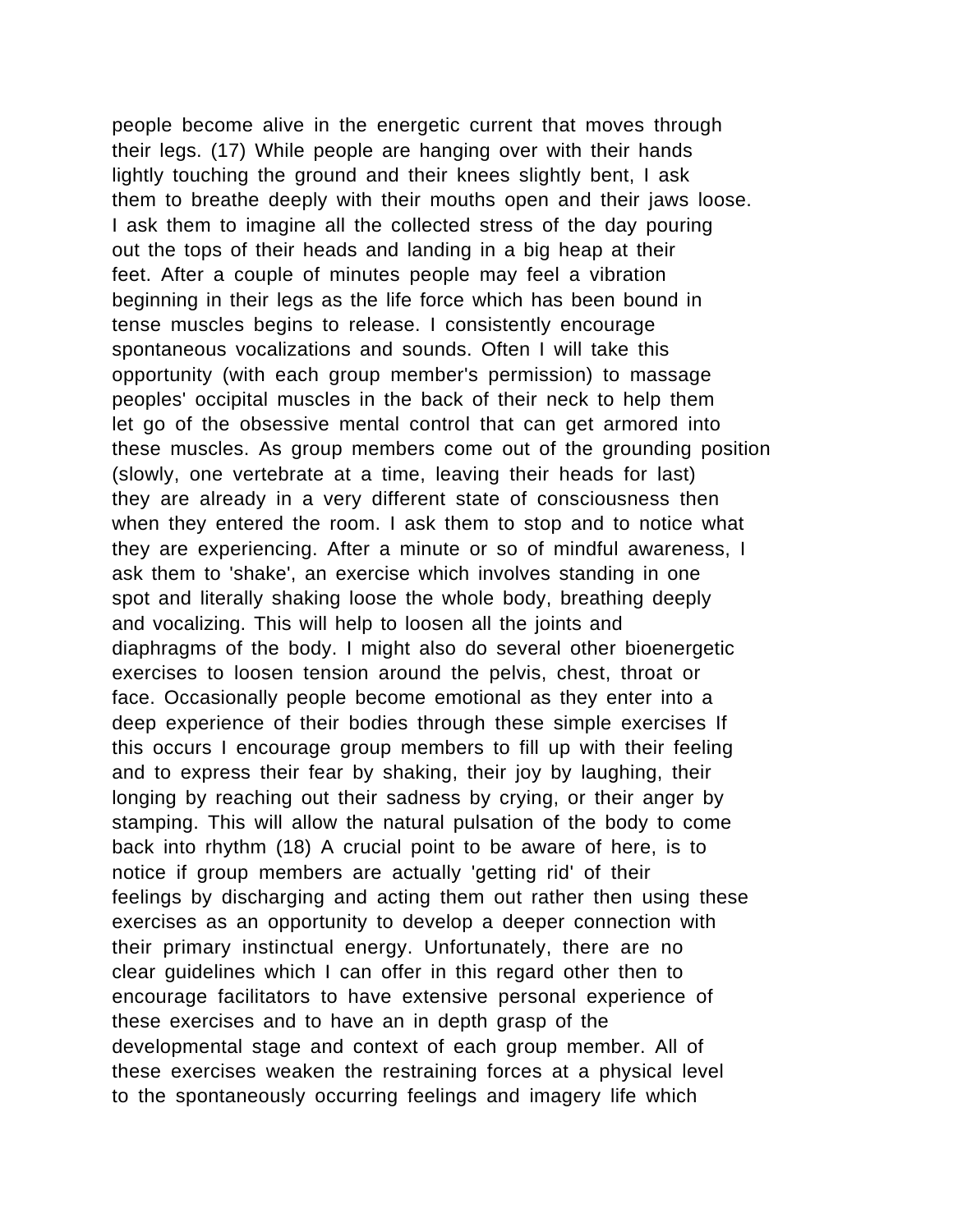rises up from our bodies.

 After working Bioenergetically for the first ten or fifteen minutes, I move the group into exploring very slow Tai Chi or Chi Kung exercises (19) I direct people to focus on a sense of lightness and buoyancy which they can experience as energy (Chi) starts to flow through their internal organs and meridians. After leading a couple of exercises I might suggest that they continue to move in this slow, mindful manner perhaps even with their eyes closed, allowing their movements to evolve spontaneously in the tradition of improvisational movement. As they listen to and move from this inner river, the qualities of their movements, their breath, and their vocalizations may change dramatically. I ask them to be mindful of all of the dimensions of their experience; their inner imagery, the movement of their bodies in space, as well as what it's like to move here, now, with these people, in this room. Occasionally, if we are spending a longer period moving improvisationally, I might ask people to create a ritual either individually or collectively which somehow expresses the energy with which they are entering the group that evening. I might also give them a simple drum beat or other music to interact with. This type of transitional structure, well timed and well directed can be a powerful way of organizing and cohering the group space.

 To end the movement work, I ask people to simply lie on their backs and to breathe deeply, witnessing and marinating in the energy of the experience that they have just participated in.

This section of the group lasts about half an hour. Succinctly, my goals are:

1) To help group members transition out of their every day consciousness and roles into 'sacred space and time', i.e. Here and Now, with centered presence and mindfulness.

2) To help group members become aware of the 'functional unity' of the body-mind and the deep cellular wisdom that emanates from the core of our physical being.

3) To 'unwind' the body-mind non-verbally and to begin to free up emotional and physical energy bound or repressed in tense, numb, under or overcharged or otherwise blocked areas of the organism.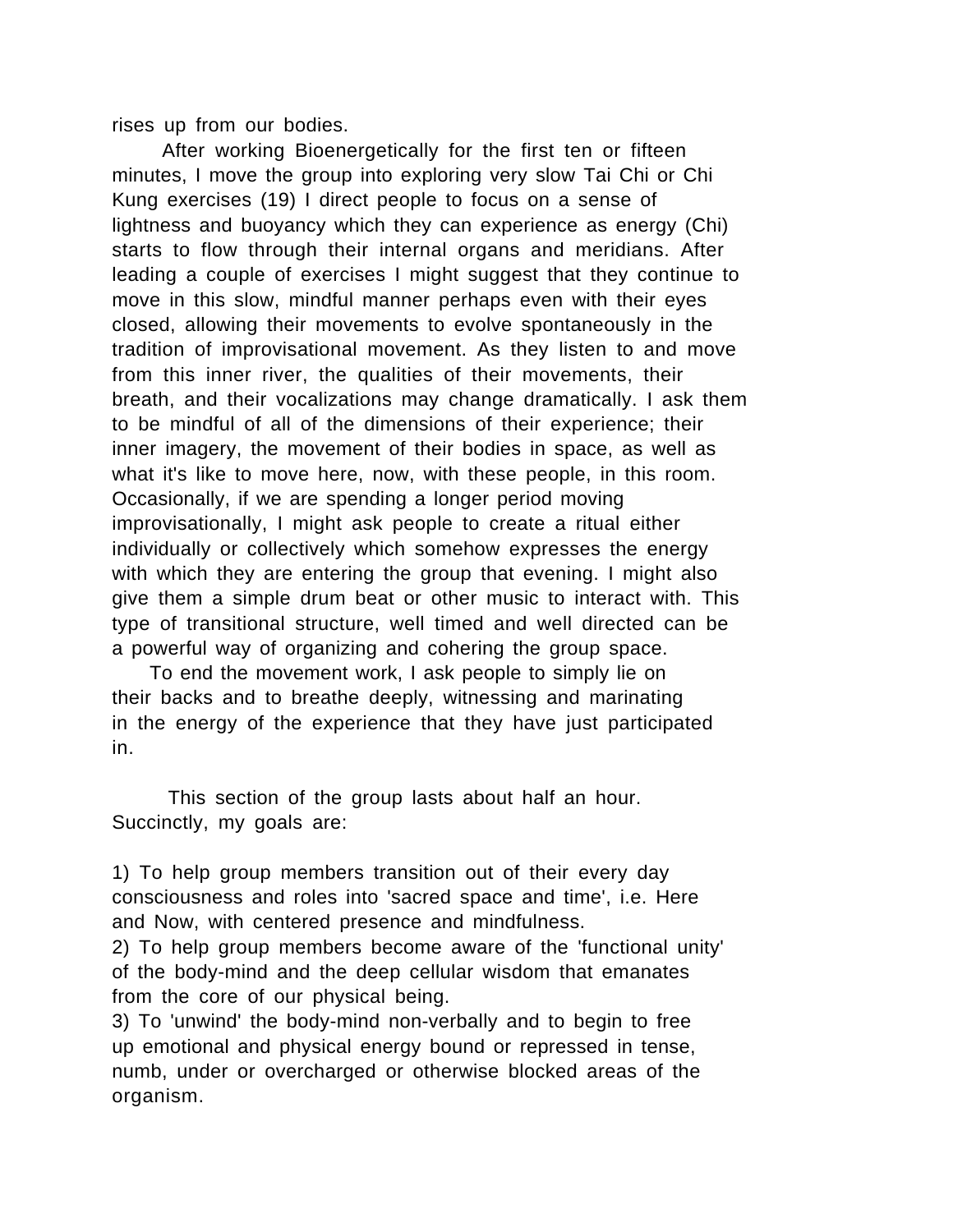4) To deepen breathing and to expand each persons capacity to experience pleasure and other intense feeling states.

5) To bring awareness to the different charactarological attitudes which have become structured into the body-mind and which limit the fluid, unitary, and fully alive response of the body-mind to its environment.

6) To increase individual and group awareness of spontaneously arising impulse and imagery life.

7) To help transition group members into their member roles and to create a state of mind which will most facilitate the group work.

8) To increase group awareness of non-verbal communications and interactions and thus to foster a sense of congruence through all the levels of our communication.

## **Meditation**

After working with the body, I move the group into meditation. This phase of group normally lasts about fifteen minutes and is a natural extension of what went before it, often flowing seamlessly out of the 'body work' as the group is already in a heightened state of conscious. During this phase, I encourage the group to become aware of the subtle energetic movements that occur as their awareness shifts to a yet more internal level.

 I might ask them to notice how their experience changes when they focus their attention first on themselves, then on a relationship which they have with someone in the group and then on an awareness of the group as whole. I might even expand this and ask people to then focus on the larger social or natural environments of which we are a part encouraging them to imagine these systems within systems as one organism, inter-related and inter-dependent inextricably affecting and being affected by each other at every level. This exercise helps group members to practice the skills of crossing boundaries from one level of focus to another, and subtly teaches people to think in systems centered terms. (20)

 Another meditation which I often use, is to ask each member to open up the 'eyes and ears' of his or her heart, and to ask in the most sensitive, compassionate way, 'in this moment, how am I? What is it like to be here, in this room, with these people right now?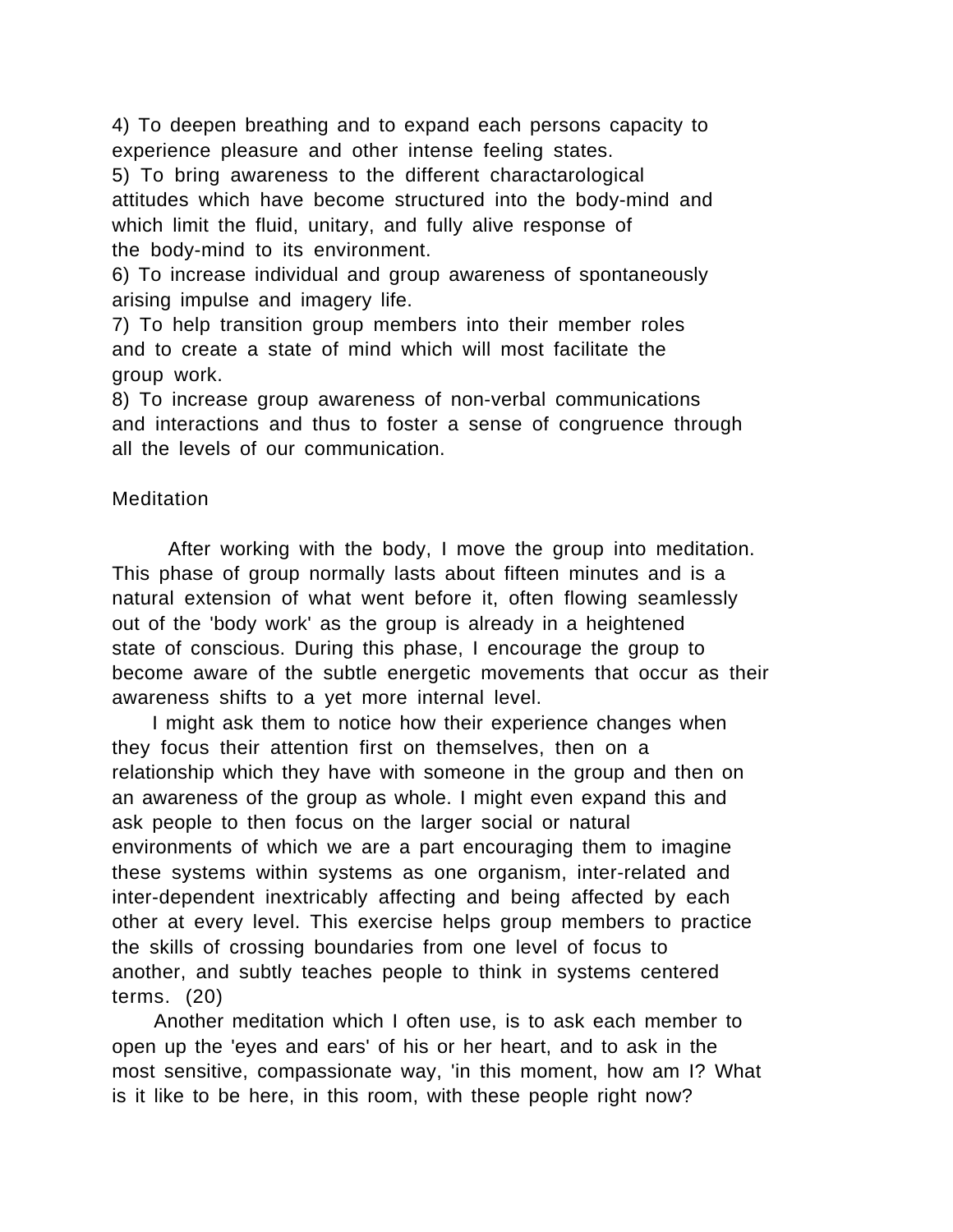what is it like to feel the container of the group, the group 'field of energy' (21) cohere itself?

 Groups each have their own history, 'tone' and folklore. During the meditation period, people have the opportunity to connect with this group culture and to rest into this field of awareness. Meditation also affords people an opportunity to seed and focus, often in quite unconscious ways, the group work which is to follow.

 This is usually a led meditation period, in which I give the group suggestions and focus, although it may also be simply a period of mindful silence. I try to construct the meditation according to my sense of the groups particular needs that evening.

 In many ways, meditation might be thought of as a deeply receptive state in which the portals of the preconscious, the unconscious and the super-conscious are open and suggestible. Therefore, when I give the group images I try to use open ended, non-specific suggestions or visualizations to allow group members to receive those images and feelings which are most pertinent to them in that moment. For instance, one guided visualization might be to suggest that beneath us is a sea teaming with life and that as we open our awareness to these waters, the sea gives us a gift to be examined. I ask them to be exquisitely aware of this gift, of its size, shape and color and perhaps even to dialogue with it. I ask them to also notice the mood and atmosphere of the sea. What is the weather like? This type of guided meditation allows for a great variety of internal responses.

 Sometimes I do very specific traditional energetic or philosophical meditations from Taoism, Sufism or Buddhism, three schools that I've had a fair amount of experience with. As always each practitioner has to know his or her own resources as well as what will serve the life of any particular group.

My goals for the meditation period are:

1) To invoke a state of 'presence' and 'mindfulness' to all of the dimensions of our experience; physical sensations, breath, emotions, thoughts and intuitions.

 2) To help group members energetically experience the difference between focusing their attention solely on themselves, on a dyad of themselves and another person, and on the group as a whole, and thus to encourage a way of thinking which is systems centered and will optimize the group process work.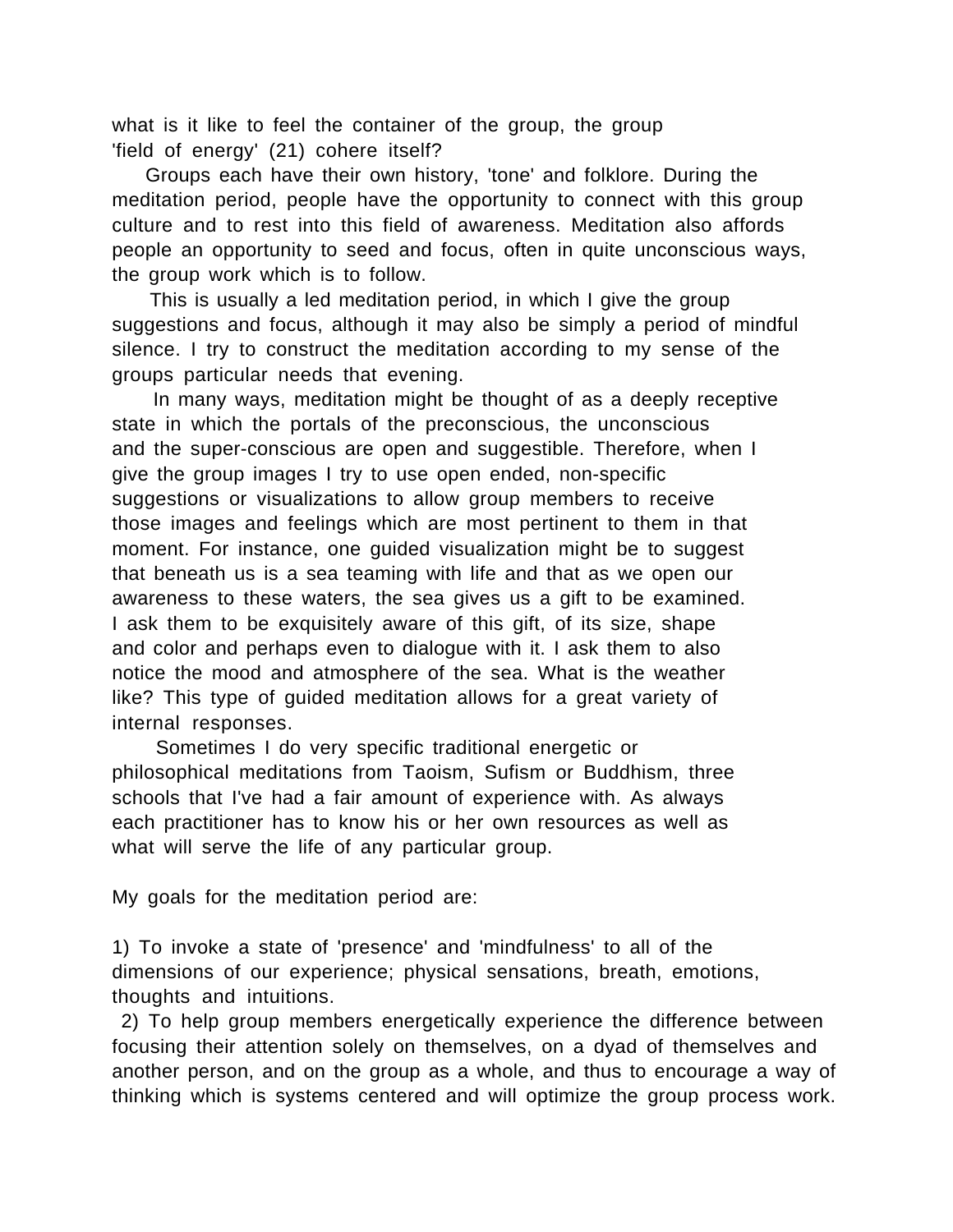3) To invoke a connection with a 'Source' or energetic context greater then the personality and thereby to provide an atmosphere of compassion and acceptance for repressed, unaccepted, or rejected parts of our life energy and experience.

4) To welcome unintegrated, unfelt, unaccepted or unconscious parts of our experience into consciousness and to begin the process of helping the individual to bring these parts of him or herself across the boundary from their internal world into the group experience. (22)

 5) To expand each members repertoire of healing meditations they can use for their spiritual development and healing.

 6) To increase each individual's and the group as a whole's capacity for stillness and the ability to listen to the intuitive voice that speaks to us in silence.

## Verbal Group Process

As the group moves into verbal processing, my goals are: to create an environment in which group members can contain and explore (as opposed to act out) their defenses and obstacles to mindful presence, enter into a state of mindful presence and begin to live there, and to create a reality testing environment in which group members can struggle with and explore their 'real' relationships with each other rather then their explanations, interpretations, or otherwise defended experience of those relationships. In a sense, one might frame the group process as an open eyed, interactive, mindfulness meditation. In the context of this portion of the group's work, the inner attention which in meditation is usually brought into a vertical relationship with self and/or Spirit, is given the additional focus of the horizontal dimension of our relationships with each other. To create this environment of mindfulness, my interventions are geared towards 'sealing the container' by helping group members get all of their energy in their bodily felt experience , in the moment, in the room, with each other. (23) As the group container heats up, the energies of the deep, authentic self begin to transform and to 'cook' the space between group members, reshaping and molding it. In a sense, one might say that this space takes on a life of its own, like a good piece of art. My job as the therapeutic artist is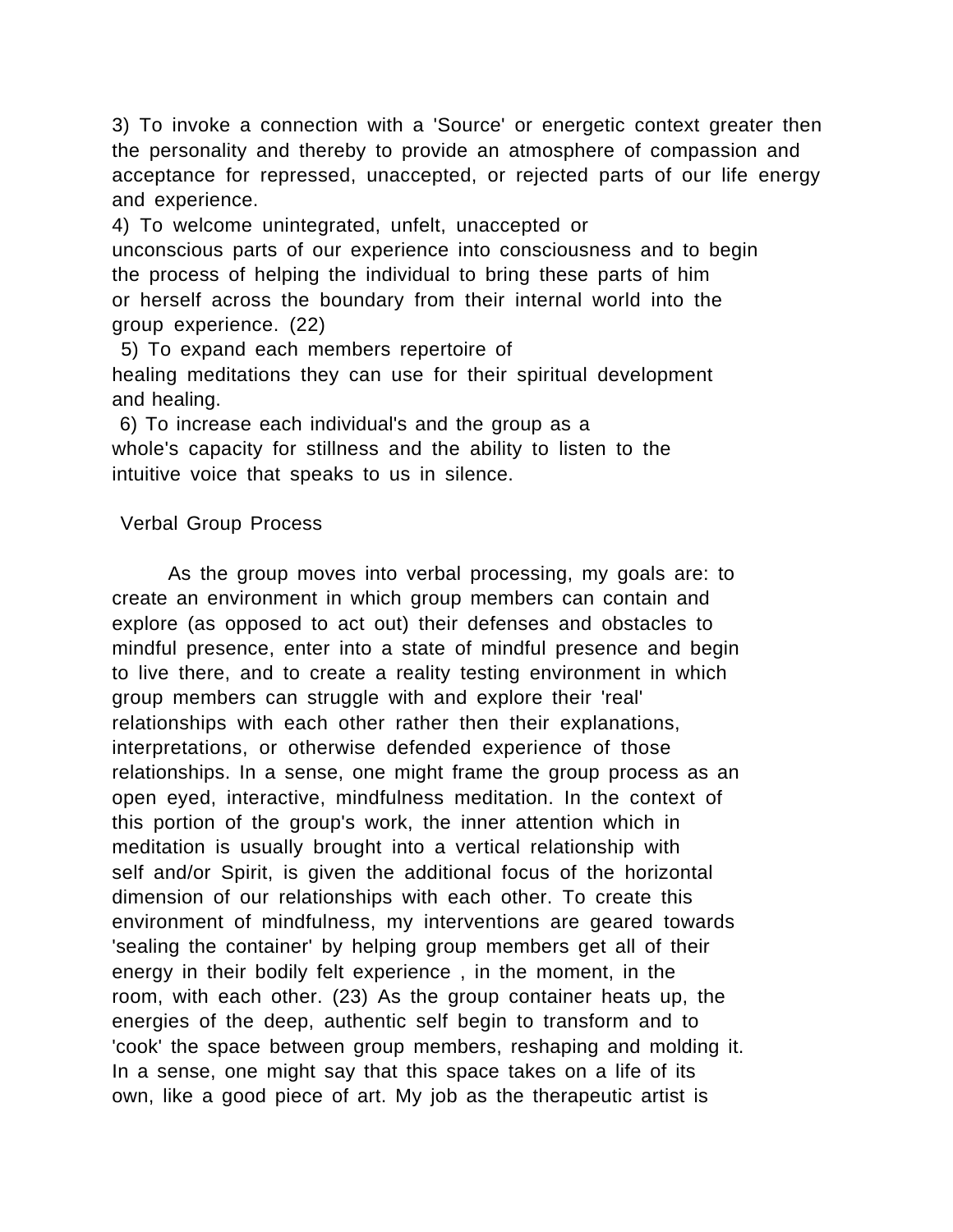to listen to the creative muse, to catch its ebbs and flows and to guide its energies into forms and structures which are both therapeutically and aesthetically satisfying.

Check ins and distractions (24)

At the beginning of the group process, people may be distracted in various ways and need to 'check in' before they are ready to work in a verbal modality. I ask people to notice if any of their attention is focused somewhere else and to bring first the content of the distraction into the group, and then the feelings that accompany that content. Perhaps a group member is carrying a particularly potent experience from her week that she feels compelled to share with the group. Someone else may have had a particularly powerful experience during the movement or the meditation. Before the group can work effectively with all of their mindfulness and presence available to them, the energy contained in these experiences has to be brought into the relational matrix of the group work. To the extent a group member can then let go of the 'content' of his or her distraction and bring the emotional energy of this material into relationship with the group, a subtle and profound change occurs. The 'outside of group' material is suddenly transformed into a vibrant emotional contact in the room, in the present, and a source of available energy which can fuel the next level of the groups' work. The group can now begin to resonate and 'sub-group' around the feelings without becoming distracted by the 'content', which can easily drain the groups' energy and attention away from the here and now and out of their awareness of the moment to moment shifting of sensations, thoughts and feelings. (See below for a description of the technique of sub-grouping) In this process of becoming present, here and now, in oneself, in relationship with the group, each individual and the group as a whole is also learning the skill of managing the frustration that occurs whenever we cross a boundary from one experience to another. From the standpoint of Systems Centered Therapy one might conceptualize all of the groups work, indeed all of the developmental stages of life, as a process of managing the conflict which we feel whenever we cross a boundary in time, (from the past or future into the Now) space, (from outside of the actual space one is in, into the Here)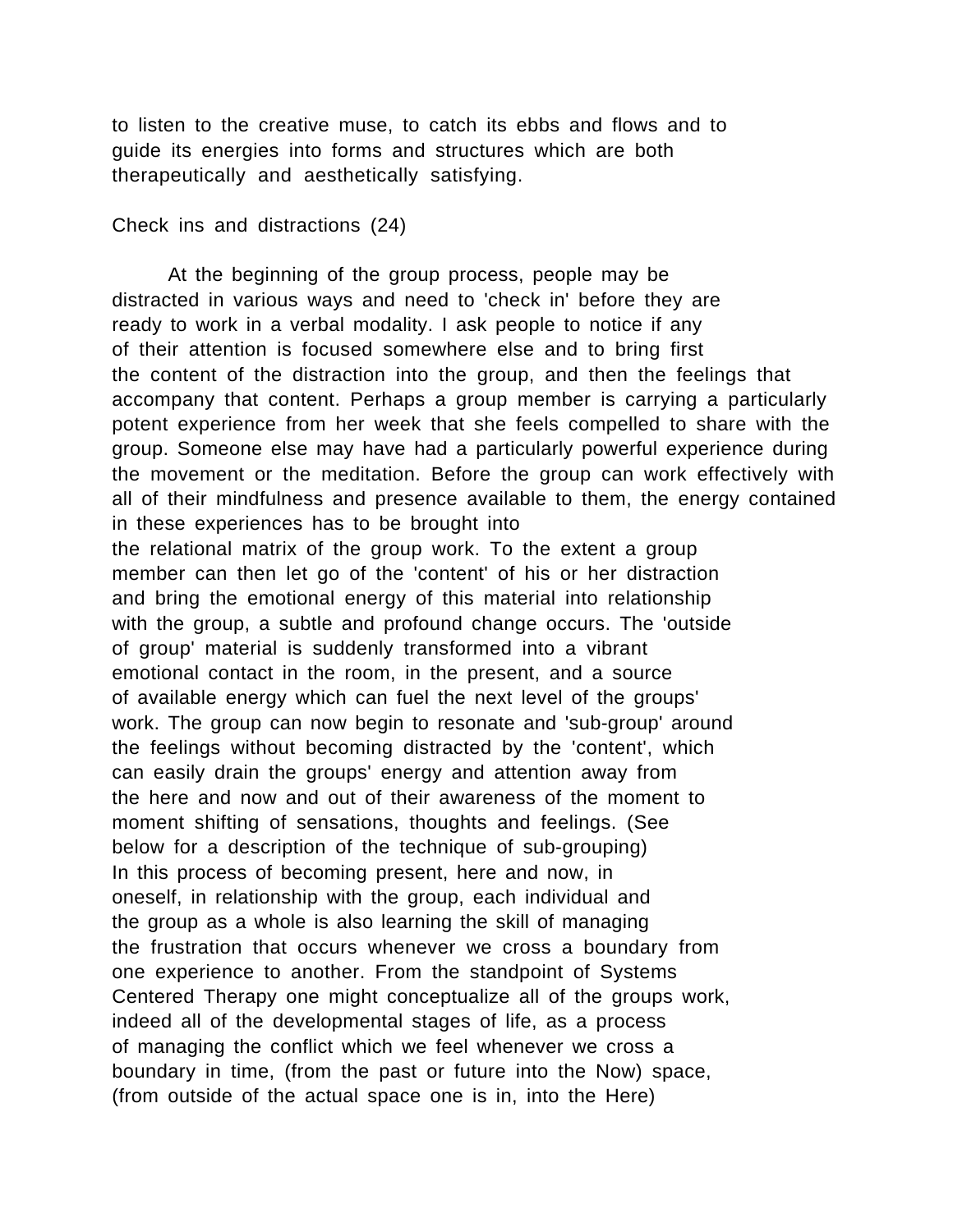reality (out of fantasy into our phenomenologically observable experience) or role (out of whatever role we were in, into the role that is appropriate for the task at hand). In the role of group facilitator, by consulting to these boundaries and teaching group members how to skillfully negotiate them, I am in a sense, conducting a dress rehearsal for life. (A 'real life' example of the principal of role boundaries in a family happens when one person is a parent, a lover, and a bread earner, and a daughter, each of which requires a different kind of energy and focus to accomplish a different task.) By teaching group members how to negotiate the relatively safer and easier boundary crossings involved in the groups' work, I am building a library of experiences that can be of enormous benefit in 'real life'. In group as in life, we inevitably have to mourn the loss of the old and familiar and face the fear, excitement and curiosity of the new as we cross each boundary.

The Group as a Whole and the Self of the Group

In both Systems Centered Psychotherapy and Spiritual Psychology there is the notion of the group as a system in which each member plays a specific role which is both personally rooted in his or her psychological history and impersonal in the sense of containing a charge for the group as a whole or the 'Self' of the group. These roles and the dynamics surrounding them appear and reappear with great consistency in groups. Many practitioners and theorists have observed how group members volunteer themselves for specific roles based on their personal histories and psychodynamics. Hopefully, if the groups' work is facilitated well group members will be afforded the opportunity to grow beyond their repetition compulsions and experience their next developmental step. In this form of conscious group work, one might say that the collective presence and attention of group members fertilizes an archetypal process of growth and individuation. Although this process of individuation is spiraling and non-linear, it has definite stages which have been conceptualized by many theorists in many ways. In working with a group I have found it useful to keep in the back of my awareness the developmental models of Object Relations, Self psychology, Bioenergetics, Spiritual Psychology and especially, Systems Centered Therapy. Each of these models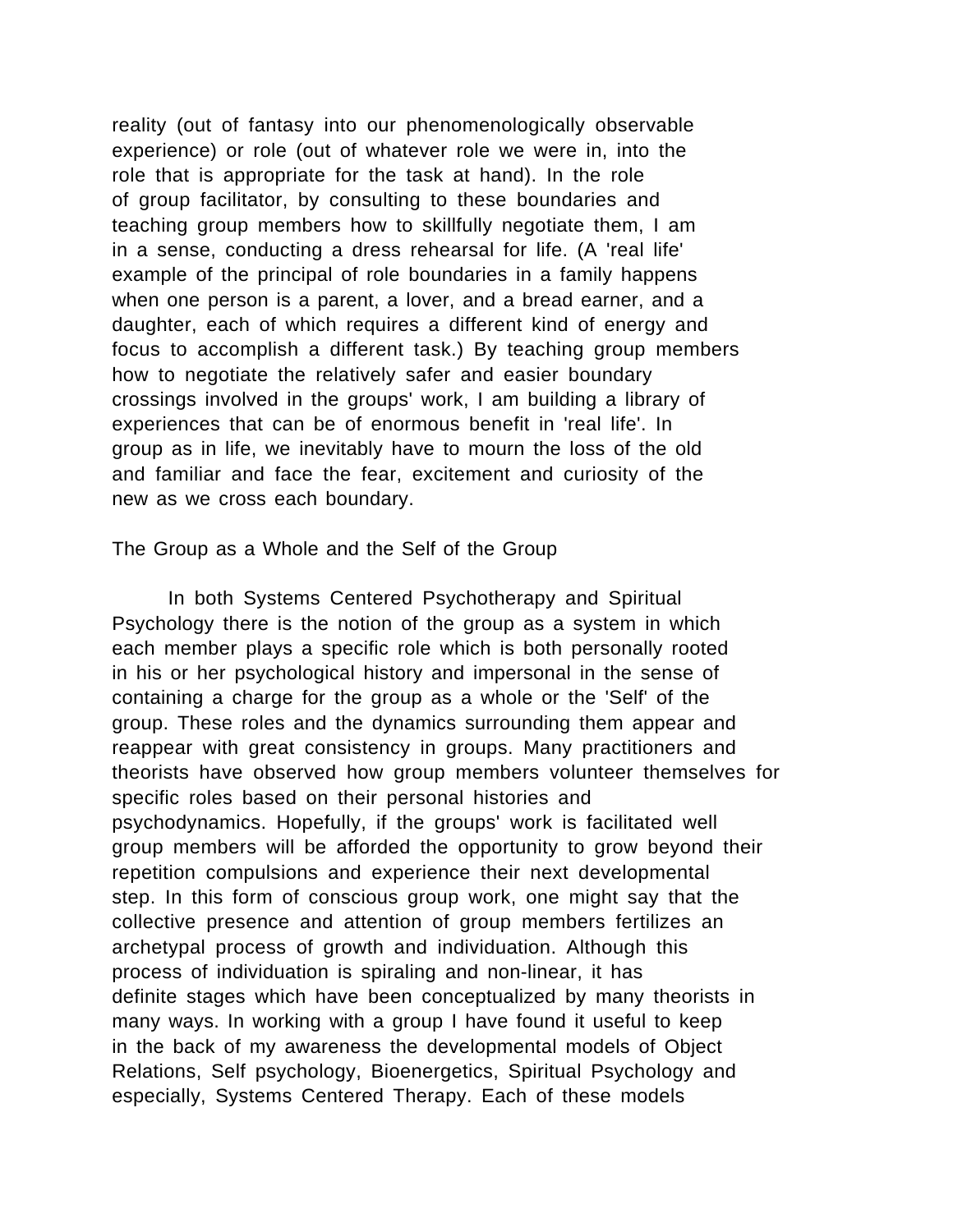deserves prolonged and careful study. Because the Systems Centered model is so directly applicable and based in group experience, I have included it in an appendix. Obviously, the more subtle and complex the facilitators' understanding of these developmental stages and a variety of theoretical perspectives about them the more he or she will be able to contain and deepen the groups' work.

 From a spiritual perspective, one might think of the group process as a laser beam of energy, fully available in the moment enlivening a seed which is just waiting to sprout and take root. This consciousness focalizes the Self or 'Soul' of the group. The Self might be conceptualized as an organizing principle which guides and coheres the fabric of the group's life and can hold all the polarities of the group's experience simultaneously, or at the next step below it systemically, the individual's experience. As such, the Self is everywhere and nowhere. (26) Using the principal of isomorphy or the model of a hologram, one can note that as the group does the hard work of differentiation, recognizing splits and projective identifications and integrating them, so each individual group member also has the opportunity to mature and develop a more integrated container for the energies of the Self.

## Sub-Groups and Sub-Personalities

In the language of Psychosynthesis (a school of Spiritual Psychology) one might imagine that each time one enters group one is entering a room filled with one's 'sub-personalities'. (27) Each group member is in a specific portion of the human experience with which one has different levels of resonance. At any given moment, people in the room may be identified with feelings of grief, rage, joy, sensuality, or even paranoia. Indeed, in this type of group work,, the larger the group, the more it provides a variety of mirrors and fields of resonance to join with, the more interesting is the work. It is the task of the group facilitator (as it is the task of the therapist in individual work), to create a field in which all of the aspects of the Self (i.e. sub-personalities) can be worked with constructively.( See 'A Functional Definition of Constructive Group Work' below.)

In Systems Centered Therapy, the group process proceeds by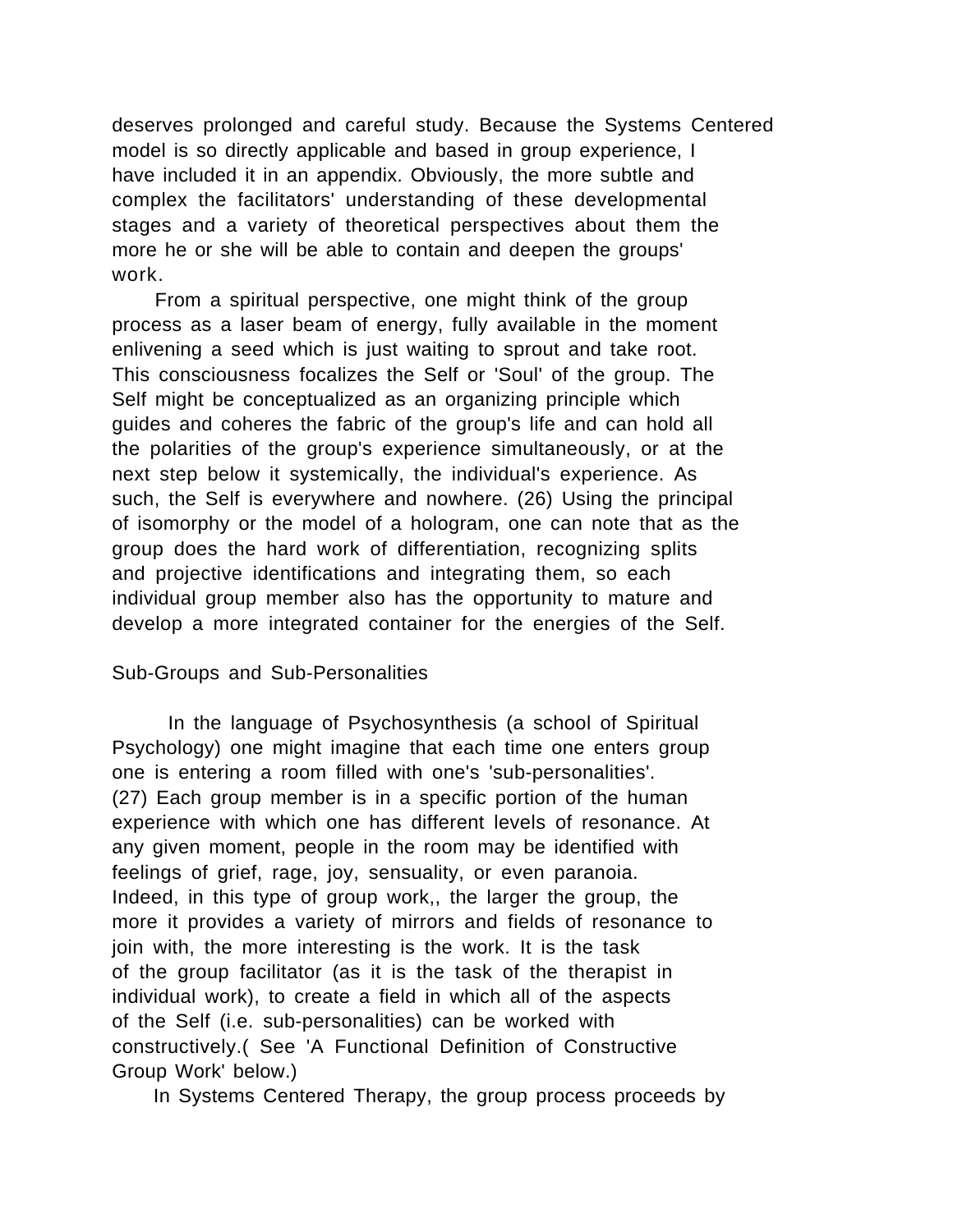working in 'functional sub-groups'. (28) Functional sub-groups join around their feelings and experience rather then around stereotyped labels such as black or white, straight or gay, Republican or Democrat, etc. Sub-groups can be thought of as an extension of the sub-personality work of Psychosynthesis at the level of a group. In sub-group work, when someone feels a resonance with a particular experience that a group member is exploring, they join that member with their own experience. The deeper more heartfelt and present that joining is, the more rapidly the sub-group work proceeds. Inevitably, as one polarity of an issue is deepened and explored the other side will begin to surface in the group. Technically, it is also important to note that though this way of working is called a 'sub-group', at no point does the group actually break down into separate spaces. Indeed this would only encourage a splitting and fragmentation of the energies of the Self which contains all of these polarities simultaneously.

 The structure of the sub-group work relieves individual group members of the tension and conflict of attempting to work both sides of an issue at the same time which often dead-ends in an unsatisfying experience of ambivalently sitting on the fence with neither side of oneself explored in any depth. Although, potentially we always have both sides of any issue available to us, we can only effectively explore one side at a time. This deliberate and conscious use of the universal phenomena of 'splitting' is unique to Systems Centered Therapy, and I have adopted it because it seems to allow for a much deeper, more differentiated and solid experience of integration later on in the group. With the group as a whole containing the ambivalence, individual members are free to choose to explore the side of themselves that they can learn the most from, or for which they feel the most emotional charge and curiosity. (29)

 As the work within a sub-group deepens there is a profound and subtle mirroring of fragmented or dissociated pieces of the self which quite spontaneously and beautifully emerge into consciousness to be experienced and integrated. When both sides of an issue have been explored in their 'differentness' there may also emerge an experience of the similarities in the two polarities and the experience of the integration of these polarities in the group as a whole. This process of recognizing and integrating differences, is, according to Systems Centered thinking, the primary principal through which we learn and grow. (30) There may even emerge a sub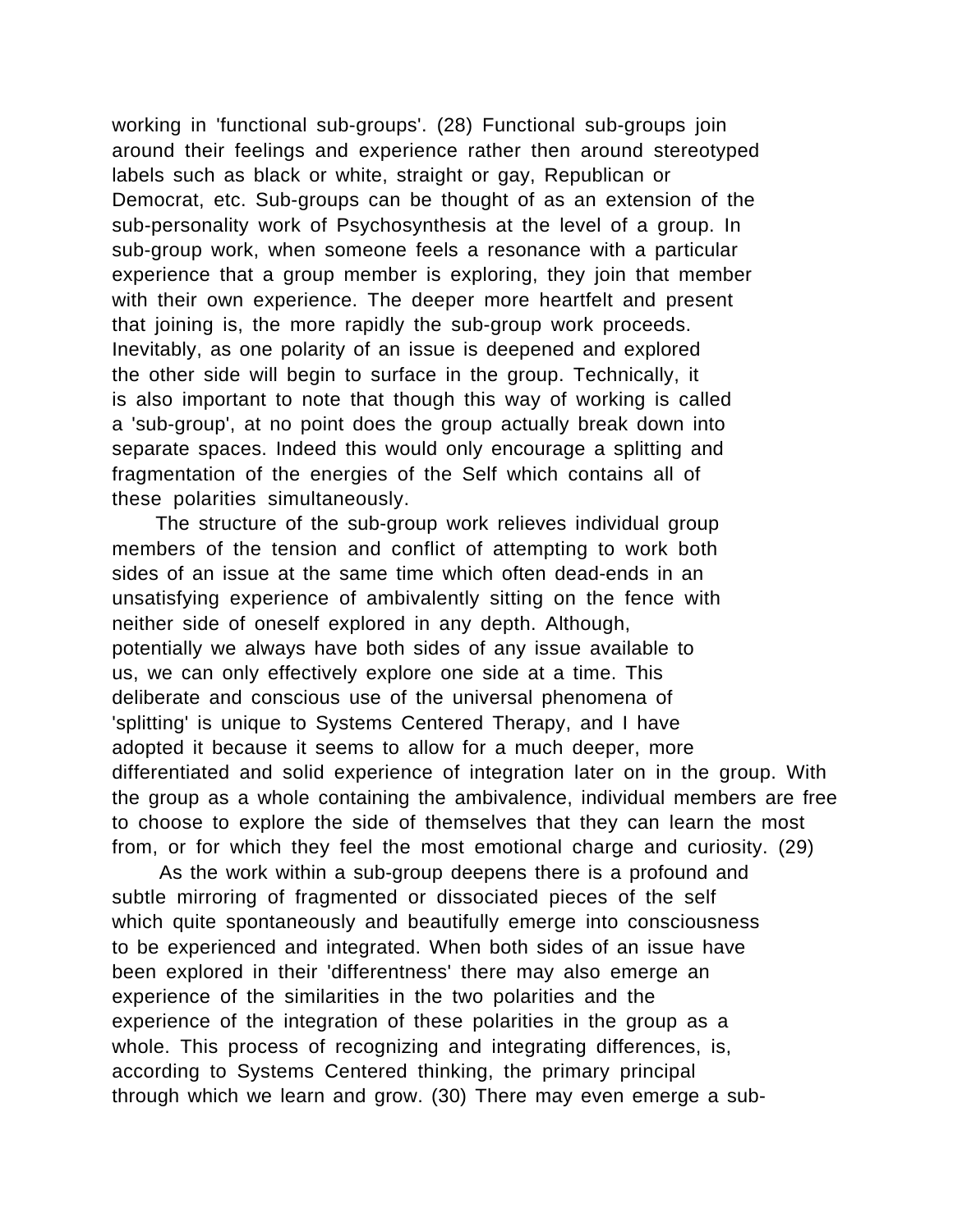group which holds both sides, without ambivalence, at a deep, instinctive level of Being. As the work progresses one might say that the group and its individual members are in the process of developing a larger and more coherent container for the energies of the Self. Working in sub-groups also allows group members to explore repressed, dark or destructive impulses without acting them out hurtfully on each other. This process parallels the Taoist principle of yin and yang, various traditions of spiritual alchemy, and Tibetan or Native American mandalas in which many polarities are held together in a single integrative symbol.

 The following is a hypothetical transcript of a group working using the 'sub-group' structure. This type of dialogue might occur in a group that has been meeting for some time and thus is moderately skilled at noticing the shifting field of feelings, sensations and thoughts that moves through the individual and group levels of their experience.

Joe: "I am aware of this hollow, empty feeling in the center of my chest. Almost as if someone could knock on it and there would be an echo, like an old tin drum."

Facilitator: "Are you aware of a emotion that accompanies these sensations?"

Joe: Pausing and closing his eyes for a moment. "Sadness. Like I've lost something that's important to me and I don't even know what it is."

Cynthia: "I'm feeling some resonance with you right now, Joe. My sadness feels like a kind of drooping around my eyes and mouth and I have this ache in the pit of my stomach. I also have this intense longing to be stroked and pet, kind of like a big puppy dog. I keep on looking for someone to do that, but there's no-one there."

Fac: See what happens as the two of you maintain eye contact. I wonder if anyone else here is also feeling a resonance with this 'sad' sub-group?"

Mary: "I have this image of a large black coffin. I'm in it all alone. It's cold and I'm crying. It's very dark and silent." Fac: "Does this image have a bodily sensation which accompanies it?"

Mary: "Yes it does. Right now my whole body feels insubstantial, burnt out. Like the slightest wind could blow me away."

Fac: "And whets it like to make eye contact with Joe and Cynthia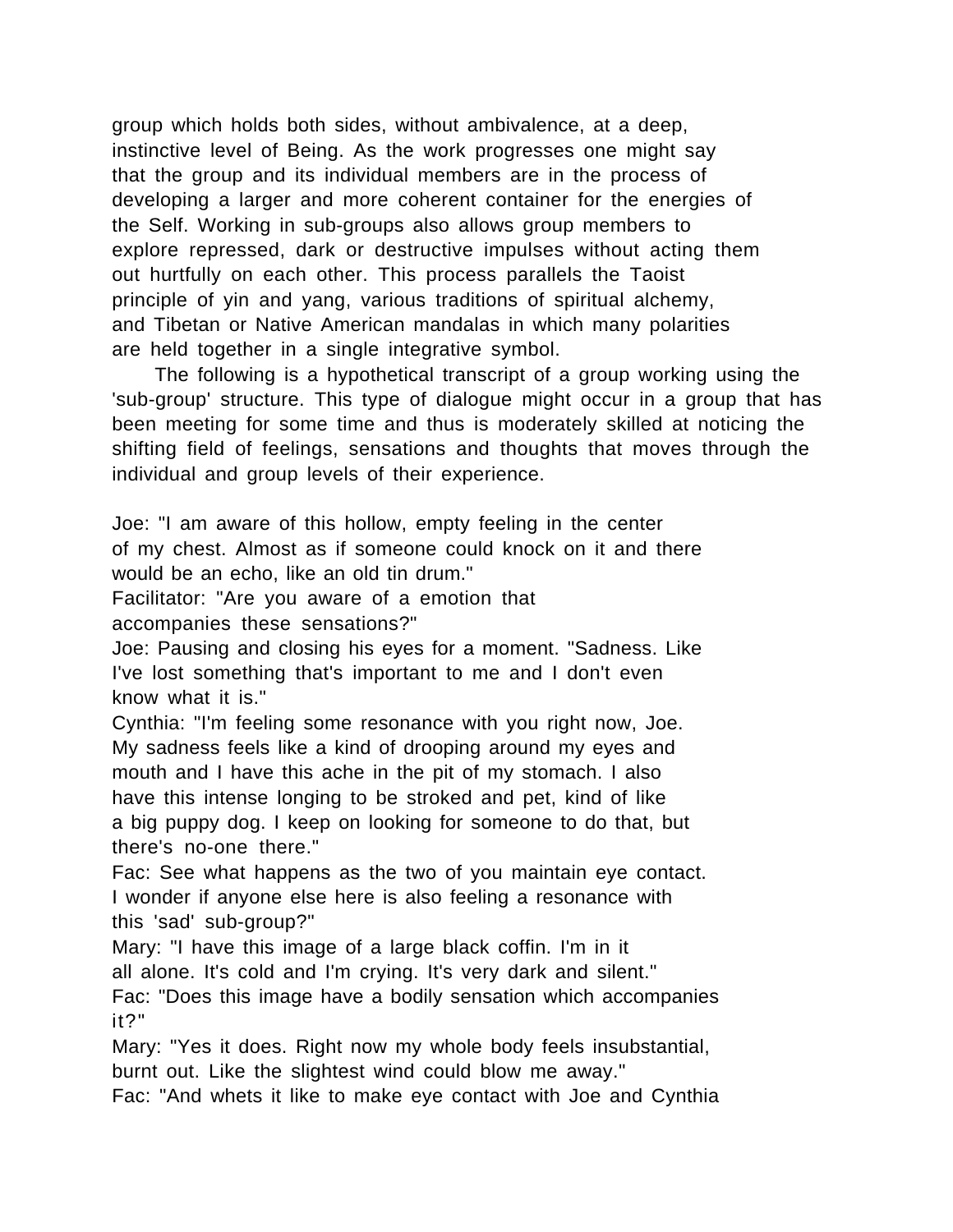right now?"

Mary: Pausing for a moment and really taking Joe and Cynthia in. "Good, like maybe I don't have to be so alone with this. Like maybe there's someone out there who understands this experience."

Cynthia: To Mary- "I guess I'm not really sure that I'm resonating with you. My sadness feel much warmer, even soothing and comforting, your image is so cold and uninviting. I actually feel rather attached to my sadness."

Fac: "So it seems that there are several different experiences of sadness which this subgroup is containing. I wonder if you can maintain contact with each others similarities while you are also noticing your differences?"

Joe: To Mary - "I actually feel a lot of resonance with you. I also feel very cold and hollow. But my sadness is mixed with a lot of numbness. I'm actually a little envious that there is so much feeling in you. I wish that my tears were more available to me."

Mary is obviously moved, and they have a moment of feelingful eye contact during which Mary wells up with tears.

John: "I think I'm also in this sub-group, but definitely more on the warm side. I've been sitting here containing this big, warm feeling in the center of my chest, my throat is also all tight and I feel like I'm on the verge of crying."

Fac: "As you contain and fill up with these sensations and feelings see if you notice any more information or experience arising in you."

John: "I see this child; no, I am this child, and I'm being rocked by this big, earth mother type figure who's just cooing and humming. It's like its finally safe for me to let out all this sadness I'm carrying". John takes a few deep breaths and begins to cry with his head down.

Fac: After a moment. "It's a beautiful image John, and there's obviously so much feeling in it for you. I'm wondering if you can bring this feeling to the folk in the room that are resonating with you right now?"

John: Slowly lifting his head and making eye contact with Joe, Mary and Cynthia. "I almost forgot about you guys. And you're real. This is a biggie for me. It feels so good to finally get to these feelings and bring them into the group."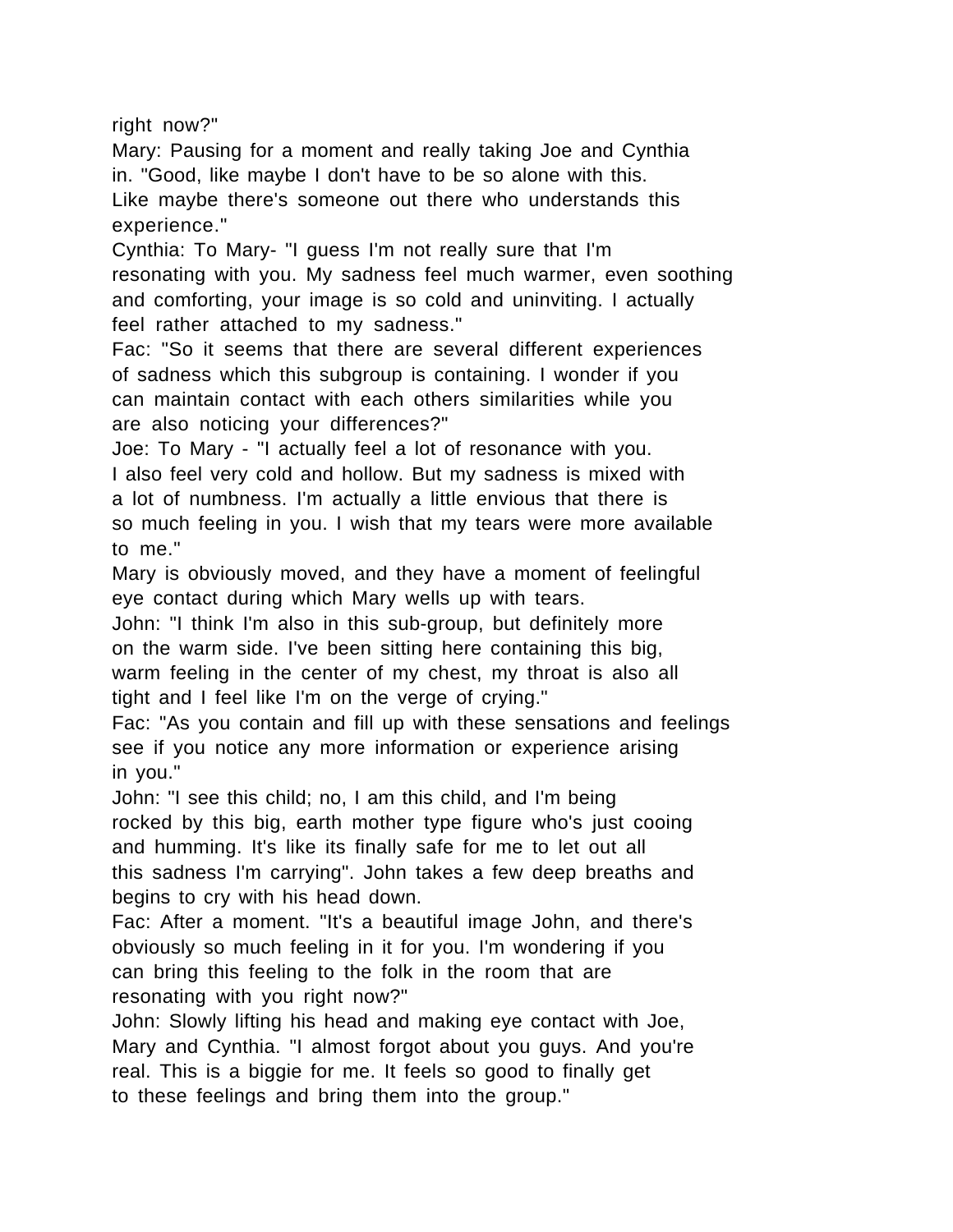Cynthia: "That was great. I feel like the puppy inside of me got right into those big mama's arms with you. " Fac: "And whats your contact with John like right now? Cynthia: "It feels great. Totally unguarded. I feel all dark and warm in my belly. I'm still a little sad but the ache is gone. My breathing is a lot deeper and more relaxed as well." Fac: "I think that its important for this sub-group to recognize that it is containing two very different experiences of sadness right now. One that has warmth and comfort, and another that is cold and alone. It might also be important to notice the tension of trying to hold both experiences at once." (As the facilitator I was noticing the pairing that was happening between John and Cynthia and Mary and Joe.)

 Cynthia: After a pause "I guess I don't know if I'm still in this sub-group, right now. I'm not feeling particularly sad anymore." Fac: "Maybe for the moment, you've completed that piece of work." Cynthia: "I think so. There's a whole new energy coming in right now. I think I need to sit with this some more before I'm ready to explore it". Fac: "Good."

The group continues to explore this experience of sadness and emptiness for the next ten minutes or so, with different members joining as they feel a resonance. At some point there is a lull and the group process moves into an exploration of anger and rage against authority. This can be a difficult and technically challenging issue to facilitate so I thought an example of how I might work this using this method might be instructive.

Sue: "I just need to jump in here. I've been sitting with this very irritable feeling for the past ten minutes and I want to know if I'm the only one containing this feeling for the group?" Peter: "I'm so relieved you said that. If this melancholy went on for even another second I thought I was going to burst. My solar plexus is so filled with energy right now I can hardly stand it."

Fac: "Slow it down Pete. Can you bring all of your attention to bear on your solar plexus? Careful now, take all the time you need."

Peter takes a deep breath and lets it out slowly.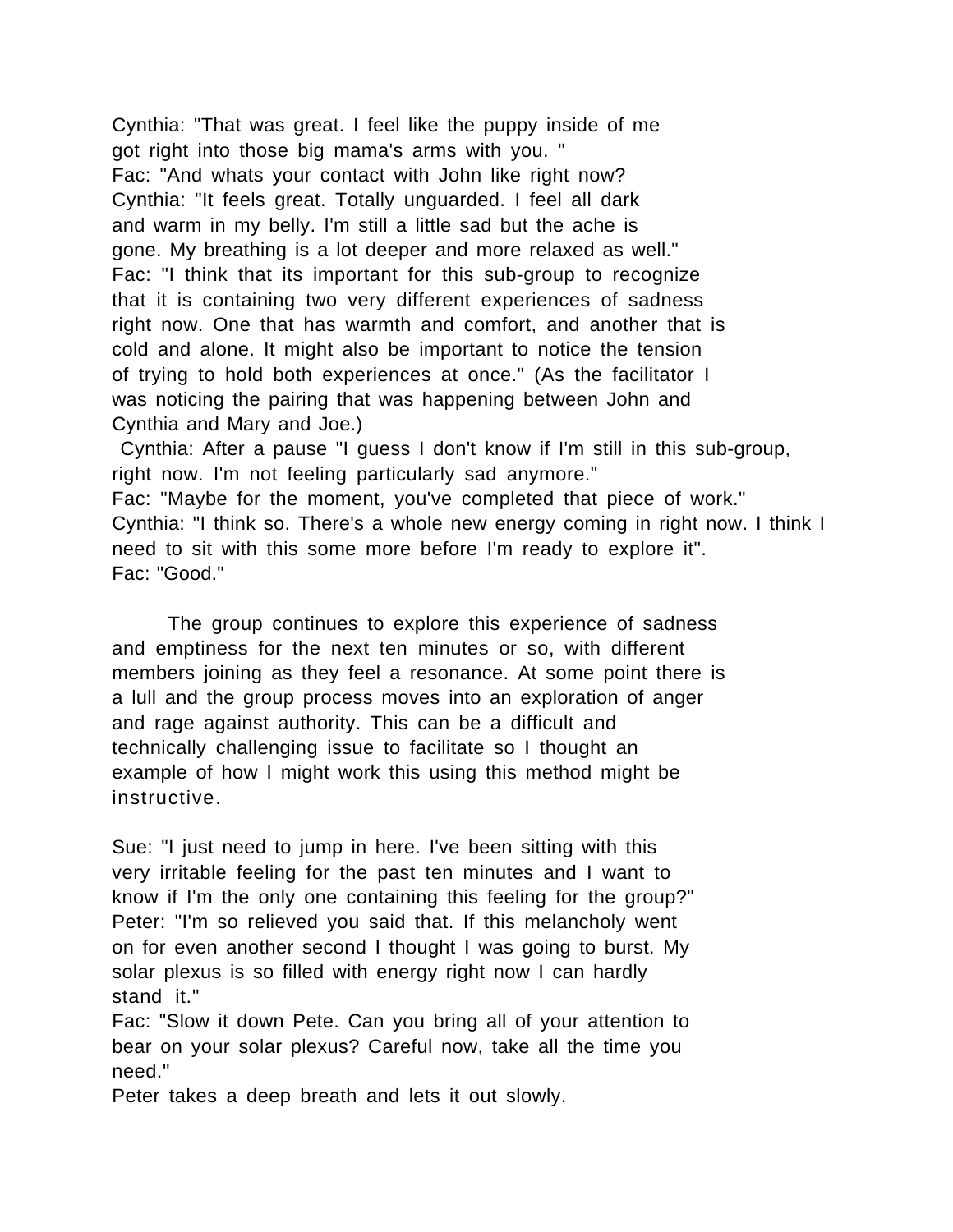Fac: "It might help you to contain all of this energy if you sit up straight so your diaphragm isn't all scrunched up and put both feet flat on the floor."

Peter does this and looks a little relieved.

Peter: "I am in so much rage right now. I never had the right to express my sadness as a kid. All I ever heard was 'Stop your whining or I'll really give you something to cry about.'

Sometimes my father would give me a nice hard whack in the face, too. I hate that bastard."

Fac: "So right now all of that is an explanation for what your feeling and it would be real easy to go into all sorts of interpretations from that. Instead of taking that route you might come back to exploring your feelings in the moment, and see if there is a rageful sub-group here."

Peter: "You and your rules! Explore don't explain. Find your sub-group! Right now I could easily turn my anger towards you." Fac: "You could, and we might even be able to do a fruitful investigation there. However exploring your rage with an authority figure is hard work and you might not want to do it alone."

Peter: "Of course you're right. It would be really great to have some allies this time around. Is there anyone else here who's resonating with this right now?"

Sue: "I'm right there with you, Pete. While he was talking I was just getting so angry."

Fac: "Where are you feeling that anger right now, in your body? Sue: "I've got this big ball of fire in my belly right now which goes right up to the bottom of my ribs and then stops. I've also got this flashing energy going in my hands and I'm getting this very vivid image of strangling someone."

Fac: "See what happens if you make eye contact with Peter right now. Anyone in particular that your strangling?"

Sue: "Yeah, you. In fact now I'm getting this image of your eye balls popping out of your head as you gasp for air."

Fac: "And what's happening in the tight spot underneath your diaphragm as you say this?"

Sue: "It's loosening and actually really pleasurable. I'm getting this little electric thrill humming through my body as this energy gets released."

Peter: "I'm feeling really connected to you now, Sue. I'm having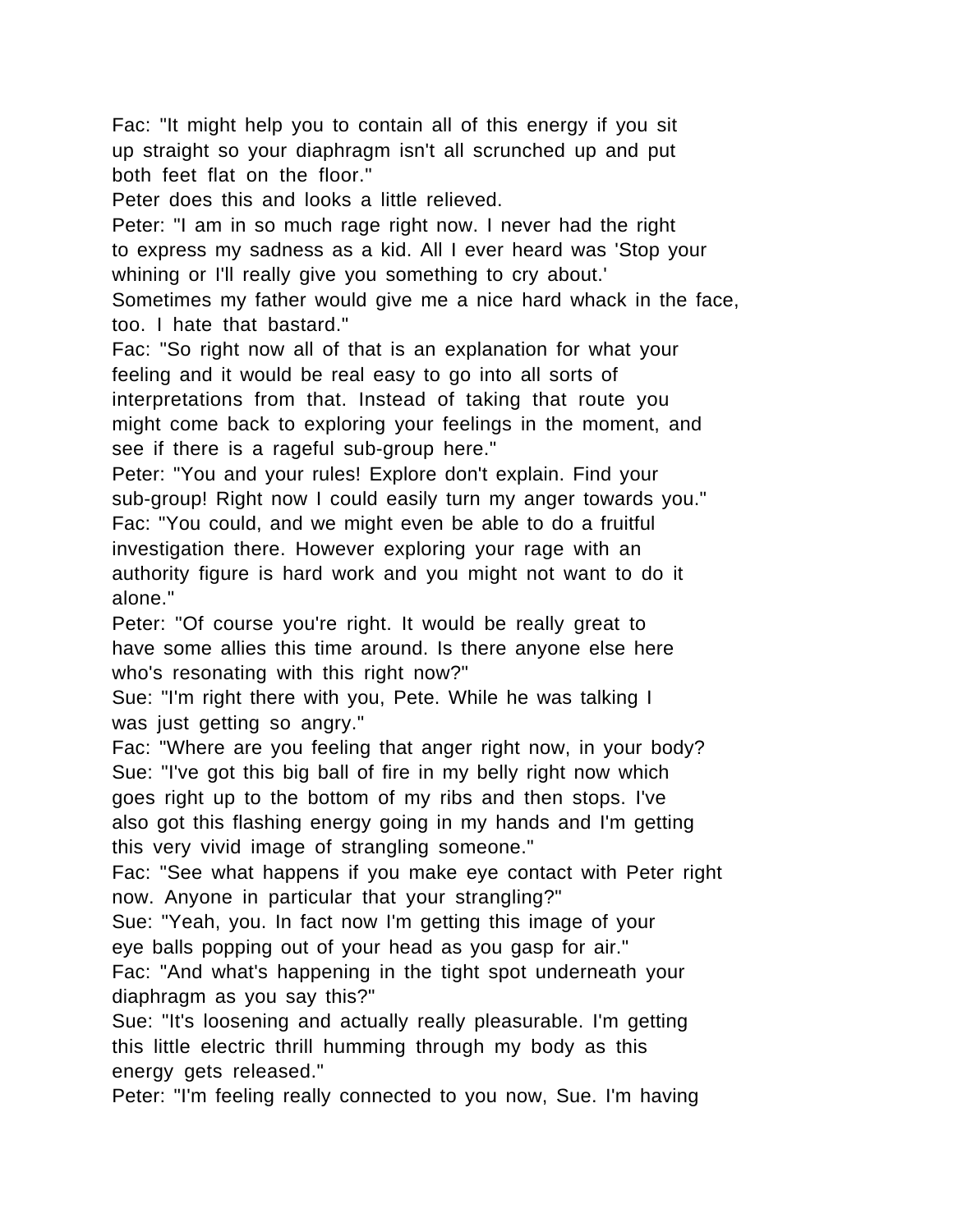this image of smashing his head back against the wall and seeing this bloody stain all over his nice white office wall."

Fac: "And what's happening in your body as you say that, Pete?" Peter: "I'm getting this buzz in my hands and feet and my breathing is a lot deeper. My jaw is also starting to relax for the first time this evening."

Phil: "I want to join here. For the last couple of minutes I've been having this sadistic fantasy of taking all the sad, empty people and locking them in a big iron cage so that they would be quarantined. Then I want to do all these sadistic experiments to them, like I am some kind of concentration camp commandant, dissecting their brains or giving them lobotomies."

Fac: "And what's that like to have the sad part of yourself quarantined in a concentration camp?

Phil: "Great. I feel really powerful and totally safe. Only I'm not yet aware of this as 'the sad part of myself"' Fac: "And what are your sensations as you say this?" Phil: "I feel very hot and huge. Like I'm ten feet tall. And I'm getting these little electrical shocks underneath my diaphragm."

At this point Mary is looking visibly concerned and pipes in with a lot of worry and fear in her voice: "I don't know if I can tolerate this kind of cruelty in the room. I'm having fantasies of running out of here just as quick as my feet can carry me."

Fac: "Mary, I wonder if you are taking Phil's image personally?" Mary: "I think I am. I felt like he was going to put me in that cage. I just had this instinctive 'flight' reaction in my body." Fac: "So are you afraid that the sadism will somehow get acted out in the room, rather then be contained and explored?" Mary: "I guess so."

Fac: "Has this ever happened before in here, with this group?" Mary: "Well, no. But it has happened to me in my life before." Fac: "Yes, of course. Probably all of us have experienced sadism getting acted out on us somewhere, either in our families or peer groups or at school. I know that none of us want to recreate an environment in which we get re-traumatized in any way. Do you think that in this group here, that we have the skills and the discipline to contain and explore our feelings rather than act them out?"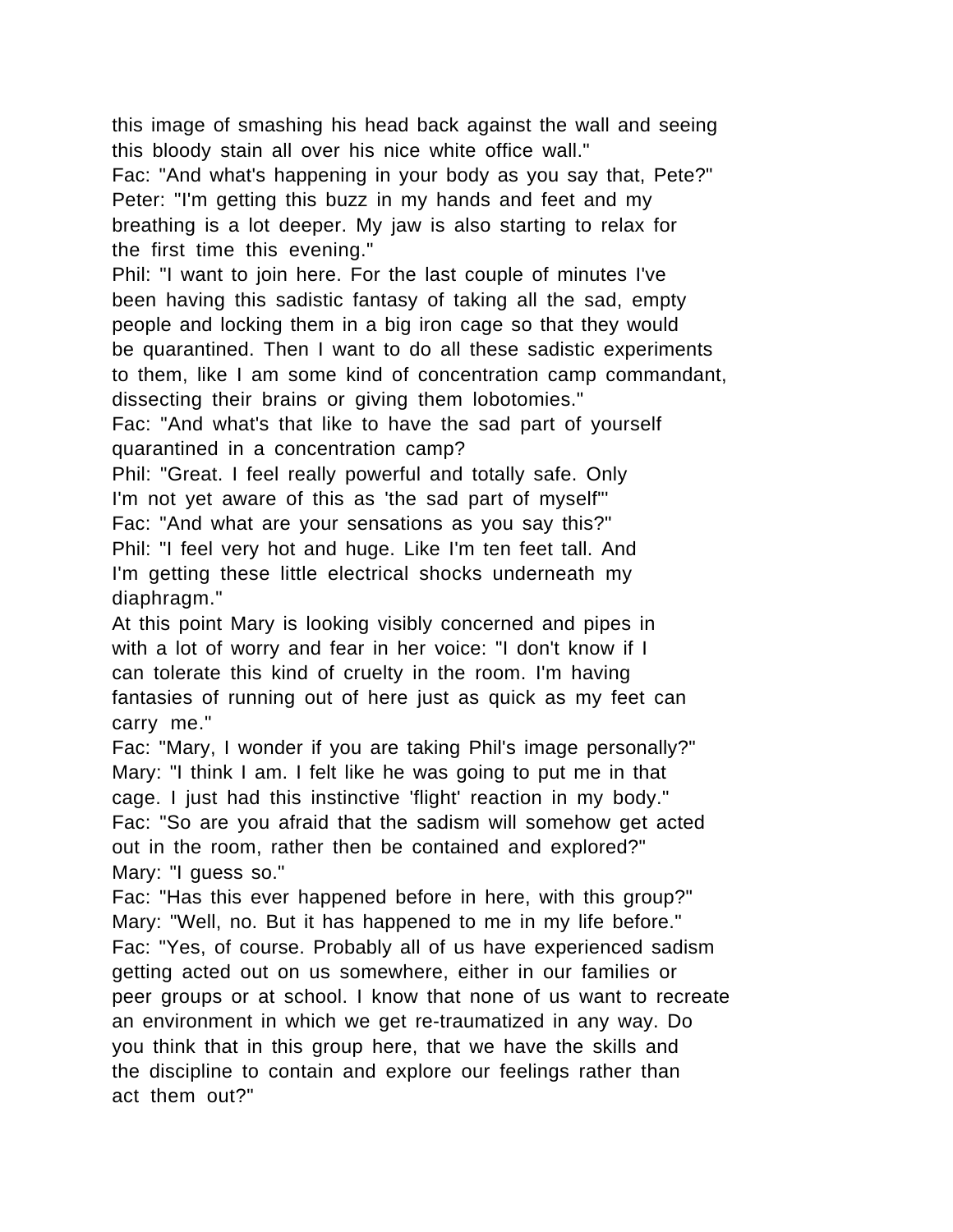Mary: "I think that we do. But I just know how volatile these feelings can be."

Fac: "Of course. So I'm wondering if you and the group as a whole can be watchful with me and call any instances where it seems that something is getting acted out rather then contained and explored."

Mary: "That would feel great. My whole body is starting to relax now. I know that I also have those sadistic impulses in me somewhere. I just got a little flipped out by them this evening. I guess I'm just not ready to deal with them yet."

Fac: "That's a very important realization. I'm wondering if you feel safe enough for the angry/sadistic sub-group to continue it's work?"

Mary: "I do."

Throughout the sub-group work it is extremely important that sub-group members stay in touch with each other through eye contact and energetic resonance and not act out across subgroup boundaries. This is particularly true when the group is working with anger, but it can be equally true for any dimension that the group might explore. In this way the group learns to 'fill up' with feeling states and avoids the trap of scapegoating or targeting any one member. As the group is learning this rather complex skill, and particularly when it is working with issues around authority, group members often need an object to practice on. I ask them to use me in this role, trusting that my skill and objectivity will help me not to take a group member's work personally. (31) The danger for me of course is not being able to maintain my clarity and then contracting my consciousness, and becoming tense or paranoid. If this happens I almost immediately becomes relatively dysfunctional as a facilitator. For this reason it is extremely important to have mastered a certain level of counter-transferential material and to be in ongoing, counter-transference oriented supervision if one is attempting to do this type of group facilitation.

 By teaching the group members how to work in a sub-group, how to join around the impulse to target and blame rather then the targeting behavior itself, and how not to take other members work personally, some very potent and difficult material can be explored. When the energy is contained and explored within a subgroup and not discharged in tantrums, depressions, or other forms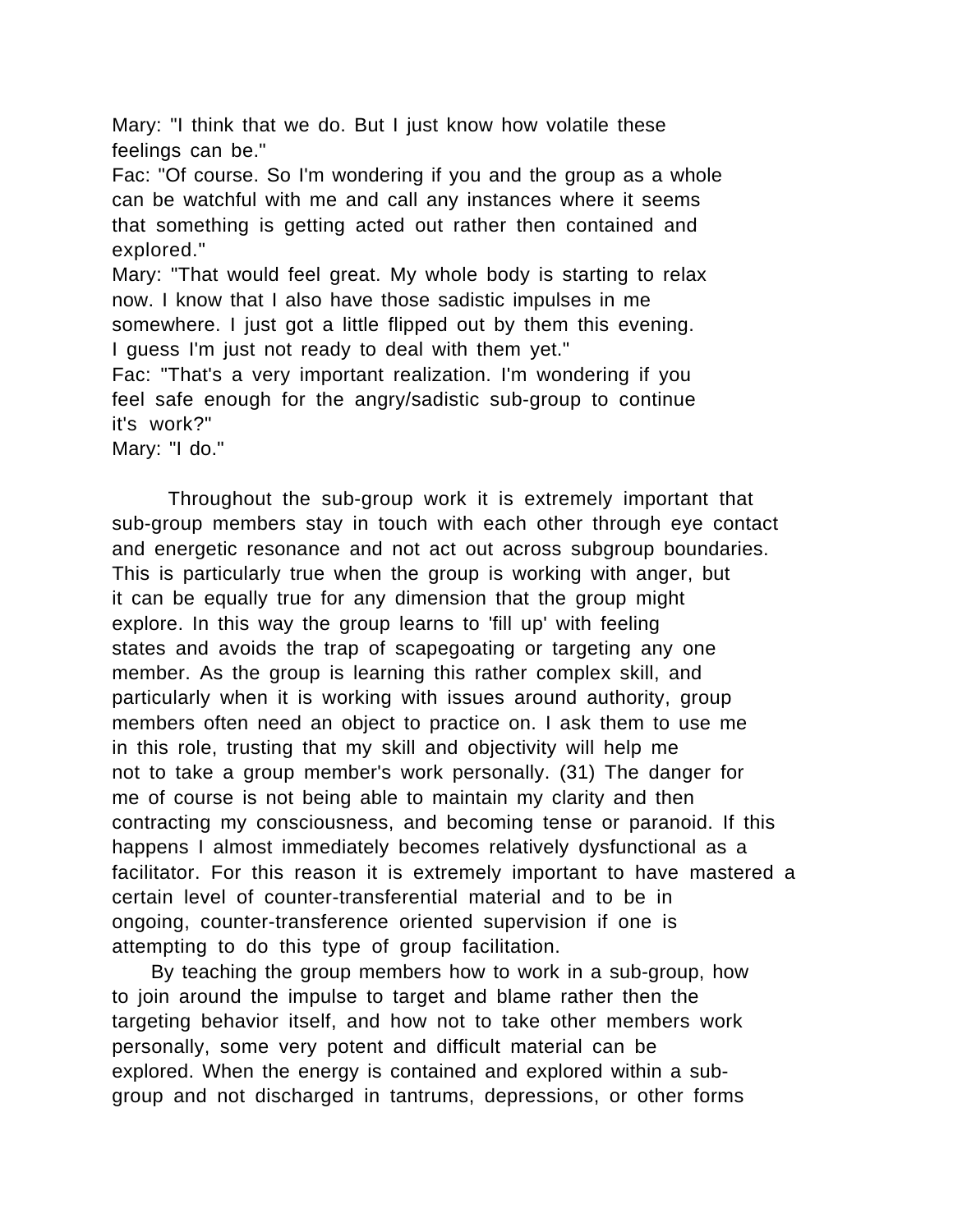of affective acting out, (see 'Some (more) Specific Techniques From Systems Centered Therapy') group members have the opportunity to integrate the material which is coming up without retraumatizing themselves. As this material is contained and explored it naturally goes through a process of transformation. As spontaneously occurring feeling states are followed all the way down to the bottom dissociated energy is reintegrated into the body/mind of each individual and, in a sense, into the body/mind of the group, allowing systems transformation to take place on all levels.

 For instance, if we pay close attention to the impulse of rage without acting it out or in (by getting depressed) we may experience a pleasant, even joyful 'buzz' and sense of readiness that streams throughout our torso and limbs. This energy, once it gets fully detached from its object, may even transform itself into a deeply protective and erotic feeling of self-love which might be experienced as an electric thrill running from the genitals right through the solar plexus and the crown. If we pay close attention to certain types of sadness we may experience a softening in the chest and a watery fluid feeling in our limbs. Over time there may emerge in the group a deep experience of the primary libidinal life force which holds many polarities at once without ambivalence. If the group gets to this point, or a sub-group does, there is usually tremendous energy, contact, and a palpable sense of our instinctual and spontaneous 'beingness' in the room.

 A Functional Definition of Constructive Group Work; Containing And Working With Stereotypical Roles (32)

In ordinary life, groups, as well as families and couples, most often act out their powerful primary impulses and emotions by containing them in stereotypical roles such as the victim, the bully, the savior, or the hero. In doing this, the group gets to stuff certain impulses into certain people and then the rest of the group doesn't have to deal with those impulses. As long as these impulses are safely contained within those people who have the most salience for them there is little motivation to reintegrate these split off parts of the self. A functional definition of constructive group work is that the facilitator frustrates to the best of his or her ability the attempts of the group to polarize,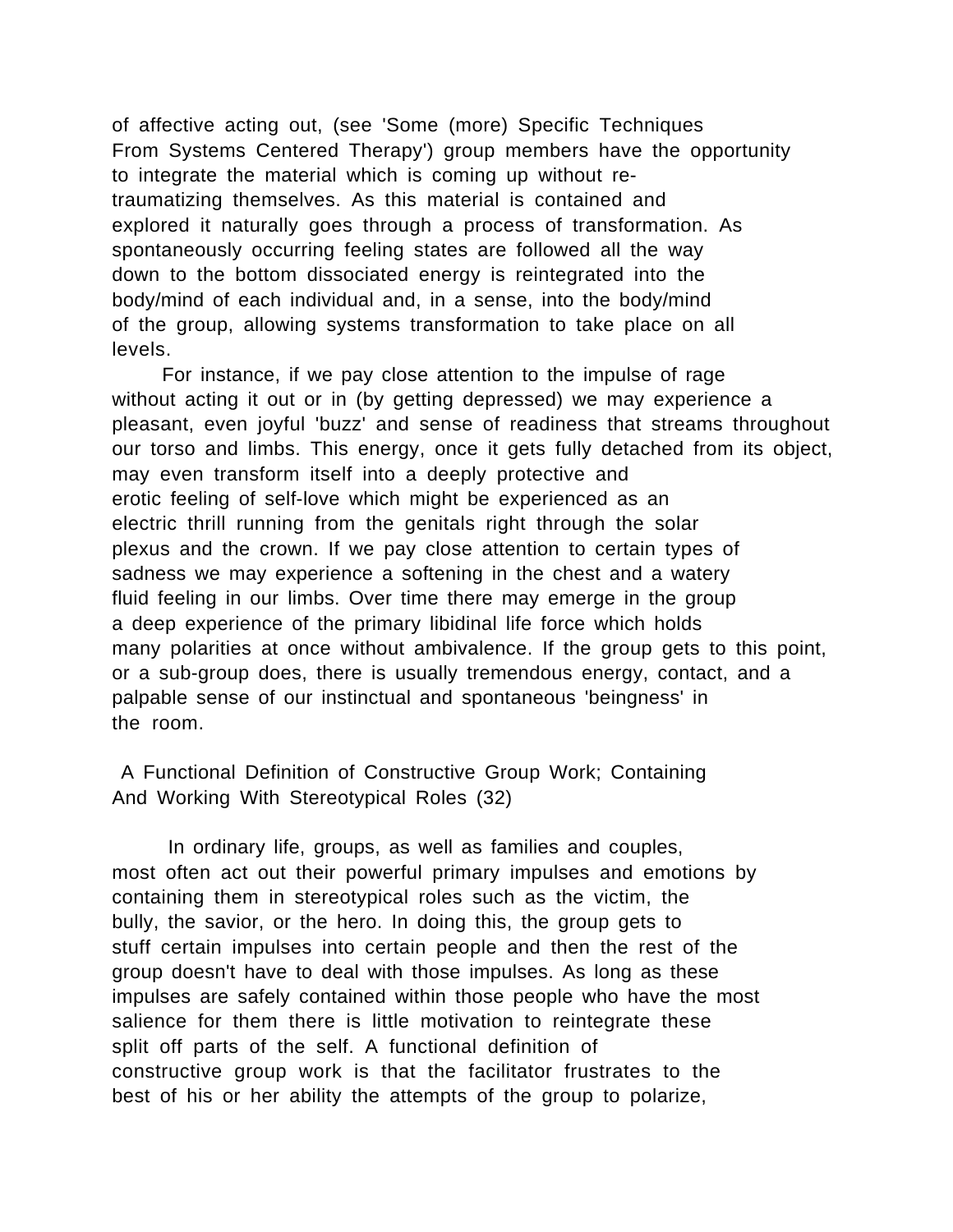act out or project these impulses into one or several members and then scapegoat or idealize them. One can easily extrapolate the tremendous social and political implications of this principal. Once these impulses are freed from there containing roles the facilitator must also help group members not to bind these feelings into psychosomatic tension, cognitive defenses, or affective acting out. (See 'Some (more) Specific Techniques from Systems Centered Therapy'.) The path which leads to maturation and integration is to explore and experience the feelings that have been bound up in these fairly universal group behaviors and tendencies. The hypothesis here is that it is very difficult for anyone to let go of some of these very stubborn identifications until they have 'bottomed out' on the emotional experience which they have been managing through these roles. By definition the function of a defense is to help us not to experience a particularly painful affect because it was intolerable or because to experience it would have been would have been detrimental to our viability as a developing organism. Before we can let go of any defense we must come to know in a bone deep way the cost of the defense in terms of our aliveness and vitality. We must also experience the emotion that we were defending ourselves against and have

the experience that we are in no way endangered by experiencing those feelings. In fact, quite to the contrary, if the group work is going well, we find that we have plenty of company in our subgroup.

 Working with the Defenses to Primary Experience, the Yin and the Yang of it.

Helping a group, or an individual to stay in him or herself, in the now, observing the shifting field of sensations, feelings, thoughts, and intuitions that occur at the intra and inter-personal dimensions, is never an easy task. As a Tai Chi practitioner and dancer I am constantly aware of the complexity of the energetic field that I am engaged in whenever I work with a group. Perhaps because of the physical training that I have had, I literally feel this dance of energies in my body as I guide the group process. As in the 'push hands' exercises of Tai Chi or contact improvisation, I am aware of keeping all of my senses alive to the subtlest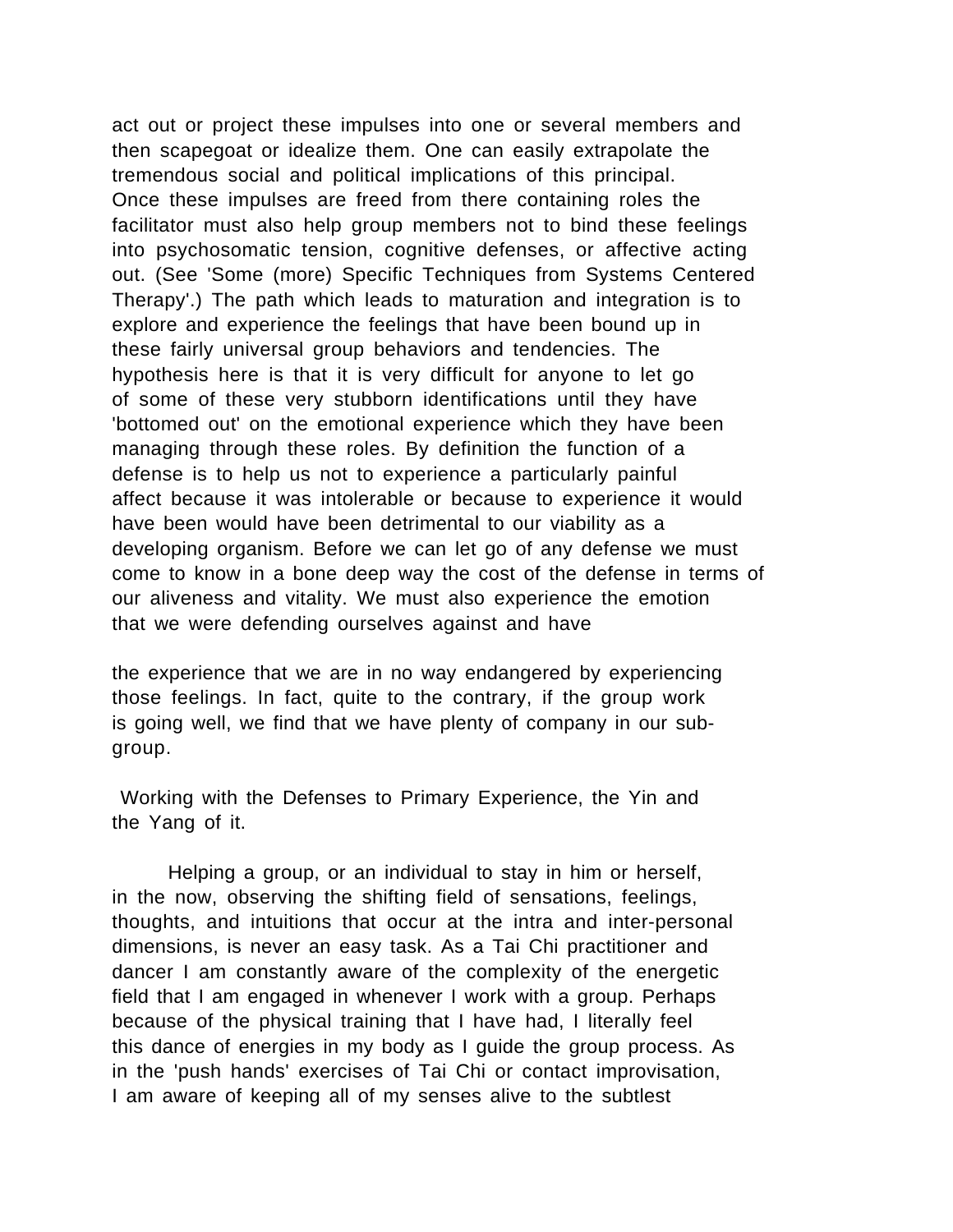intentions of my 'partners', sometimes supporting their weight, sometimes pushing forcefully and deliberately shaping the space between us, sometimes mirroring with exquisite exactness, sometimes allowing myself to be moved and swayed like seaweed being pushed by the currents of an ocean, and sometimes standing firm like a mountain. Throughout the work I try to maintain an awareness of my 'roots', my center of psychological and physical gravity, and a clarity about my communications on all levels. In facilitating a group, as in dancing or Tai Chi, there is a Yin and a Yang to it, as well as many techniques and skills that one has to practice. As in any art form, there are an infinite number of nuances and subtleties that take a lifetime to master. Many of the basics of this type of group work have already been covered. What follows are some additional ground rules, skills and techniques which I have found particularly helpful and may prove useful to other practitioners.

The Rules of the Game: Group Process Guidelines

Over the years I have developed a set of group process guidelines which I have tacked to the wall during group. At

the beginning of a new group, whenever a new person enters, and periodically during the course of a group's work I either go over or refer to these guidelines. The list is fairly simple, although the skills involved in mastering the guidelines are quite complex. By having these 'rules of the game' posted, I am creating a frame and context for us to work within. This structure contains and focuses the group energy on its task and creates safety.

### **Group Guidelines**

**1) Slow Down, Center, Become Mindful of your Feelings, Sensations and Thoughts.**

**2) Sit Comfortably with your Feet on the Ground and your Spine Aligned. Breathe!**

**3) If you are Anxious, Notice if your Thoughts are Generating Fear** - Dare to reality check; undo mind reads, negative predictions and constructed realities. (Cognitive defenses)

**4) Listen Deeply to your Body** - notice how feelings turn into tension when we don't allow them to come into awareness.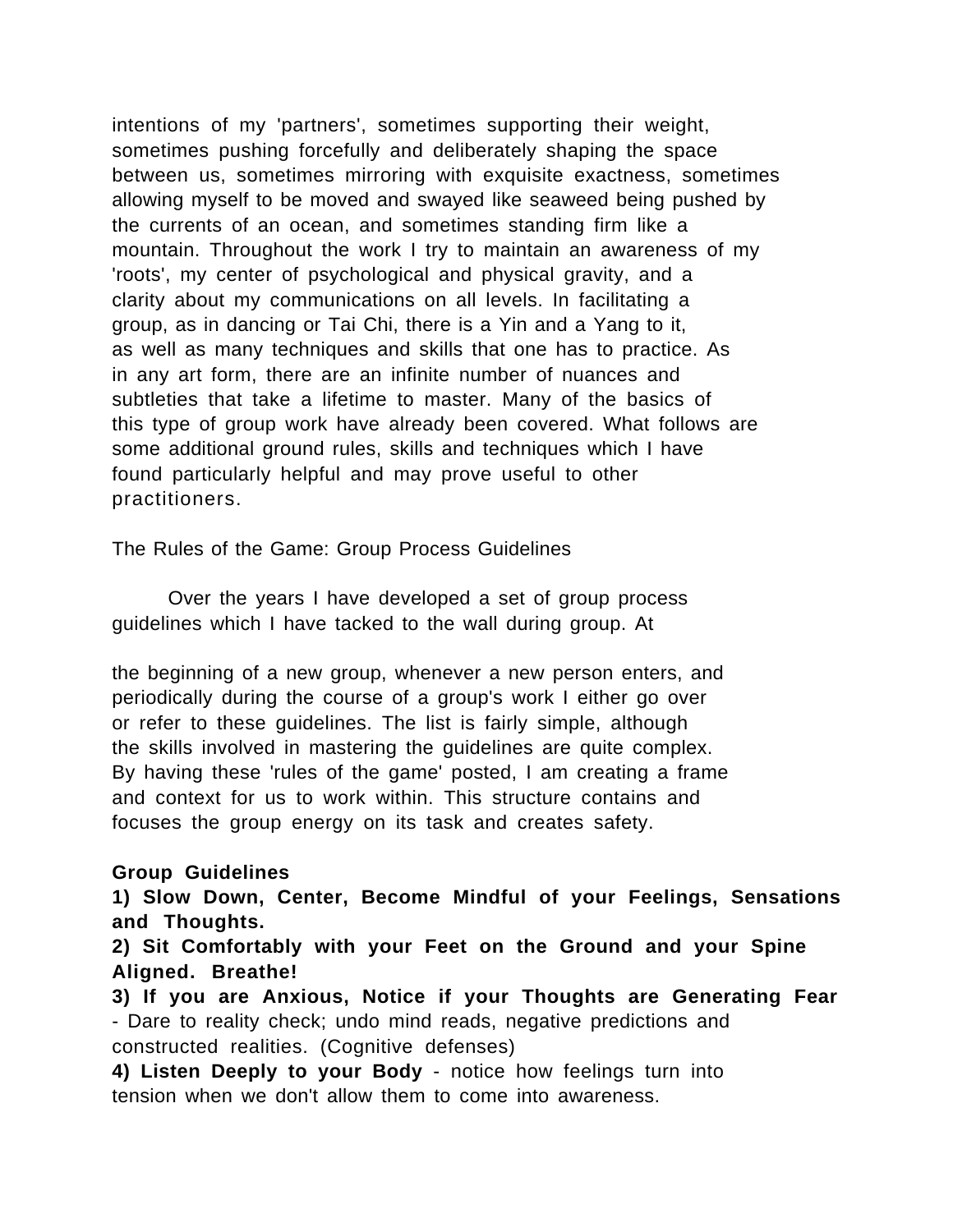**5) Make Space, Contain and Fill up with your Primary Energy and Feeling.** Notice the impulse to Discharge irritation, frustration or intense feelings of any sort out in tantrums, outrage, blaming or the giggles or in by becoming depressed and guilty. (Discharge defenses)

## **6) Explore don't Explain your experience**

**7) Avoid advise giving and interpretations**

**8) Sub-group.** Look for resonance with other group members and join with your own experience. Once you have committed to a sub-group stay with it **9)Welcome the Edge of the Unknown.** It is natural to feel anxious with the unfamiliar, curiosity helps!

**10) Don't Take Things Personally.** No-one can take responsibility for how a group will react to what one says., however, we must all take responsibility for what we withhold from the group.

**11) Hold the intensity** - Listen deeply to each other with heart **12) Distractions** - Crossing the Boundary into the Group. If you notice yourself going out of the group in time, space, reality or role, bring your distraction in, facts first (simply) and then the feeling.

Although this list is not exhaustive, it provides a very solid foundation on which the group can do its work.

The Forks in the Road; an accent on conscious choice (33)

One of the most useful interventions I have learned from Yvonne Agazarian is a technique called 'the forks in the road.' This technique basically calls group members attention to the choices they are making at each boundary of their experience in terms of time, (are they in the now or is energy leaking into the past or the future) space, (is their energy in the room with each other or somewhere else) reality, (are they collecting real data about their actual environment or are they living in fantasy) and the conflicting aspects of themselves which they are exploring at any moment. This technique asks people to be conscious about these choices and highlights the costs and benefits of going down an old familiar road or living in a defense, and creates an opportunity to come up to the edge of one's unknown and to learn something new. To be sure, it always takes time and hard work for anyone to undo the repetition compulsions they have brought to group life, but if the group's work is going well, members have the opportunity to break new ground in a safe setting and have at least half a chance of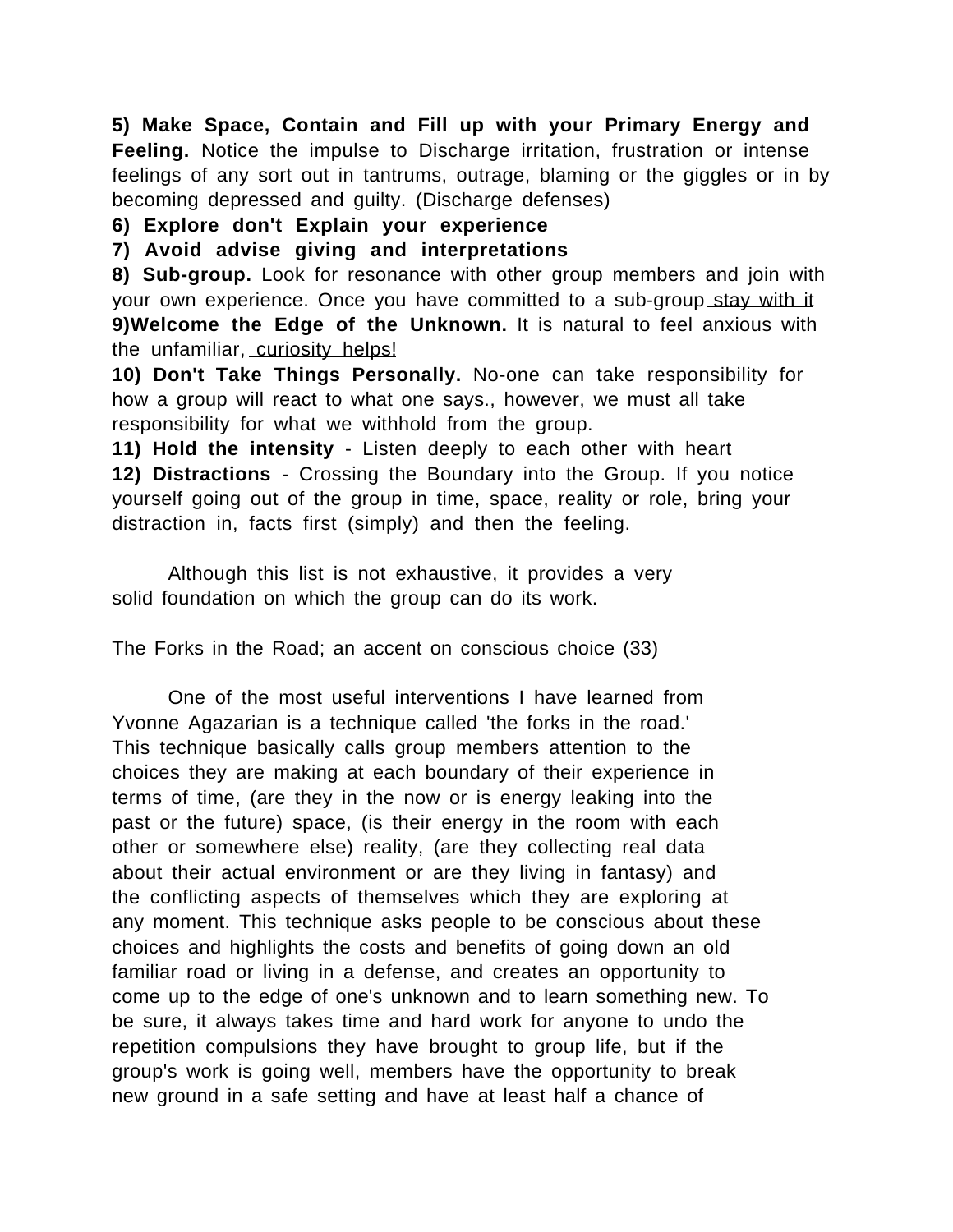taking their new way of being with them into their lives. In the language of Zen, this technique helps to foster 'beginners mind' and challenges people to live without the familiar frames that limit their experience. Often all that a group member can do is to notice the pull of the repetition and to focus all of his or her energy and discipline on just hanging out at the point of choice. This in itself is a profound experience of the unknown. At a later point, as ones discipline and mindfulness in noticing the pull of the old becomes more powerful and ones experience and mastery in venturing down the 'road less traveled' becomes more ego syntonic the edge of the unknown can unfold itself very quickly and spontaneously, almost as if a certain pressure had been building up inside and a part of the self was just waiting to get attention. There can be tremendous thrill and excitement to this process as one rides a wave of awareness and brings more and more consciousness to one's experience. Physiologically, it is important to note that there is no difference between anxiety and excitement, as both states involve a sense of arousal and heightened awareness. Internally however, as we all know, these two states are separated by an abyss. Perhaps the major subjective difference between these two states is that in anxiety we have lost our curiosity and thus have become frozen in our progress towards mastery. (34)

 This stance of hanging out at the edge of the unknown, resisting any premature closure of ones experience, allowing experience to evolve from simple to complex, and relying on images of intuition which rise up spontaneously from one's inner world are the same attitudes which the artist has whenever he or she engages in the creative process. (35) One might hypothesize that this type of group work could foster the development of creativity. Although there has been no research in this area (to my knowledge) it would be a fascinating hypothesis to test out.

 In pointing out the forks in the road it is very important to avoid making interpretations and/or giving advise. I have to 'walk my talk'. As a group leader, if I use phenomenological, nonjudgmental language, I avoid setting up an authority structure that is based on my idiosyncratic view of where I think any particular group member is in his or her internal life. (36) Authority struggles over this type of intervention are usually only destructive to the group process. Only if it is very clear to both the group member and myself that the path they are taking is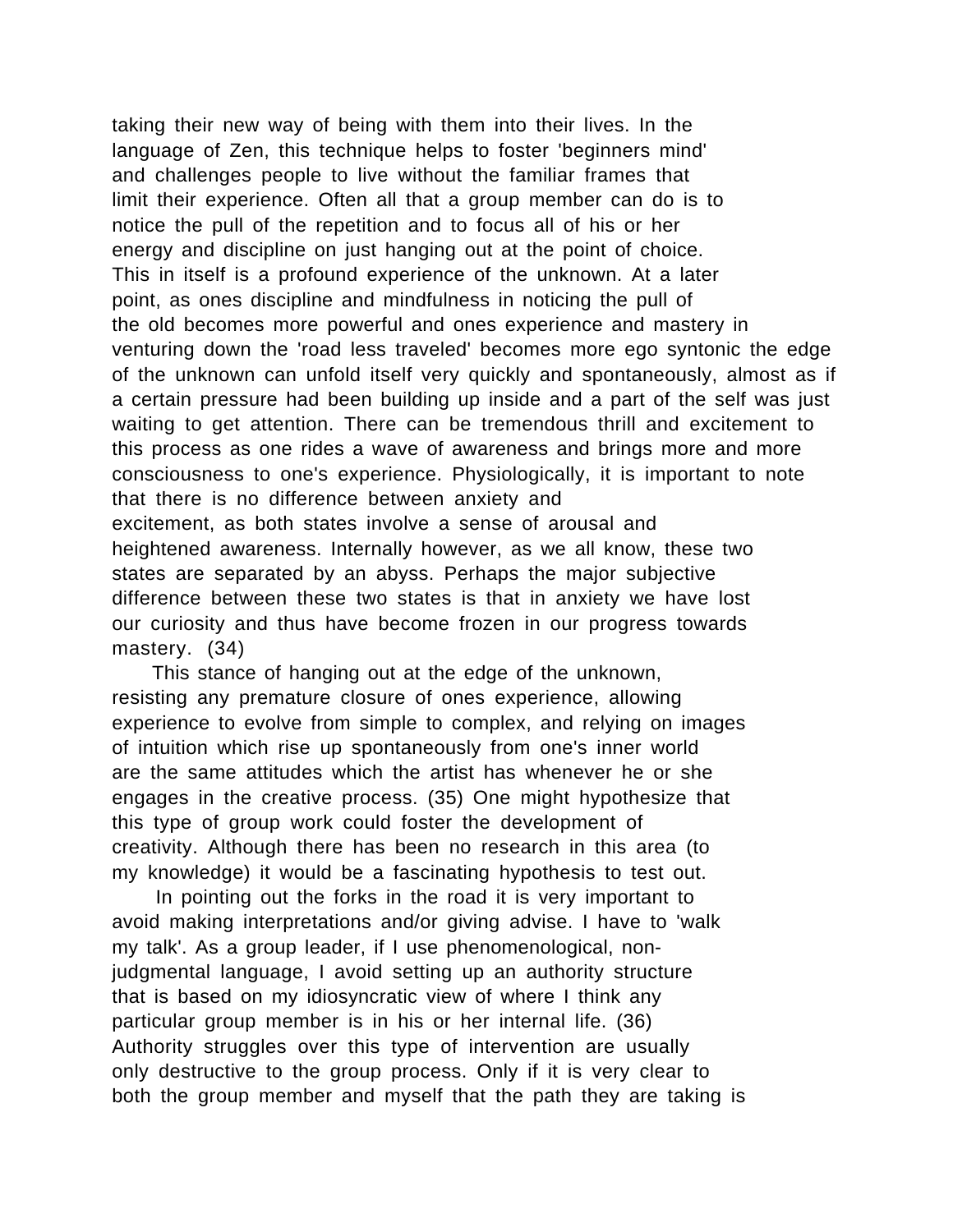an old road do I give them a gentle nudge in the direction of the new. Ultimately, my goal is to throw each individual and the group as a whole back into the struggle with his or her own authority and the difficult discipline of maintaining contact with their own, constantly evolving, powerful center of physical and psychological gravity. By doing this I am supporting the group and each member in developing greater and greater level of mastery of their internal and external environment. (37)

#### Presence

One of the most essential things which I learned in studying Spiritual Psychology, is that nothing happens without the quality of Presence. First and foremost, this means that the facilitator must develop his or her own quality of Presence. (38) One can have all the words right and letters as long as one's arm after one's name and yet without this quality, the work will fall flat and transformation will not occur. The conscious and unconscious impact of the energetic field of a practitioner is enormous and provides the container for the group's work. Inevitably, and sometimes tragically, we all act out in subtle or not so subtle ways, our unresolved issues and conflicts with our clients and groups. Our Presence both opens and limits the field of possibilities that a group can explore as we consciously or unconsciously make choices about interventions based on our internal responses to group members (counter-transference) and our own individual histories and character structures. It is not whether we will act out that is the question, simply how, and what the effects will be on the group. For this reason, the spiritual, psychological and physical development and practice which I do is an essential part of my work as a facilitator, therapist and healer. Functionally, one might define Presence as the ability to contain and have access to many conflicting polarities and aspects of the self simultaneously with acceptance and compassion. I would also like to note here that there are many paths up a mountain, and I have certainly seen therapists who have no explicit spiritual orientation or psycho-spiritual disciplines which they practice who are able to communicate extraordinary Presence and sensitivity to the deepest levels of the human predicament. I have also seen instances where the 'spiritual orientation' of the practitioner was operating in the service of unworked out psychological conflicts and was actually destructive in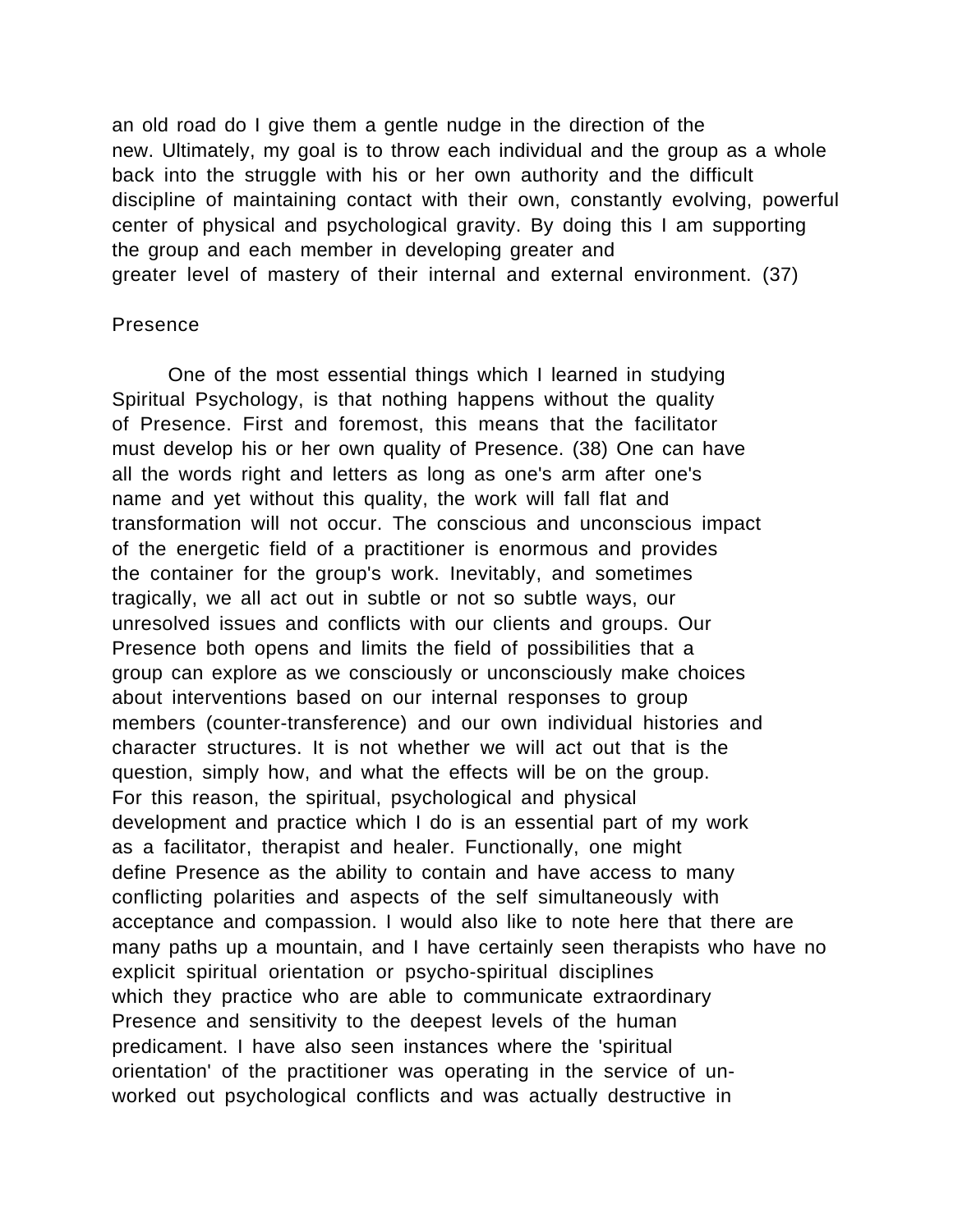many ways. Without going into great depth at this time, suffice it to say that developing the quality of Presence is a crucial and complex area which deserves the most careful and sophisticated attention in the personal and professional development of any therapist or facilitator.

Some (more) Specific Techniques From Systems Centered Therapy

In Systems Centered Therapy there is a very specific sequence in which a facilitator works with the forces which restrain us from having access to our primary experience. This sequence corresponds to the modules of group development which Yvonne Agazarian has uncovered. (see Appendix) These techniques have been invaluable to me in working with groups, couples and individual clients. What follows is a brief exploration of the techniques which correspond to working with the defenses in the first module of group development.

Undoing Constructed Realities: When we create a secondary reality based on fear and then live in it (39)

A colleague of mine once passed on a piece of clinical common sense to me - 'real suffering burns clean, neurotic suffering smokes and stinks'. Over the years I have often contemplated the difference between the unnecessary, self inflicted suffering that goes nowhere, and the necessary, inevitable suffering that we must endure as part of the process of transformation. Helping my clients (and myself!) distinguish between these two types of suffering is surely one of the most important services that I provide as a clinician. A helpful test which I have learned from Yvonne Agazarian to differentiate between these two types of suffering is that unnecessary suffering is never based in real observable data, whereas real suffering is based in phenomenologically observable facts that one has to struggle with and come to terms with.

 In the case of anxiety, Systems Centered Therapy has developed some very simple and effective ways to help relieve people of unnecessary fear. The first principle of this work is to notice the absolute and often stunning correlation between what we think and how we feel. One of the beautiful and tragic things about who we are is that we have the capacity to generate very real emotional and physiological states simply by veering our thought in one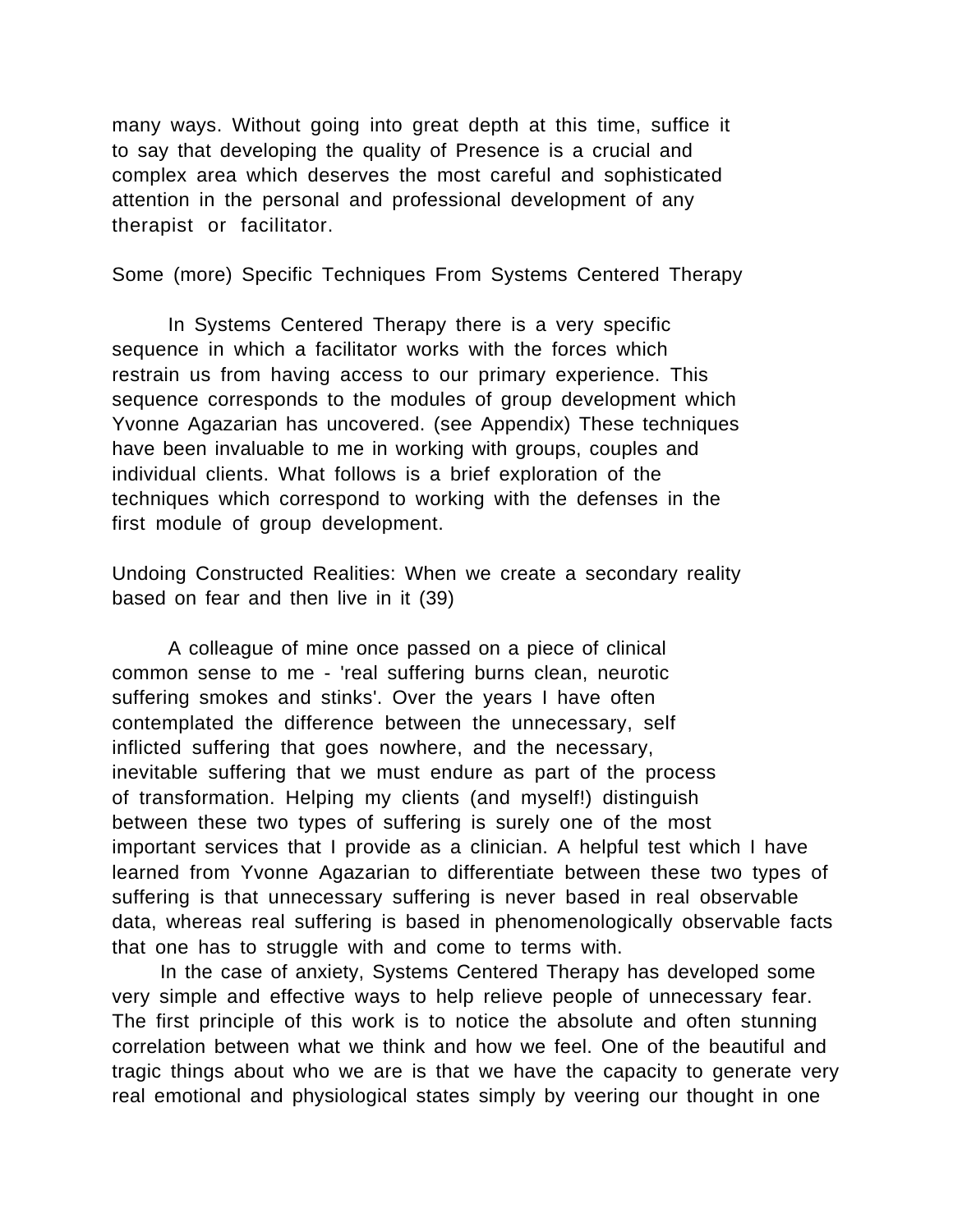direction or another. Without any external stimulus we can easily terrify, arouse, anger, depress or eroticize ourselves.

Following this line of observation, when a group member indicates that they are anxious, the first question to ask them is "Are you thinking something that is making you anxious?" If the person answers yes, there is a very high probability that this thought is a negative prediction about something, or a mind read about what someone else might be thinking about them (usually a judgment or criticism of some sort). If the thought is a negative prediction first it is helpful to identify it as such, and second to ask the person if they believe that they can predict the future. Usually when people stop to think about it, they realize that life is such a multi-dimensional and complex event that it is nearly impossible to predict the future about anything. However there are some instances in which a person will say that they do believe that they can predict the future, in which case it is helpful to gather the data on which the negative prediction is based. If it turns out that both the facilitator and the client agree, that based on the data, there is a high probability of their negative prediction being accurate, one can then help the client move towards problem solving and environmental mastery so that he or she can have the best possible chance of influencing their experience in a direction that would be more satisfying for them, i.e. deal with the 'real' suffering. If there is no way to accurately gather data to predict the event which they are negatively predicting, you can help them to master their present experience by asking them if what they are negatively predicting is happening right now. Once they notice that what they are afraid of is not happening to them in the here and now, the facilitator can help them to hang out at the 'edge of the unknown' (with curiosity), by calling attention to the process by which they are generating unnecessary anxiety with their thoughts. This realization in and of itself can be a tremendous relief, as it gives some-one the possibility of mastering their inner experience by changing the way they are thinking. (This technique is similar to many forms of cognitive therapy as well as a lot of 'new age' therapies that help people to examine the effects of their belief systems on the reality that they are creating.)

 Another type of thought that often causes people anxiety in groups (and in life) is 'mind reading', i.e. assuming that one can tell if another person is having thoughts about you (usually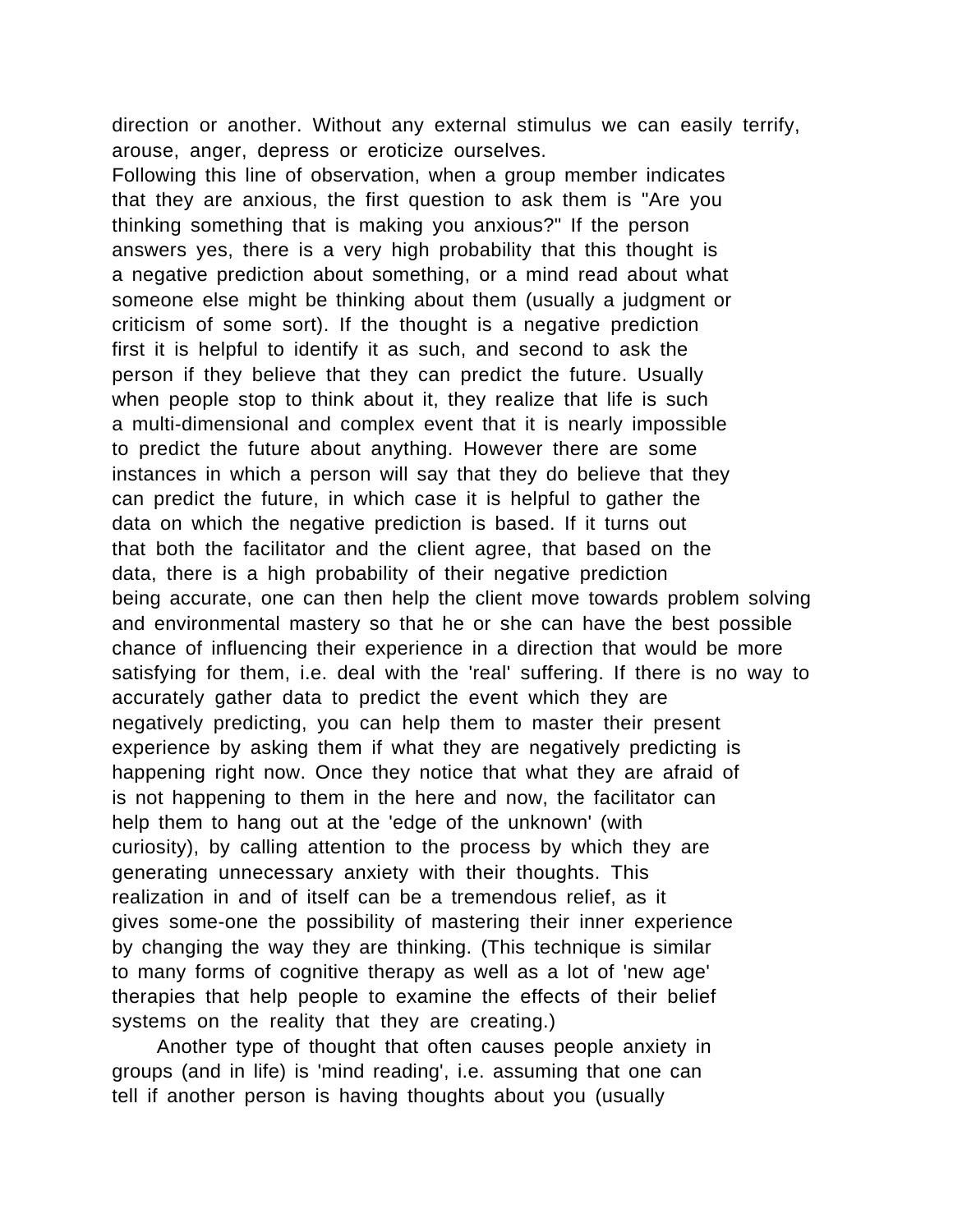negative judgments or criticisms). If the person is having a mind read, the very simple way to address it is to help the person begin the process of reality testing. Systems Centered Therapy asks people to do this by specifically framing what the mind read is as a question which can be answered by a yes or a no. This will give the person the data, and only the data, that they need to validate or invalidate their mind read. This is often a difficult discipline for people to follow, as members are tempted to either ask vague open ended questions or reply with much more then simply a yes or a no. If the facilitator holds the group or individual to this discipline there is a tremendous opportunity to undo projective identifications and to start the process of reintegrating and struggling with the parts of ourselves that we have split off and given to other people (real suffering in the service of transformation).

 If a person is anxious and cannot notice any thoughts which are causing them to become afraid, they may be having bodily sensations or feelings that are making them scared. If this is the case, you can help them to slow down and explore the sensations or feelings they are having in their body by locating and describing them very specifically. Often people will have a negative prediction about their sensations or feelings (such as 'if I let myself feel this I might explode into a thousand pieces'). If this is the case, the facilitator can undo the negative prediction as in the process described above. On the other hand if they are flooding and overwhelmed with sensations and feelings, you can help them to differentiate the mass of feelings and sensations into manageable pieces This will usually decondition the anxiety as the person comes into contact with and gathers more information about the specific sensations and feelings that are making them anxious. In many ways this is similar to the process one might engage in during mindfulness meditation, with the crucial difference that one is working with open eyes, inter-actively, with another person.

 The final cause of anxiety which one frequently encounters is that of our existential confrontation with the unknown, the mystery of sitting at the very crest of one's experience, in beginner's mind, without the slightest idea of what will happen next. Unfortunately, all human beings experience anxiety when confronted with the unknown, and the best we can do is to assure someone that this is normal, and simply ask them if they feel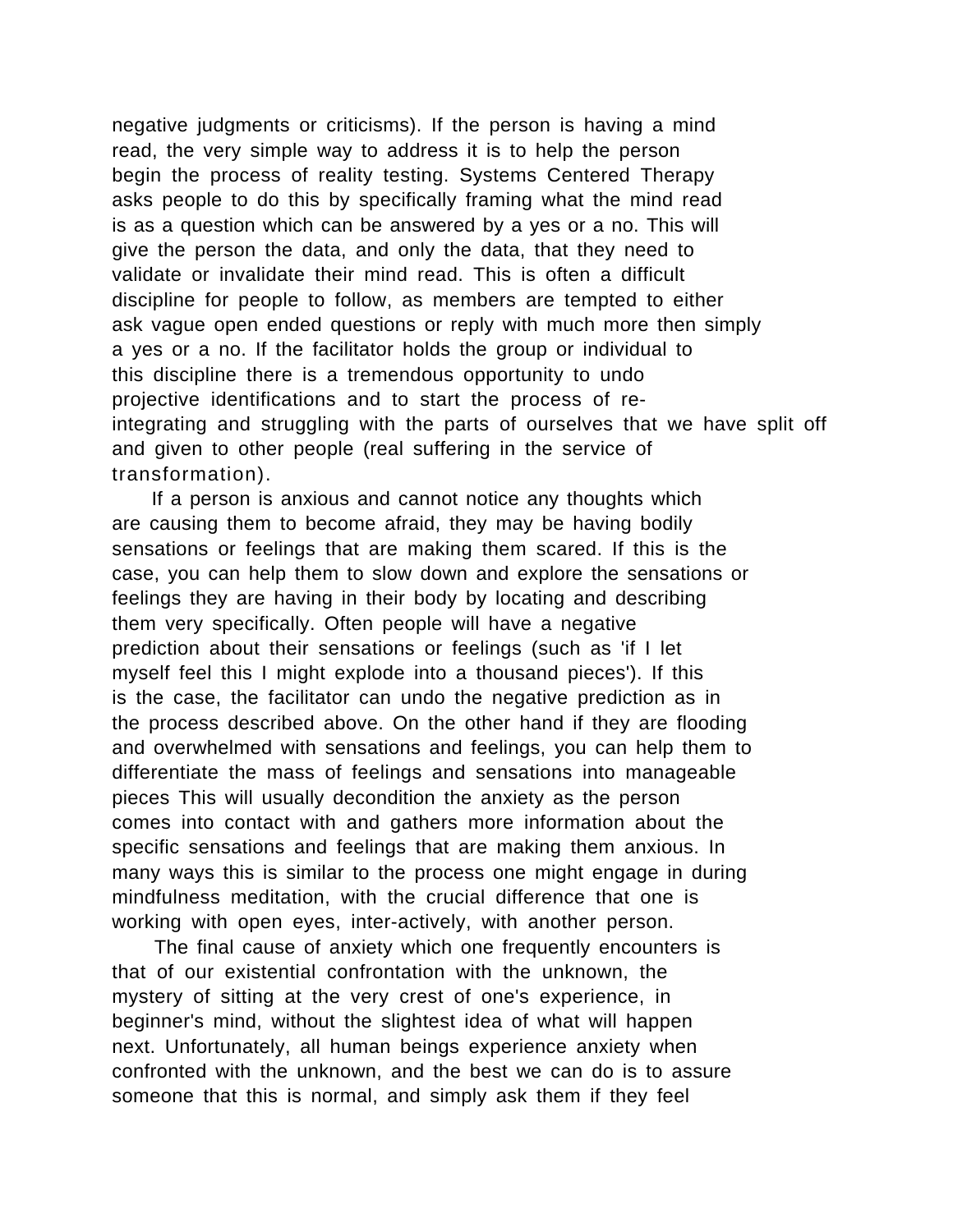centered in themselves enough to be curious (perhaps even excited) and open to whatever might unfold in their next moment.

Undoing the Somatic Defenses Against Feeling (40) and the Posture of Containment

The next level of defense that is confronted after one has undone constructed realities, is to work with the ways in which a person binds their feelings in physical tension. This work dovetails beautifully with most of the body-oriented therapy approaches that I am aware of. After someone says that they are tense, the first step is to have them describe, as phenomenologically and factually as they can, where their tension is located and what their experience of it is. The next step is to inform them that tension is a straight jacket that binds and constricts feelings. Next, one asks if that is indeed what they would like to do to their feelings right now (99% of the time people say no). The next step is simply to ask them if they are willing to relax their tension and explore their feelings. As someone relaxes and 'lives into' the area of their body that they have been tensing, it is important that they stay open to what the actual experience is that unfolds, rather then their thoughts and interpretations about it. For example, some-one might say 'Well, the tension is in my pelvis, so I must be clamping down on my sexual feelings.' The reality is that they have no idea yet what the feelings are, and if they maintain a true attitude of openness and inquiry they can only gather information about them by noticing what unfolds from moment to moment, with ruthless honesty and discipline Often in this process it is necessary for the facilitator to undo the constructed realities (negative predictions and mind reads) about what will happen to them or others around them, if they allow themselves to fully experience the part of themselves they have been binding in tension. It is also extremely helpful if a person adopts a bodily posture which will allow them to fully contain and fill up with their feelings and sensations. This means that the diaphragm should not be collapsed or constricted, shoulders are relaxed, feet are planted firmly on the ground and the person is sitting squarely into their pelvis.

Containing Irritability and Undoing Depression (41)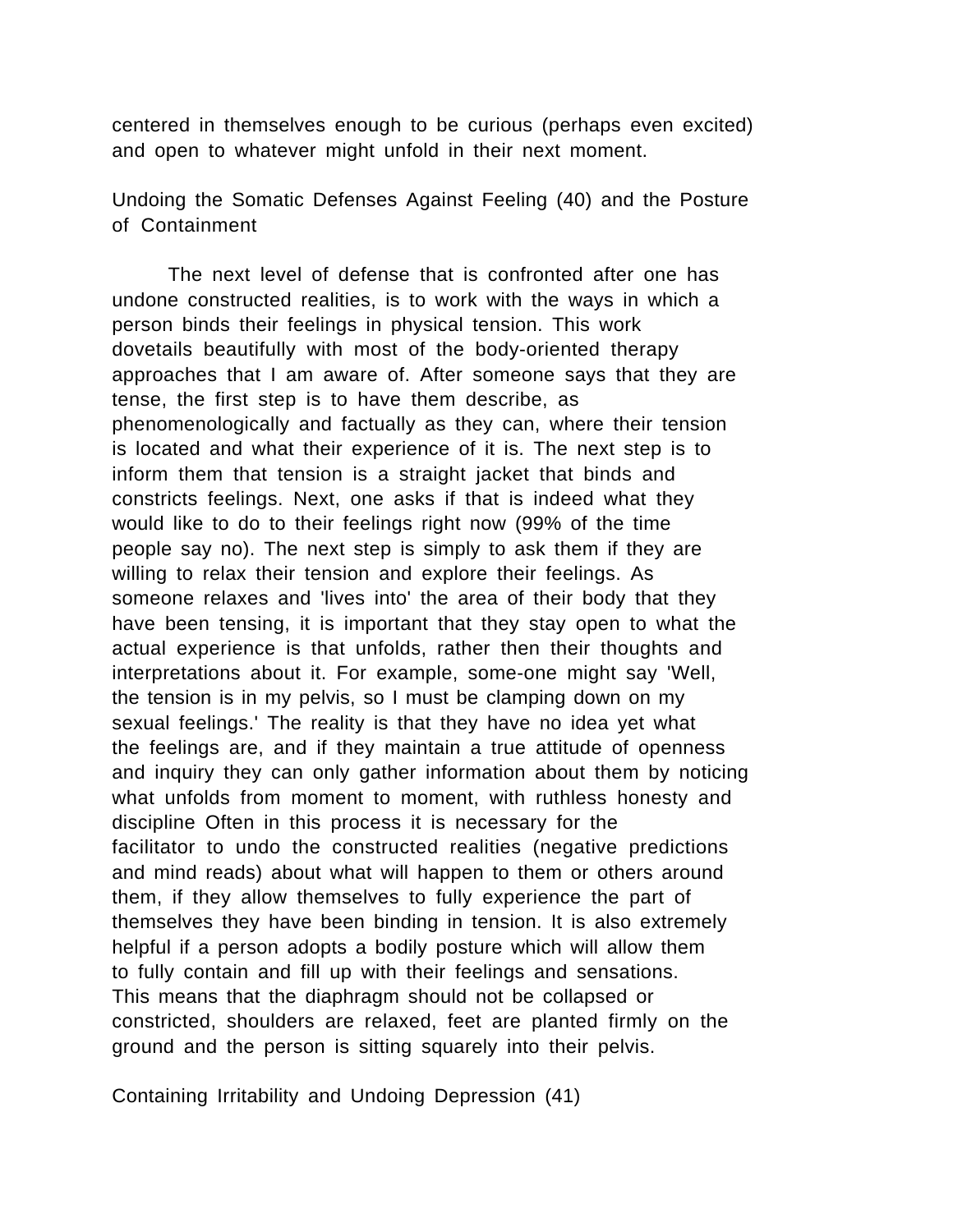Systems Centered Therapy has developed a very simple process which often goes a long way in relieving people of depression. As this is often one of the hardest symptoms to deal with, it is extremely useful to have such a tool in one's bag of clinical tricks. Although in my experience, this technique does seem to work better with short term depressions then with long lasting ones (which may indicate that the individual has become 'role locked' into being a victim with all sorts of secondary gains attached to the role) or with those that one suspects may have an organic etiology, it is still extraordinarily useful.

 The first step in undoing a depression is to ask the person to remember the last time they can remember not feeling depressed. Once they have remembered this, the practitioner then asks them to remember the first time they noticed that they were depressed. The practitioner can then wonder, with the client, what might have happened in between these two times that might have set off the depression. If an event can be identified, the practitioner can then introduce the idea that perhaps there was a fork in the road between an impulse of retaliation generated by hurt and angry feelings and the depression. If the client accepts this as a possibility, the practitioner can then ask what the feeling was that the client had toward the person or event. Usually this is a feeling of anger, irritability or frustration. The next step is to investigate with the client how this feeling was squelched and then turned into depression. Generally this is a constructed reality of some sort that involves a fear of what might happen to them, their environment, or the people around them if they did feel their feelings. The constructed reality is then undone using the method described earlier. It is also important that the client recognize that the cost of living in the constructed reality is that they become depressed. After this sequence of inner events has been identified, the next step is to help the person contain and fill up with the feeling that they were defending themselves against.

 If, as often happens when someone has been depressed for some time, no event or feeling can be identified, the best a practitioner can do is to point out, that for right now, there is no fork in the road, and to wonder if the person notices that something is missing. The person can then ask the client to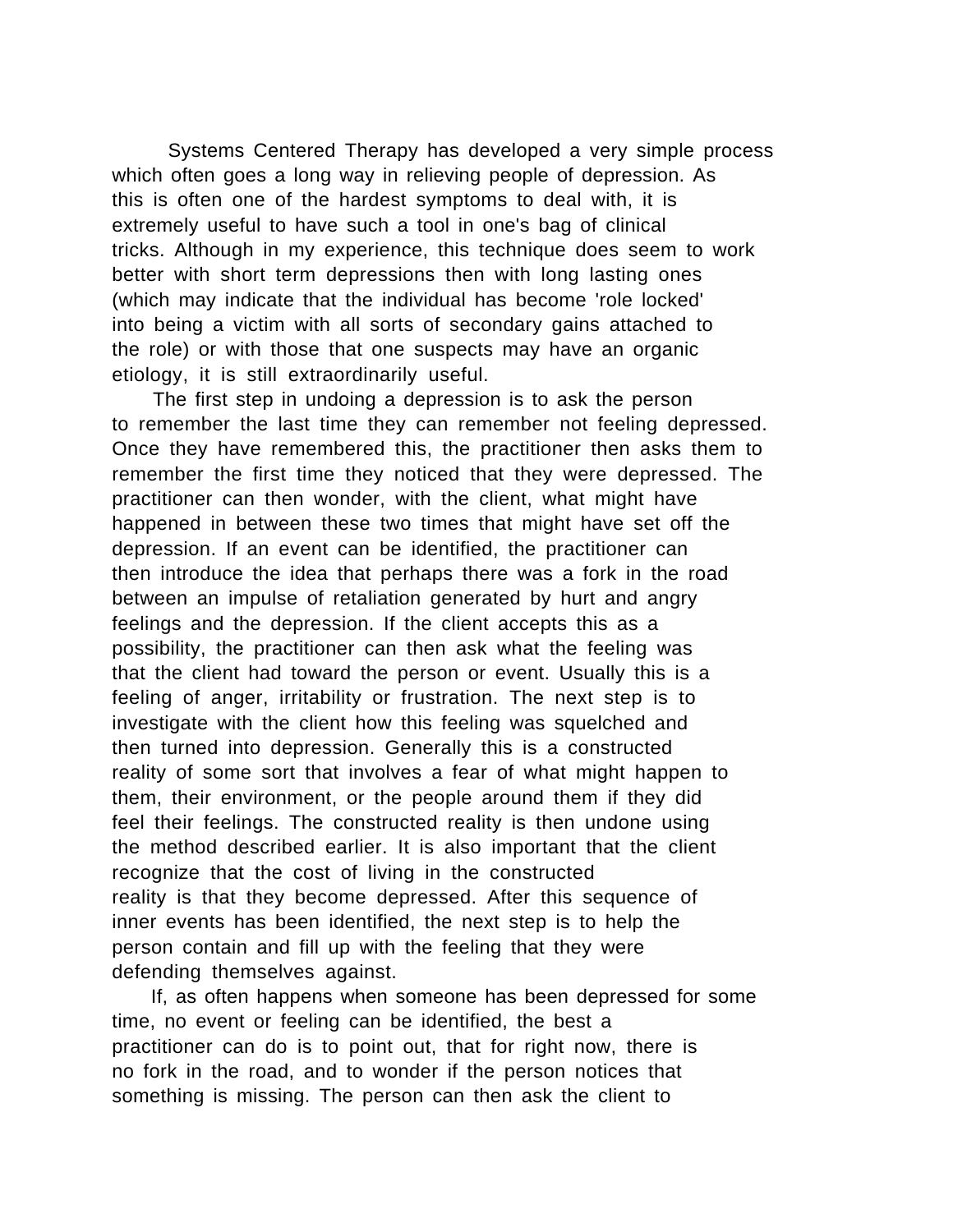continue to look at the context in which his or her depression was generated, and to look for the missing feeling or choice point(s) at which they became depressed. Often if someone has been depressed for some time, the crucial clinical issue is whether or not they can bear the hope that they might be able to find some relief.

Containing Irritability and Undoing Outrages and Tantrums (42)

If the energy of irritability, anger and frustration is not acted in against ourselves in depression, it may be acted out in tantrums or outrages that leave a path of emotional or physical destruction in their wake. This will also lead us away from an opportunity to fill up with the deeper instinctual resources of our being and often leaves us with the double trouble of both being no closer to mastering the situation that was irritating or angering us and having to clean up the havoc the discharge has caused in our lives. When someone discharges the energy of anger in a tantrum or an outburst the rush of energy that is released is usually extremely pleasurable and often gives someone the illusion that 'wow, now I'm really in touch with my anger'. However if we really study the experience of what happens during a discharge of anger there is a buildup of energy in the body that is almost intolerable and that the individual is usually trying desperately to manage. In the frantic rush to find relief the person never slows down enough to notice their actual experience. The discharge gets rid of this unbearably intense energy, albeit bypassing the process of integration or understanding, and restores the organism to its former sense of homeostasis. The rush of energy is usually extremely pleasurable, almost orgiastic, but then leaves the individual feeling depleted and often guilt ridden about the emotional or physical damage he or she has caused. They are also left with the negative prediction and constructed reality that the only way for them to manage the energy of anger is by discharging it in blaming, shaming or attacking and that it would be impossible to tolerate the experience of irritation and anger without these behaviors. The difficulty in undoing outrages and tantrums is that they are often so pleasurable (perhaps even socially acceptable and encouraged in certain instances such as for politicians or lawyers, or in certain kinds of therapies) that the person may have a difficult time seeing why they would want to trade the defense in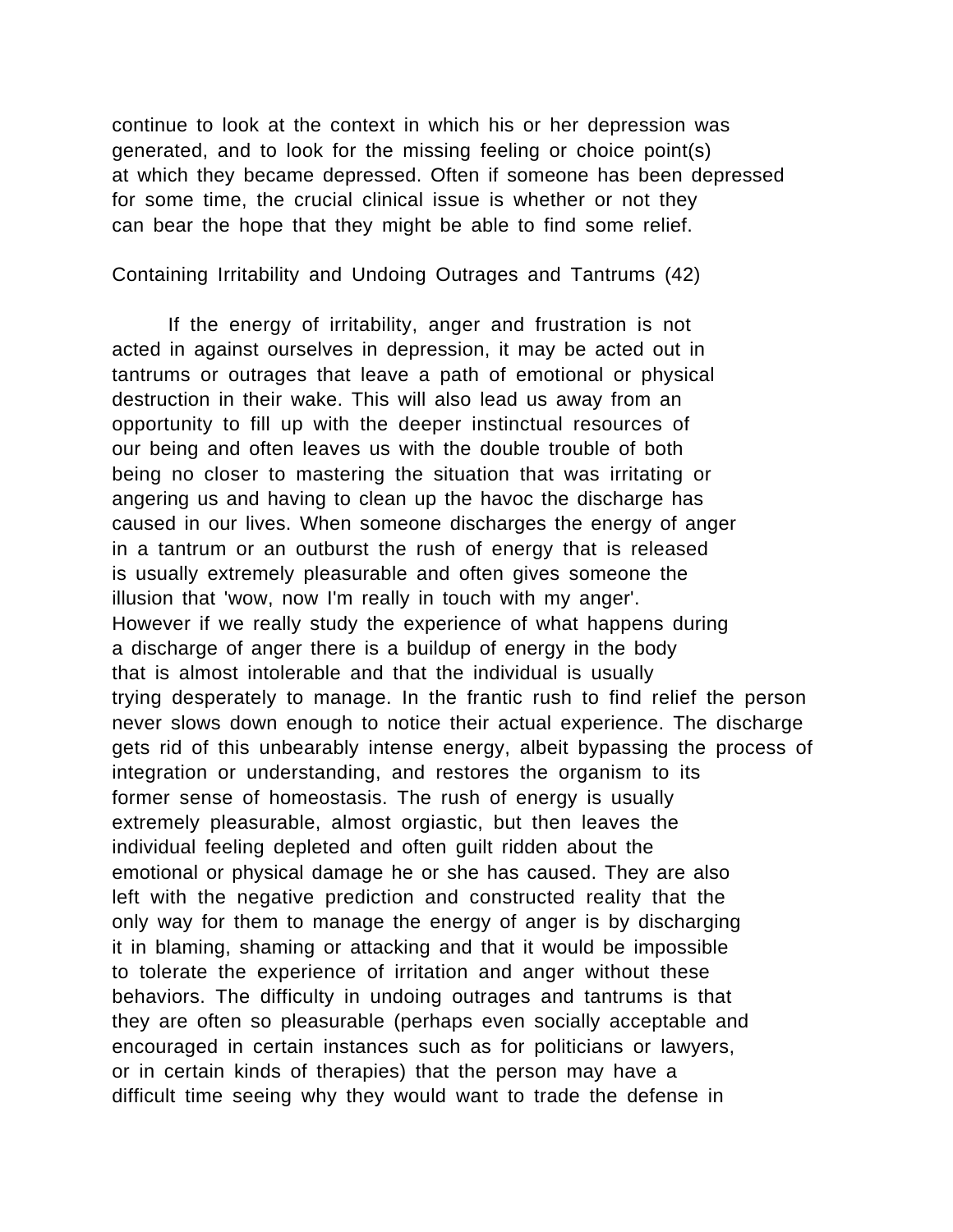for the feeling. The good news is that the actual experience of anger and irritation, without the discharge, is also extremely pleasant and usually experienced as an adrenalized fizz of readiness in the body, a fire in the belly of tremendous heat and energy, or a thrilling aliveness that runs through the whole torso.

 The first thing that a facilitator does when he or she notices a verbal or physical discharge, righteous indignation or an outburst is to ask the person if they are feeling outraged. The facilitator then points to the behavior and informs the person that this is a discharge of the feeling and not the feeling itself. The next question is "What will happen to you and your feelings if you continue to discharge?" At this point one of three sequences of events can follow. In the first case the client recognizes the cost to themselves and their experience if they continue to discharge. The facilitator can then help them to explore and contain their experience. (As noted earlier the actual experience of anger is very pleasurable.) In the second case, the client does not recognize the cost of the discharge and indicates that they are having a very good time discharging. The facilitator can then point out that they are making a positive prediction and help them to reality test in the group or their environment the possible consequences of their discharge. A third possibility is that the client fully realizes the cost to themselves and their experience and yet feel almost incapable of containing themselves. If this is the case, the facilitator can ask them to describe what it is like to try to contain themselves and to explore very specifically and slowly their sensations and feelings. This will usually decondition the impulse to discharge in the same way that one deconditions anxious feelings and sensations in the body. The facilitator can then notice that the client seems less frantic (if this is indeed true) and help them to practice the skill of containing and exploring their primary feelings.

Differences With Systems Centered Therapy; Mirroring, Pacing, Reframing, Bodywork, Meditation, and an accent on Therapeutic Artistry

The danger that exists with the Systems Centered techniques (or any technique) is that they can be used in a wooden or formulaic way which bypasses a quality of contactful Being at an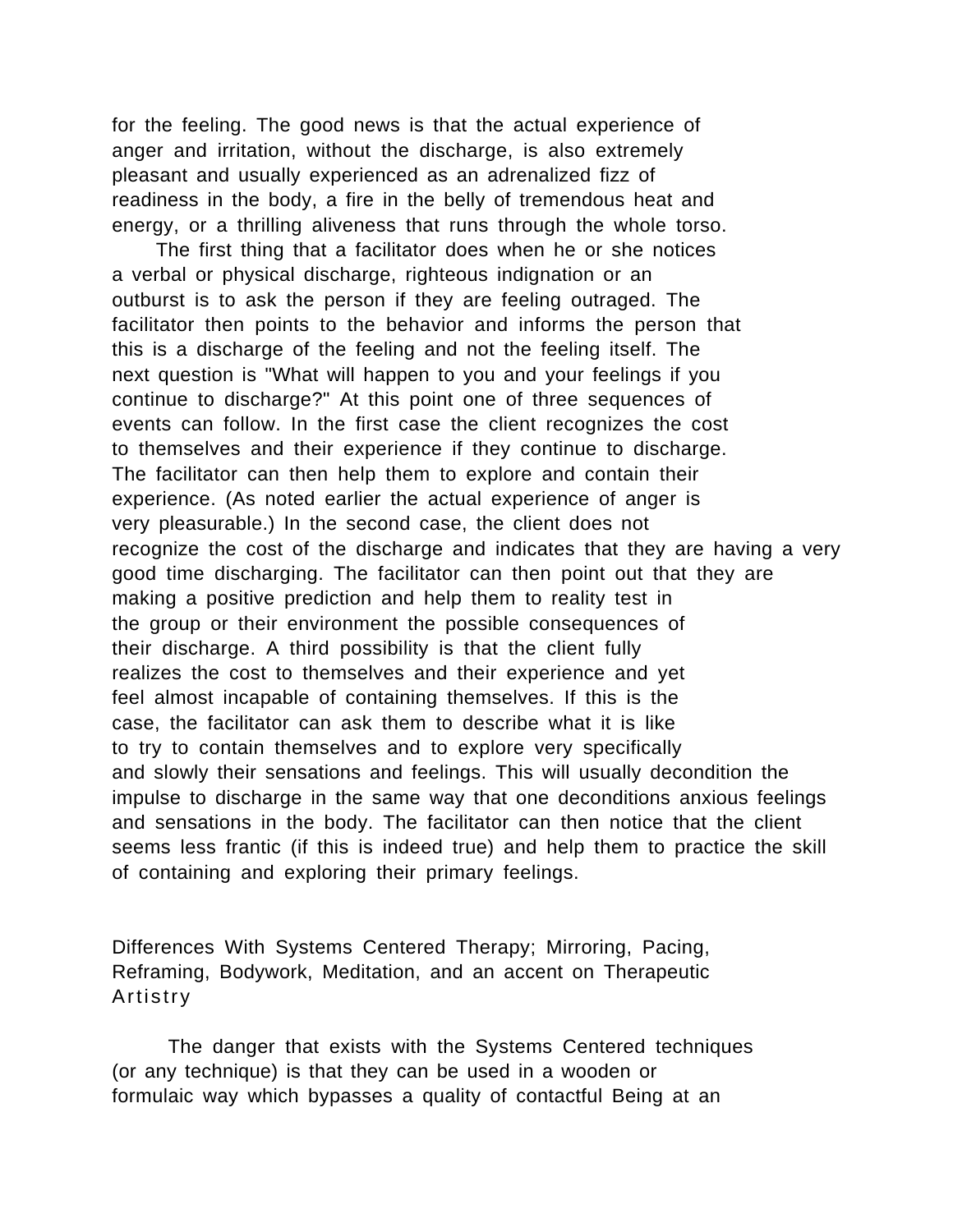essence level. When this happens techniques inevitably become disruptive to the therapeutic flow. In the process of integrating any powerful technique or theory, facilitators must always be on guard against a kind of plastic imitative, 'brittle' intervention style that does not emanate from an authentic center and bone deep understanding. This becomes an 'as if' communication which only serves to unseat the sense of soulful contact which is the hallmark of a functional therapeutic alliance. When interventions are made from this level a 'dysrythmia' in the facilitator is immediately picked up at conscious or unconscious levels by the group. For any therapeutic endeavor to succeed it is vital that the therapeutic artist stay in touch with the 'clay' of the transitional space between him or herself and the group members. Following this line of thinking, one might say that the first responsibility of any facilitator is to remain in their own center, manage their own anxiety and not become psychologically uprooted. As in Tai Chi, the uprooted, un-centered player is out of the game. To be sure, this is a delicate dance which requires that ones sensitivities are constantly in touch with the pulsation of ones own inner life as well as the interpersonal milieu of the group space. The therapeutic exchange is an arena which must always include the inner experience of the facilitator as well as the group members. Different contexts will call for a firm, confrontational no nonsense approach such as the Systems Centered techniques offer, while in others it is more appropriate to use a receptive, yielding approach such as mirroring, pacing or reframing. Given my therapeutic style, set of internal identifications, and characteristic approach to life, my personal predilection is to up the sense of safety in the group environment by using some measure of receptive techniques to soften the hard edges of a more confrontational 'yang' style. By choosing to mirror and call attention to the primary communications that group members are making in terms of body posture, voice tone and inflection, and the exploration of their moment to moment experience of sensations and feelings, and not reinforcing their secondary process communications (unless they are flooding and overwhelmed with their primary process) I am providing a powerful driving force away from the secondary processes of interpretations, advice giving, explaining or story telling. This approach provides a certain ambience which also resonates with the meditative and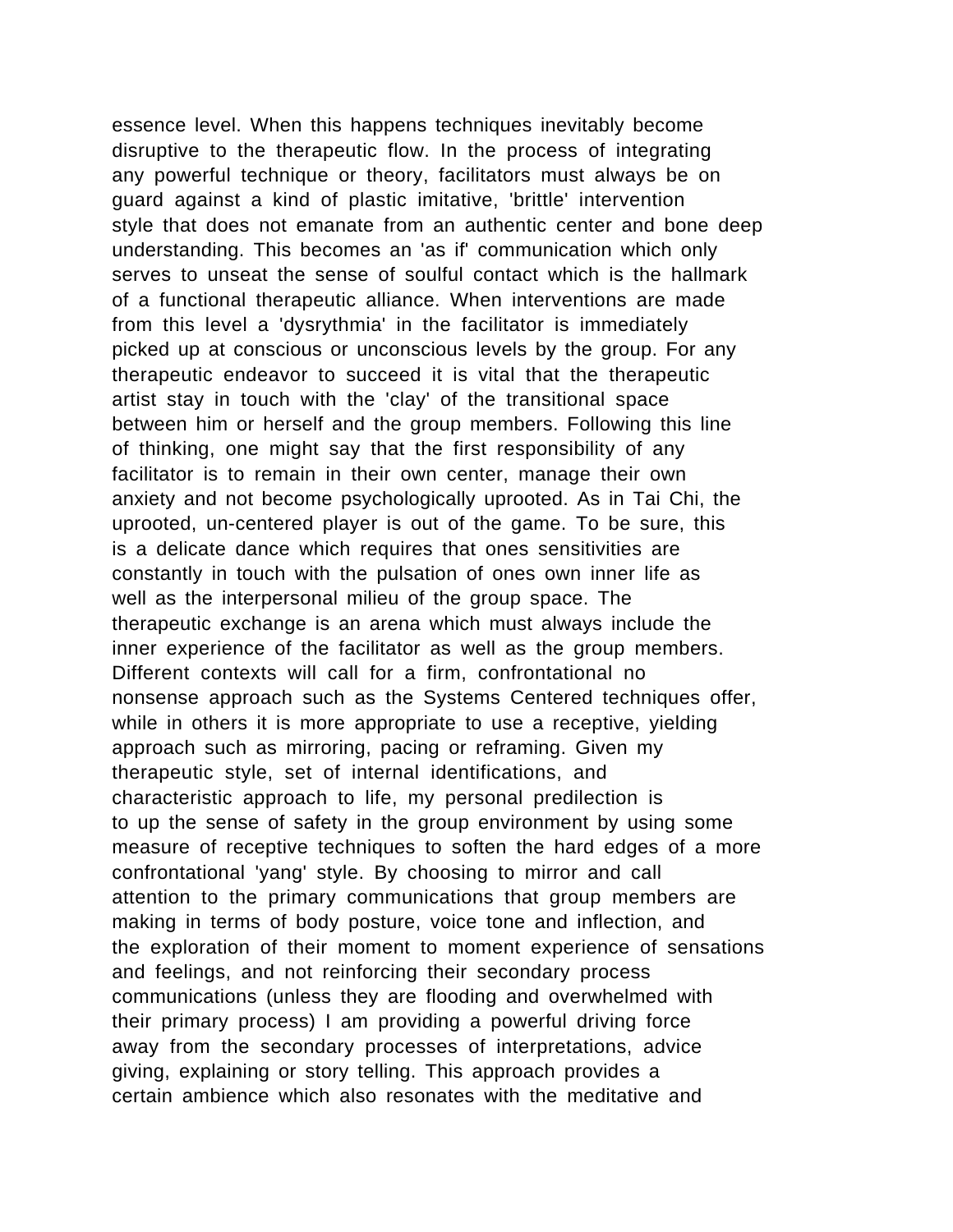spiritual practices which I have introduced into the group during the 'warm-up'. Furthermore, by skillfully choosing times during the group process when I 'intervene' by not intervening, and establishing an atmosphere of simply 'being with', Presence, and heart centered listening, the group as a whole often softens into a welcoming field for the energies of the authentic self.

 Another indirect approach to helping someone into their primary, here and now experience is reframing. This is a simple and elegant way 'back in' which bypasses most of the turbulence that a more direct approach might incur. In reframing, after a group member has gone off into an explanation, story, or out of the here and now in some way, one simply asks 'After telling us all of this, how do you feel right now, here in this room?' Once the client is back in the room, in their feelings, it is usually quite easy to help them to deepen and explore their experience.

 Although some diehard Systems Centered therapists might accuse me of ducking the 'authority issue' and perhaps even allowing a certain amount of secondary process defenses to 'infect' the group space, my personal experience is that a more confrontational style can at times become a restraining force relative to the overall therapeutic goals which I have for the client or group. It is helpful to remember that healing is a marathon and not a hundred yard dash, and not to keep the letter of the law while violating its spirit.

 Another difference between this type of group work and Systems Centered Therapy is the explicit introduction of Body Oriented therapies and meditation practices. The Body Oriented therapies which I use are a functional extension of the overall goals which I have for the group of creating a permeable boundary between our primary, apprehensive experience and our secondary comprehensive understandings and interpretations of those experiences. (These are the same goals as Systems Centered Therapy.) The extraordinary value of body oriented approaches is that they intervene directly at the level of our breathing, muscular armoring, and the non-verbal communications of our characteristic postures and energetic organization. Similarly meditation gives group members a very direct experience of centering and observing their energy as awareness moves across the internal boundaries of time, space, reality and role.

 Suffice it to say that there are many roads to Rome. Depending on the type of pathology, the context, the fragility or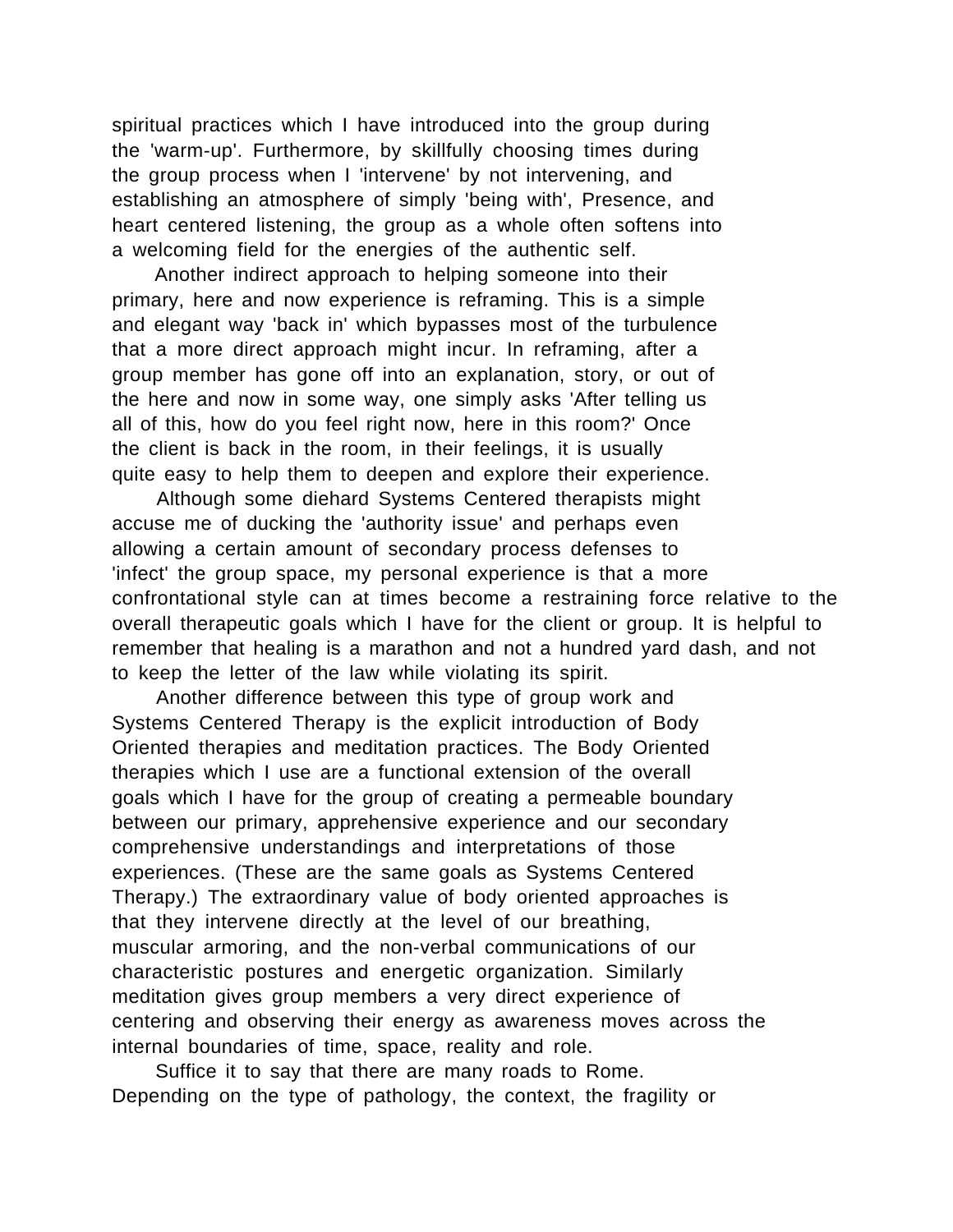strength of the therapeutic alliance, and the personal predilection of the facilitator one can choose to be either firm or yielding hard or soft, yang or yin. The important thing is that one remains in ones center, with the clear goal of helping each individual member and the group as a whole build their own center and ability to contact their primary, intuitive knowledge and experience. It is only when our thinking selves are connected to this deep inner wellspring and we have regained our access to our innate, authentic nature that we are living the path of wisdom. As we walk this path it is vital to remember that this wisdom can never be codified or rigidified into a dogma or a credo, owned or taken 'personally', it can only be lived from moment to moment. As Suzuki Roshi once commented "Strictly speaking, there is no such thing as an enlightened person. There is only enlightened activity". (43)

**Conclusion** 

.

.

In this paper I have presented a holistic model of group psychotherapy which is also applicable to working with individuals and couples integrating theories and practices which address the physical, emotional, mental and spiritual dimension of our experience. The foundation for this model is the Systems Centered therapy which Dr. Yvonne Agazarian has developed. The goals of working in this holistic model are resonant with the goals of Systems Centered Therapy as well as that of many meditative and body oriented approaches to human development. These goals are to develop a consistent and reliable access to our primary, authentic experience, and to create a permeable boundary between our apprehensive, intuitive self which receives our experience in an instinctive primary modality (experience first and words second) and our comprehensive, thinking selves which makes sense of our experience by generating explanations and interpretive maps. (44) By using practices from many traditions which share these common goals, my hope is that a synergistic effect will be created which can help individuals and groups to develop on many levels simultaneously.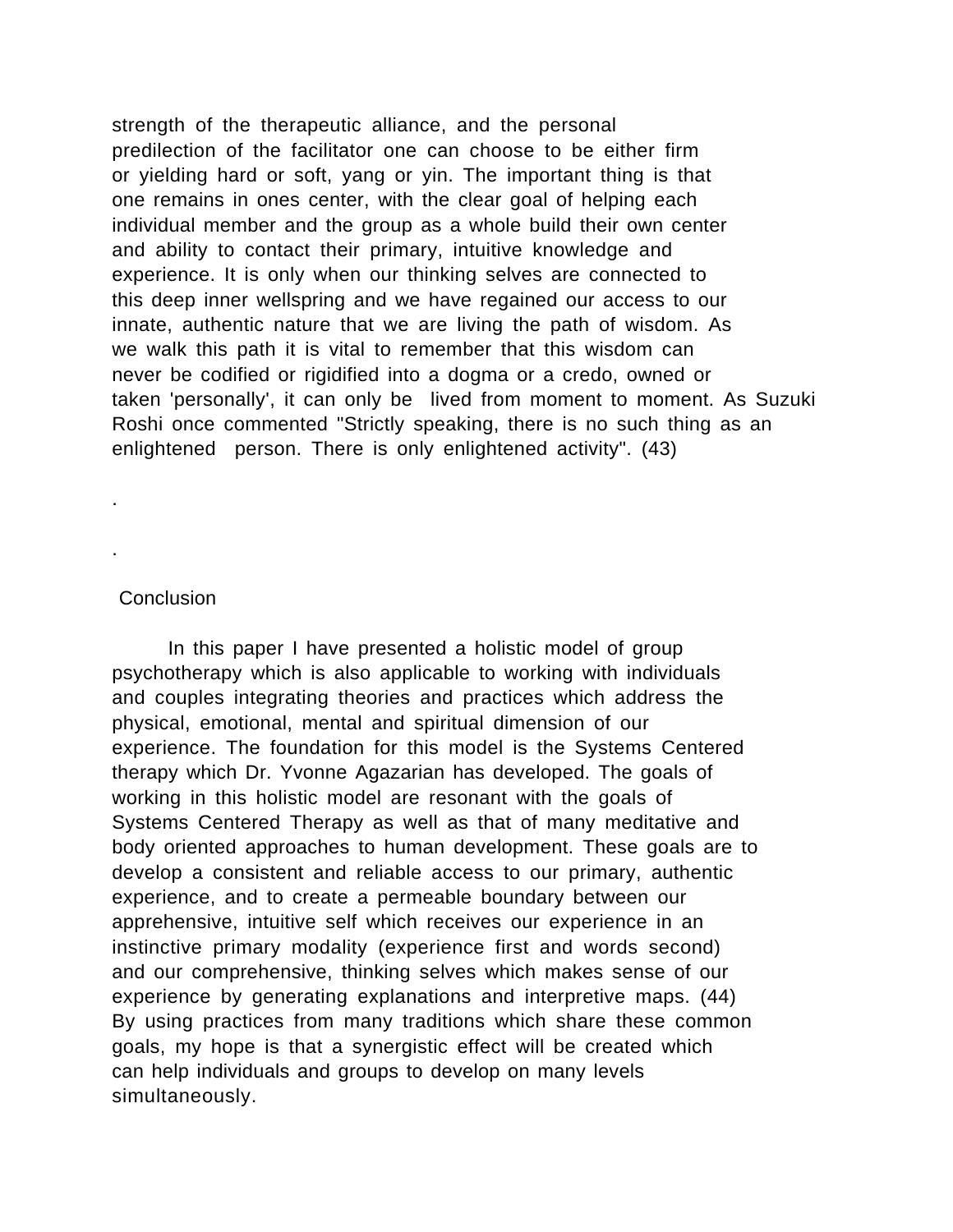The fundamental principles which these disciplines and traditions share in common and which they use to help people attain the above stated goals are those of presence or mindfulness in the here and now, process, a notion of an authentic, spontaneous self, essence or modality of Being, the observation that there are defenses or forces that restrain us from living in a continuous awareness of our spontaneous and authentically evolving experience as it shifts from moment to moment, and that there is a developmental order which is spiraling and non-linear which we can observe in individuals and groups as they mature in their discipline of practicing these principles.

 In closing, I would like to pose several questions which occur to me as areas for further exploration. 1) What specific body-oriented techniques, meditations and spiritual practices might correspond to the different modules of group development? 2) Is there any relationship between the development of creativity and working in this way? 3) Does working in this way have any significant impact on physical disease processes? 4) Can working in this way help to develop mature, responsible communities in which members are able to have full access to there inner authority as they support each other in their spiritual, emotional, mental and physical growth? 5) How can we develop a meaningful dialogue between practitioners from a variety of disciplines around the choices of intervention strategies for working with the restraining forces to our primary, intuitive experience? 6) How can practitioners develop a sense of therapeutic artistry which includes the widest possible variety of therapeutic options without sacrificing theoretical integrity? 7) Does the ability to be in touch with our primary, apprehensive and intuitive experience positively influence our ability to care for and interact with our natural environment and ecology?

 A final note. It is useful to remember that all therapeutic environments are a reality which we have constructed in order to help individuals, groups, couples and families to reach their therapeutic goals. As such they have no inherent, organic existence of their own. In the end, like the Buddhist notion of 'no-self' they are merely empty containers which we must fill with the wine of experience. In creating these environments and therapeutic approaches we must be willing to see them grow, change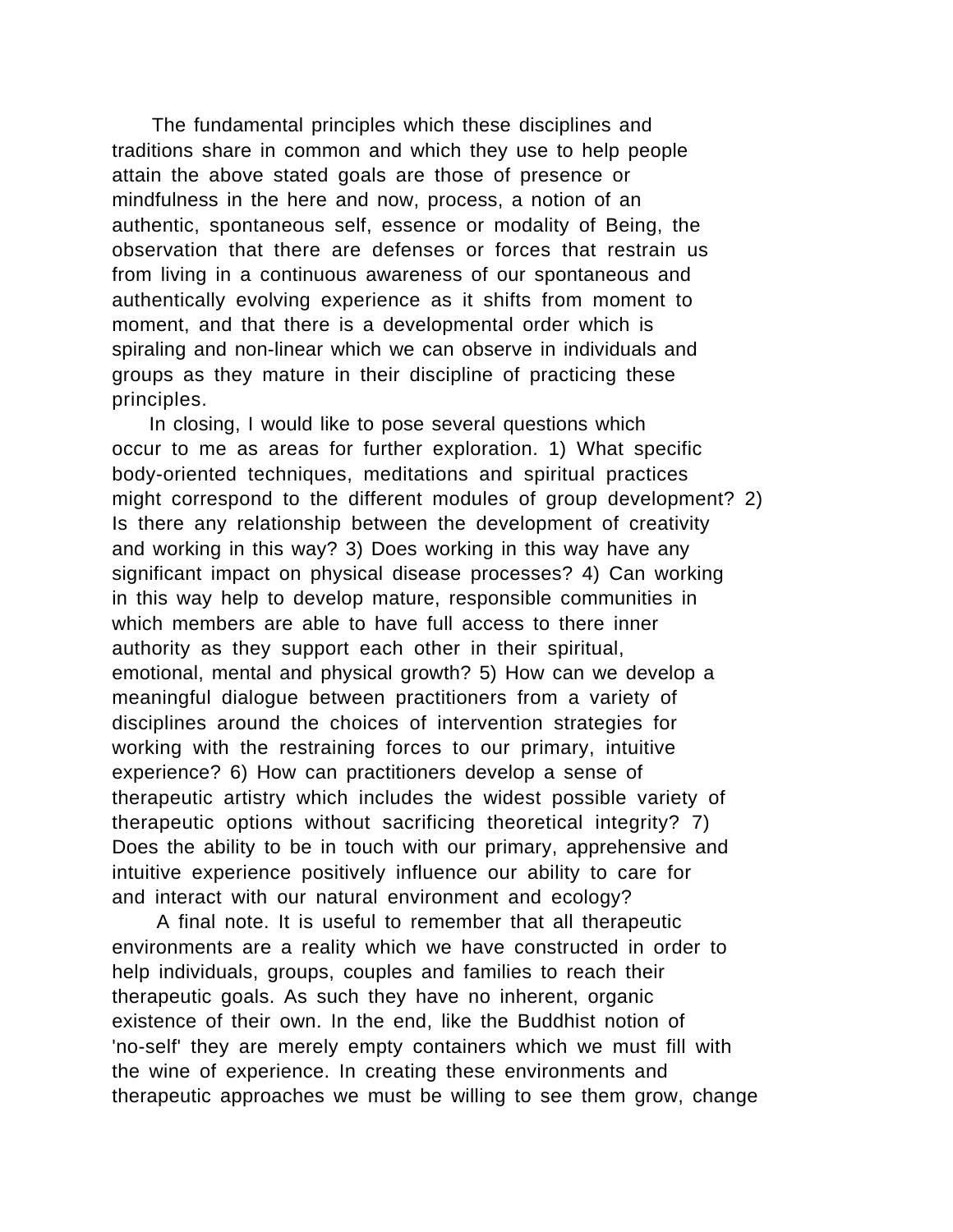and adapt even as we do and be able to step outside of them and to dis-identify even as the artist does from an art piece. In this way we can keep our involvement fresh and alive and filled with the creative essence of our endeavor. If we can do this hopefully we can remain sensitive and responsive to the context and requirements of the moment and thus model in our being the spontaneous, creative and alive stance which we are trying to teach.

 It is my hope that this paper can help to seed discussion amongst and between practitioners who ordinarily might not come into contact with each others ideas and practices. If this occurs to even a small degree I will feel that my effort has been worthwhile.

### footnotes

(1) Many recent scientific books and theorists have explored the idea that the true nature of reality may be similar to a hologram in which not only is everything inextricably interconnected, everything is also reflected inside of everything else. Two publications which contain good scientific/psychological discussions of this idea are The Holographic Paradigm and Other Paradoxes, Shambala, Boulder & London, 1982 edited by Ken Wilber and The Holographic Universe, Harper/Perennial, N.Y., 1992, by Michael Talbott.

(2) Yvonne Agazarian, A Theory of Living Human Systems and The Practice of Systems Centered Psychotherapy, Special Presentation at the Thirty Seventh Annual Meeting of the A.G.P.A., Feb.15, 1993, San Diego, Calif., p.7

(3) Ibid., p.18-19

(4) Tom Yeomans, Soul Wound and Psychotherapy, The Concord Institute Pamphlet Series #2, The Concord Institute, Box 82, Concord, Mass., 01742, June 1994, p.6-9

(5) Jack Kornfield, A Path With Heart, Bantam Books, 1993

(6) Many Body Oriented Psychotherapies are predicated on the idea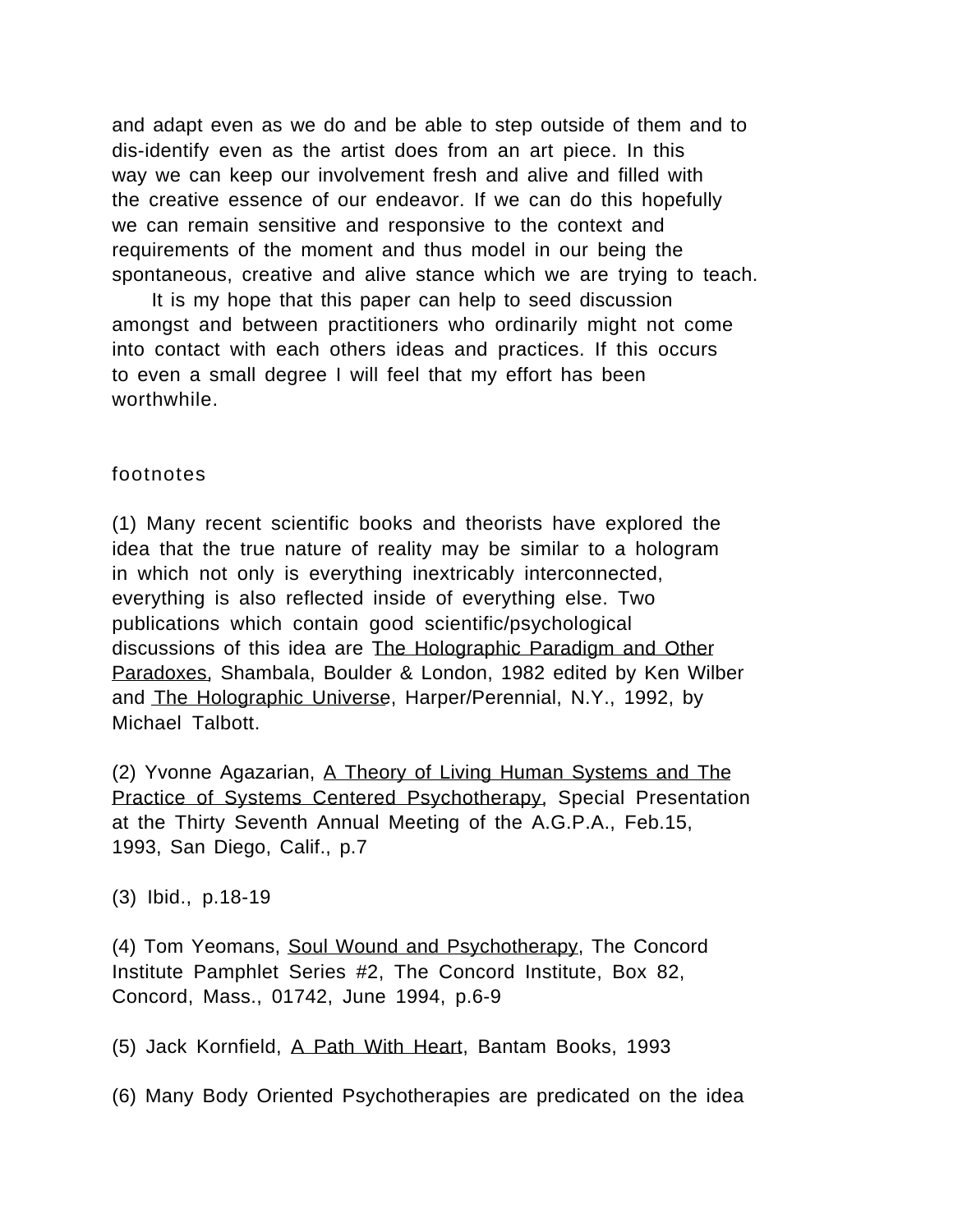of the 'functional unity' of the body and mind, which was originally a concept of Wilhelm Reich's. Two books which discuss at length the philosophy, theory and practice of Body Oriented Psychotherapy are Elsworth Baker, Man in the Trap, Collier Macmillan Publ., London, 1980, and Ron Kurtz, Body Centered Psychotherapy, the Hakomi Method, LifeRhythm, P.O. Box 806, Mendocino, Cal, 1990

(7) For an extended discussion of the quality of 'essence' from both a spiritual and psychological point of view see A.H. Almass' The Pearl Beyond Price; Integration of Personality into Being., Diamond Books, Berkeley, Calif. 1988

(8) A modern discussion of the Buddhist teaching of 'no-self' is found in Jack Kornfield, A Path With Heart, p.198-214

(9) Yvonne Agazarian, A Theory Of Living Human Systems... p.36

(10) Abraham Maslow, Toward a Psychology of Being, D.Van Nostrand & Co., N.Y., 1968

(11) Many theorists write about a developmental order. For a Systems Centered therapy approach see Yvonne Agazarian, A Theory of Living Human Systems..., p.25-27, For Spiritual/Meditative viewpoints see Jack Kornfield, A Path with Heart, p.135-155, as well as Wilber, Engler & Brown, Transformations in Consciousness, Random House, N.Y., 1986

(12) See Arthur Robbins, A Multi-Modal Approach To Creative Arts Therapy, Jessica Kingsley Publishers, London, 1994, p.45-62, p.141-159 for a discussion of the development of therapeutic artistry.

(13) The importance of the experience of energy 'streaming' throughout the body-mind in a continuous cycle of charging discharging and resting was first explored by Wilhelm Reich. For a particularly good discussion of this see Jack Painter, Deep Bodywork and Personal Development, Bodymind Books, Mill Valley, Calif. 1987, p.119-136

(14) Eugene Gendlin in Focusing,Bantam Books, 1981 discusses a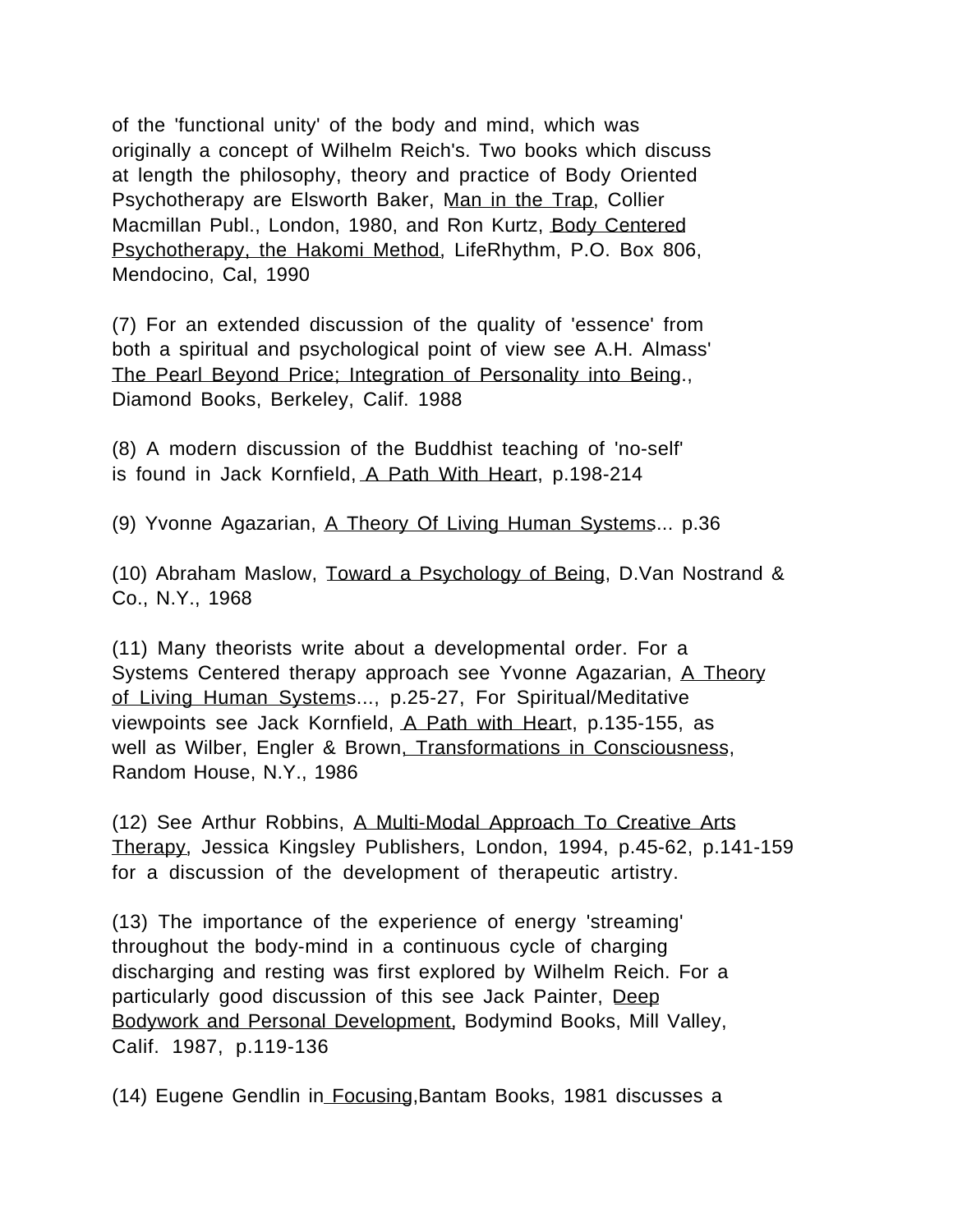technique for tuning into the body's wisdom during the therapeutic process. Although this is not exactly the same process I am engaging in here, the philosophical attitude and underpinnings are the same.

(15) Yvonne Agazarian, A Theory of Living Human Systems.... p.11- 1 6

(16) Alexander Lowen, Bioenergetics, Penguin Books, 1975 also Ron Kurtz, Body Centered Psychotherapy, The Hakomi Method, & Wilhelm Reich, Character Analysis, Simon & Schuster, N.Y., 1972. All these texts contain good discussions of character armor and character structure.

(17) Alexander and Leslie Lowen, The Way To Vibrant Health, a manual of bioenergetic exercises, Harper & Row, 1977.

(18) 'Pulsation' is another fundamental human experience which was first scientifically explored by Wilhem Reich. See The Function of The Orgasm, Farrar, Straus & Giroux, 1973

(19) There are many books currently available on Tai Chi and Chi Kung exercises. While of course nothing can substitute for first hand experience, a book which provides an excellent overview of the Taoist approach to health, personal and spiritual development is Mantak & Manneewan Chia, Awaken Healing Light of The Tao, Healing Tao Books, P.O. Box 1194, Huntington, N.Y., 11743, 1993.

(20) Yvonne Agazarian, A Theory of Living Human Systems.... p.5-7

(21) Tom Yeomans, The Corona Process; Group Work in a Spiritual Context, Concord Institute Pamphlet Series #3, Box 82, Concord, Mass., 01742, Oct., 1994, p.9-11

(22) Tom Yeomans, Soul Wound and Psychotherapy, p. 4-5

(23) Yvonne Agazarian, A Theory Of Living Human Systems.... p.7

(24) Yvonne Agazarian, Systems Centered Intermediate Training 3, Training Manual, Korman Suites, Philadelphia, Nov.13-17,1994 p.35-41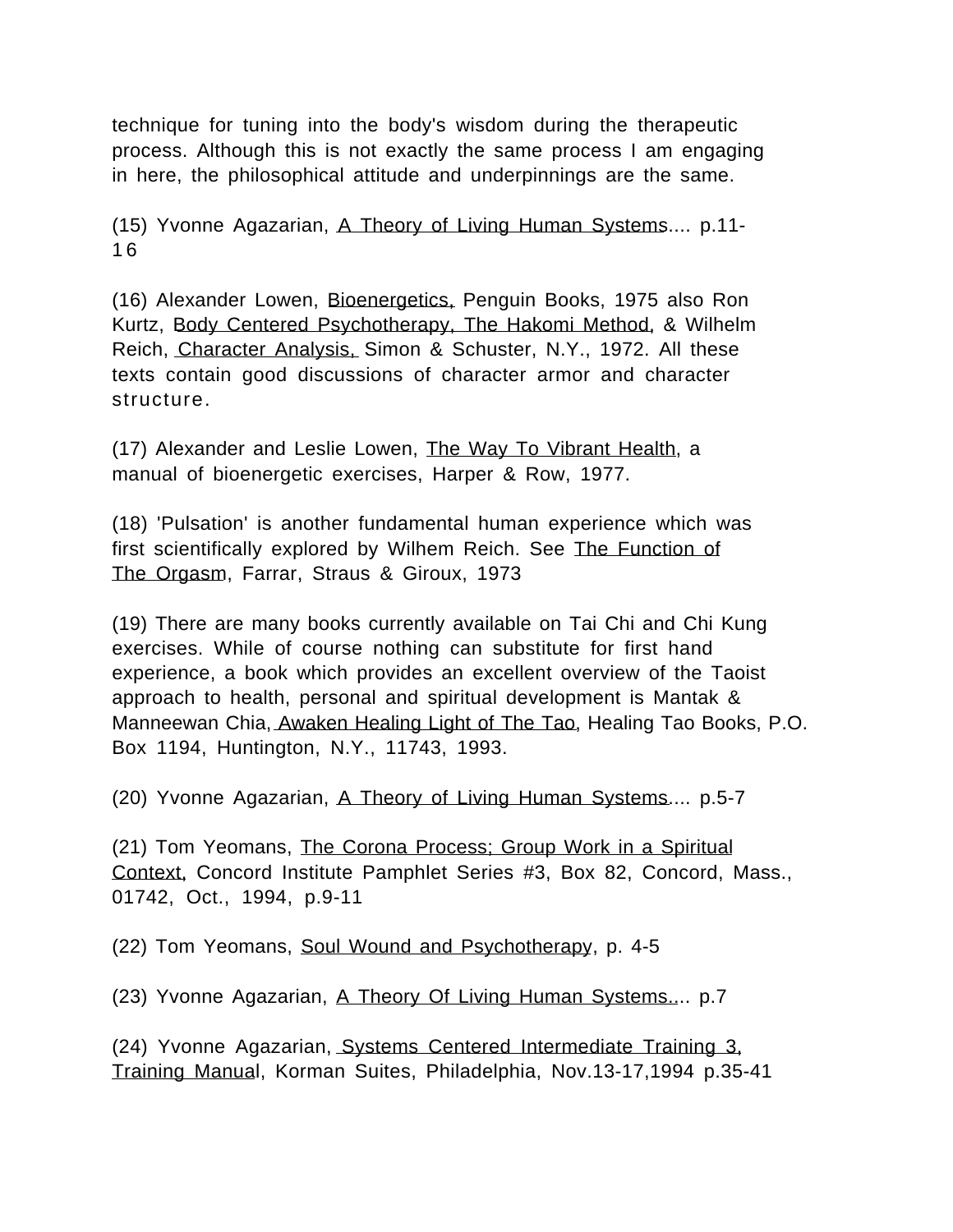(25) Yvonne Agazarian, A Theory of Living Human Systems....

(26) Tom Yeomans, Spiritual Psychology: An Introduction, The Concord Institute Pamphlet Series #1, The Concord Institute, Box 82 , Concord, Mass. 01742, June 1992, p.9-13

(27) Roberto Assagioli, Psychosynthesis, Penguin Books, 1965, p.74- 7 7

(28) Yvonne Agazarian, A Theory of Living Human Systems.... p.21- 2 5

(29) Ibid., p.3

(30) Ibid., p. 22

(31) Yvonne Agazarian & R. Peters, The Visible and Invisible Group, Routledge & Kegan Paul, Ltd. London, 1985, Chapter 5.

(32) Yvonne Agazarian, Systems Centered Intermediate Training 3, Training Manual, p. 136-142

(33) Yvonne Agazarian, A Theory of Living Human Systems...,p.28- (34) Ibid. p.32

(35) Arthur Robbins, A Multi-Modal Approach To Creative Art Therapy, p.30-31

(36) Yvonne Agazarian, Orientation to Systems Centered Leadership in Group as a Whole, Systems Centered Workshop #2, Newark, N.J.,May 1991 .

(37) Yvonne Agazarian, A Theory Of Living Human Systems.... p.18, In Systems Centered Therapy all human systems have the primary goals of survival and the secondary goals of environmental mastery.

(38) Tom Yeomans, Soul Wound and Psychotherapy, p.6-9 The idea of 'presence' suggested here is also similar if not functionally equivalent to what is referred to as the 'containing role' in Systems Centered Therapy.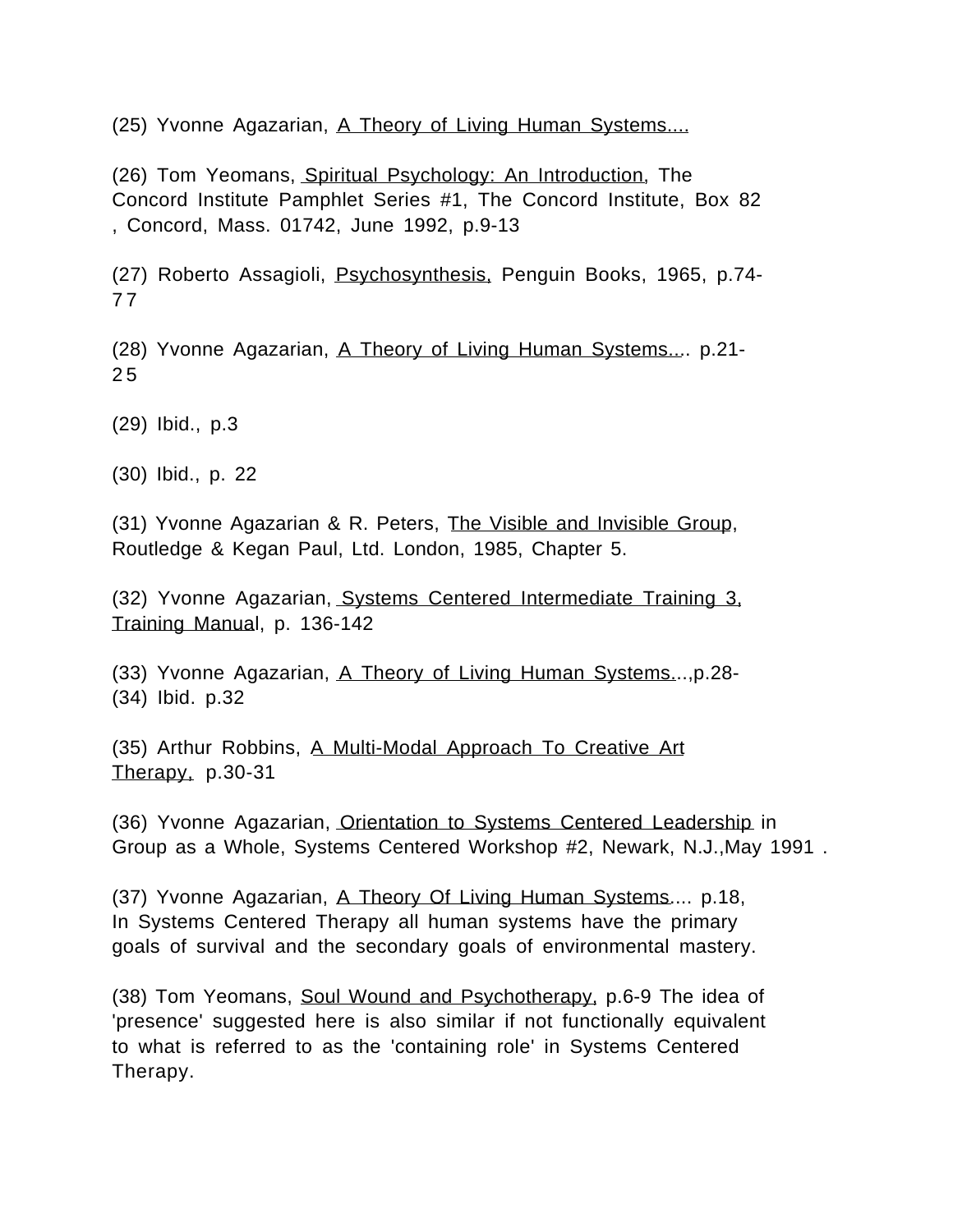(39) Yvonne Agazarian, Systems Centered Intermediate Training 3, Training Manual, p.66-86

- (40) Ibid., p.86-96
- (41) Ibid., p.97
- (42) Ibid., p.99-103
- (43) Jack Kornfield, A Path With Heart, p.269
- (44) Yvonne Agazarian, A Theory Of Living Human Systems.... p.18- 19, 36-37

- - -

;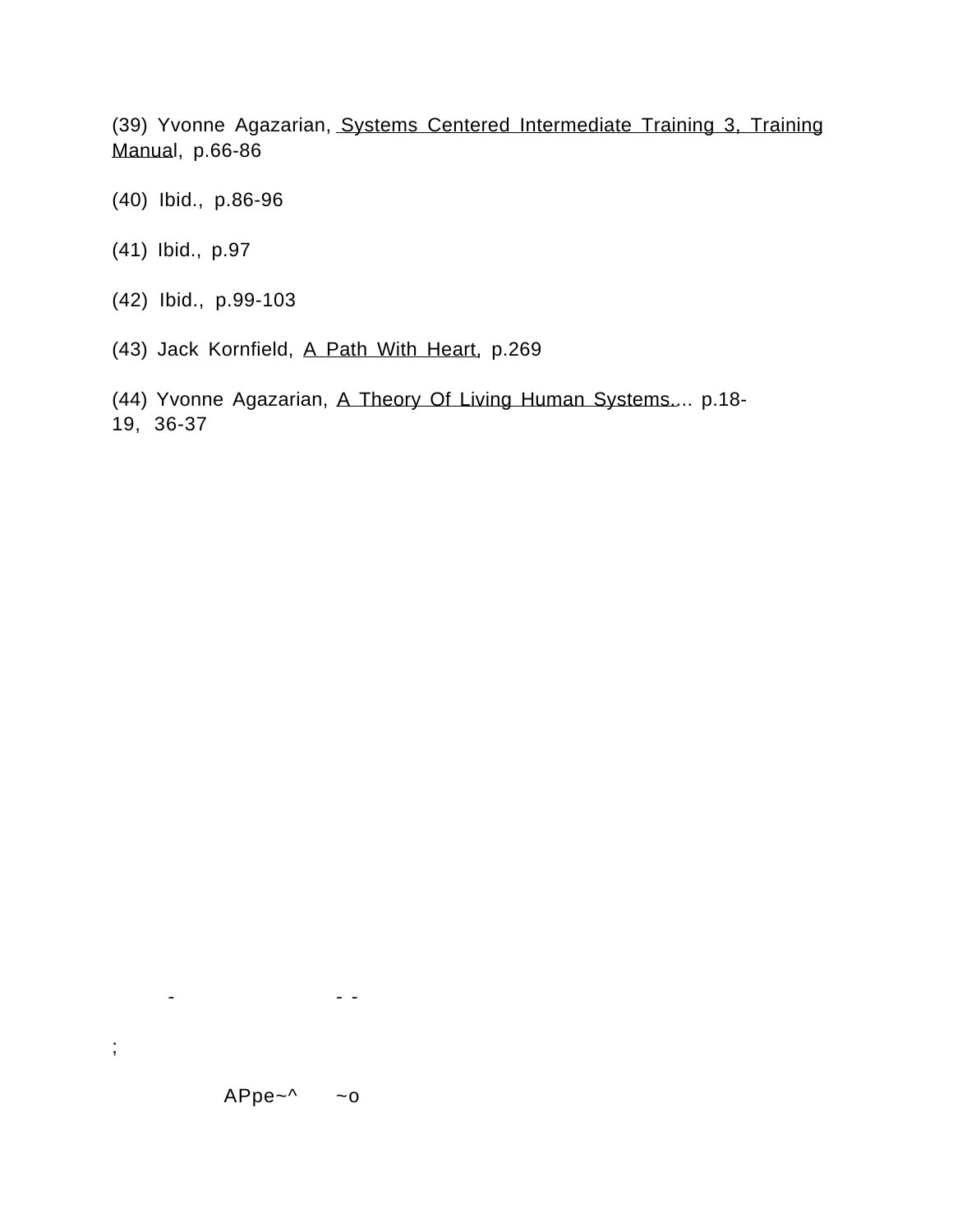## THE FIVE MODULES IN |

## THE HERARCHY OF DEFENSE ANALYSIS

IN SYSTEMS-CENTERED GROUP AND INDIVIDUAL THERAPY by Yvonne M. Agazanan.

l

Defenses are the restraining forces that divert the energy of living human systems from their goals. A systern~

centered orientation focuses on reducing these restraining forces. The worl: of systems-centered therapy is to

bring the system energy across the boundaries of time and space into the present and direct it towards the goal.

Reducing defenses at these boundaries is the work of both the patient and the therapist. Learning how to do this

are the goals of systems-centered training.

In the hierarchy of defense analysis, each step of the worlc builds on the one before it and lays the groundwork for

the worlc that comes after it. The worlc is done in five specific modules, each one of which has specific ta -,

specified goals and clear outcome criteria. These modules are divided into two sets, the first of which address tho

defenses against conflicts with authority; the second of which addresses conflicts witb intimacy.

TIIE [IRSI THREE MODULES: CONFLICTS W=I AUTEIOR1TY.

MODULE ONE: social defenses and the triad of symptomatic defenses. At the beginning of any system~ centered

worlc session our task is to bring the energy across the boundaries and focus it on the goals. Social

| defenses are weakened first, the symptomatic triad of defenses next. The symptomatic triad of defenses aro

l so named because they generate the triad of most common symptoms. It is in the worlc in this first rn~b

| that the major remission of symptoms occur.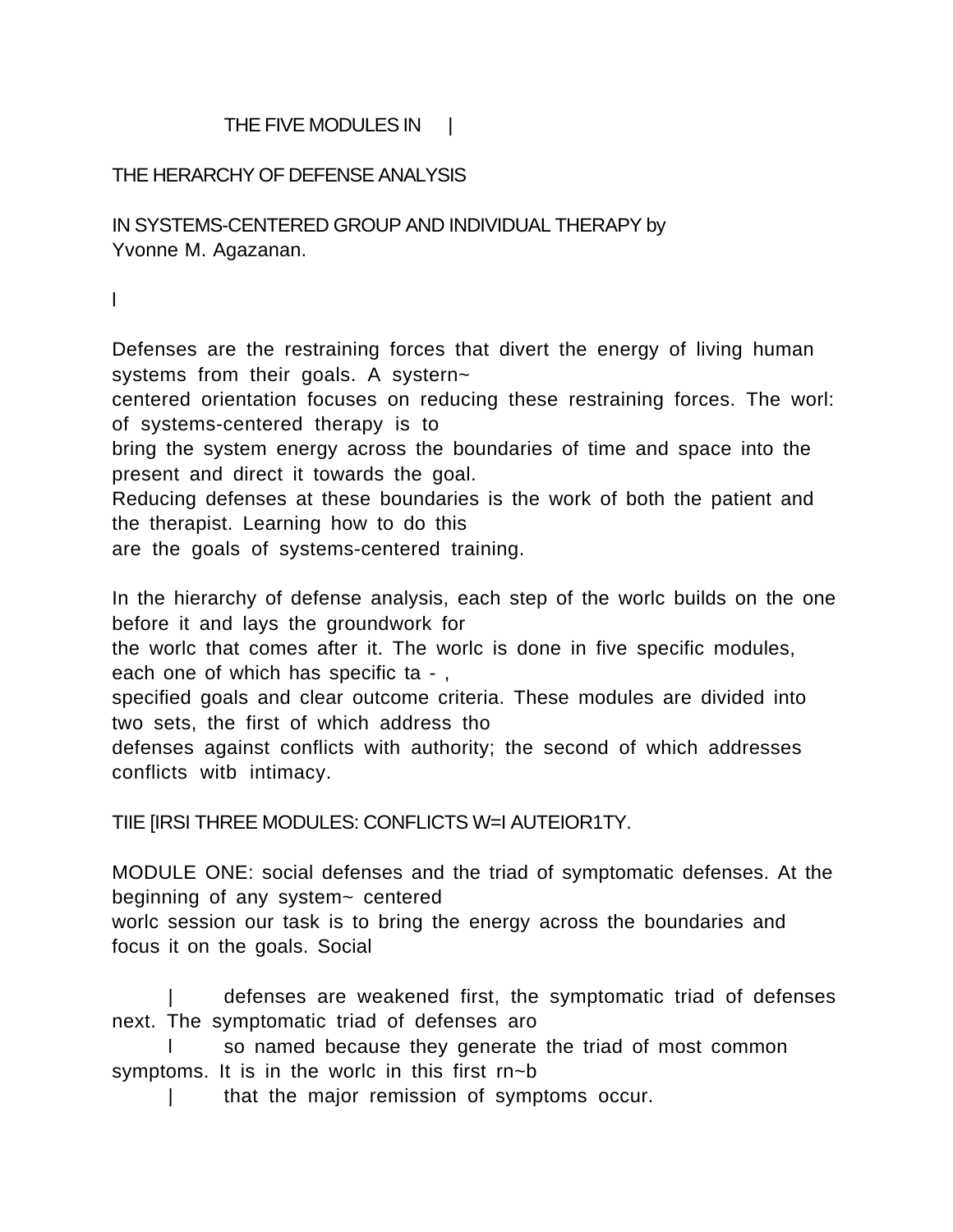Social defenses act as restraining forcea as we change roles from our social selves to our working servos and

rol~o our role behavior to our training or therapy goals. Social defenses are tho oil on tho possibly

troublod waters of every day life. Social defenses are also the shorthand that signal status in tho peclring

order and establishes the rules of relationship. Because breaking the social rules is such a shuning

exporionco, and because the social defenses are such a powerful influenco on what one does and does

not do, undoing social defenses is a crucial step towards changing from stereotype to functional roles.

The symptomatic triad of defenses are addressed in sequence: first the cognitive defenses against anxiety, secood the tension defenses against feeling and third are the defenses that discharge emotions before they can bo experienced.

Cognitive defenses: negative predictions of the catastrophes that aro just round tho comor, or

believing that others aro thinking critical or embarrassing things about w, aro cognitivo defamoe

against what is malcing us anxious in the first place. When wo explain realiq instoad of oxploro

it; when wo believo in our anxious thoughts instead of rocognizing our conflicts in tho hero and

now; wo construct a world in our mind that becomes moro real to us than tho world outsido. Tho

~solution. of a constructed realiq generates still more anxiety, tension and irritabiliq' u well as

other socondary oxperiencea lilce guilt and dread and worrying. By fleeing from roal innor or

outer conflicts into an imaginod world, we still havo all tho problems that oxistod in tho first

placo plus all tho problems generated by our imagination as well.

Defensive tension: Tension is lilco a straightjaclcet for our feolings. Tension involvos us with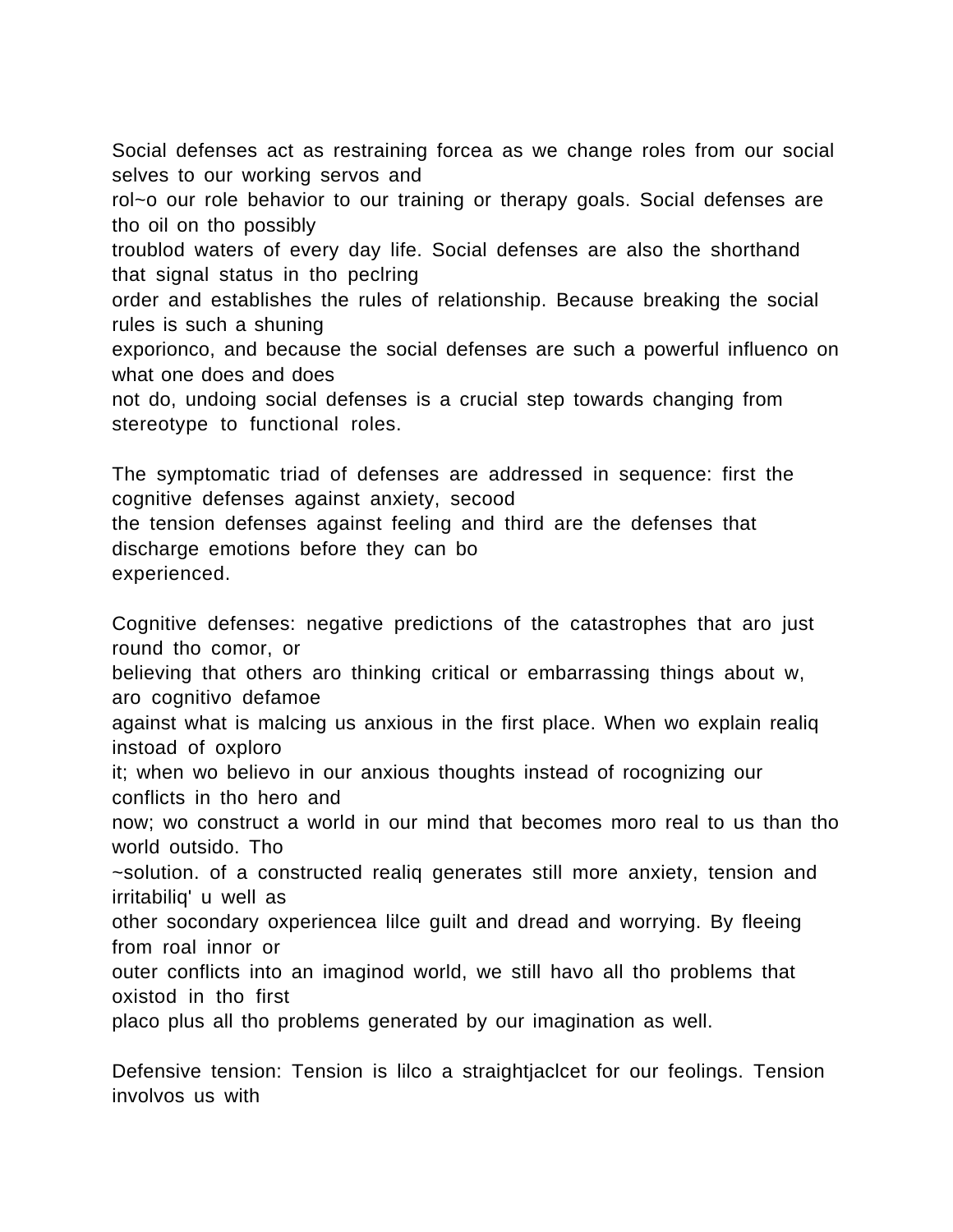muscular achos and pains and physical symptoms instoad of tho original conflict. Tension

inducod muscular aches and pains, and tho symptoms of anxioty and irritabiliq are

uncomfortablo but not serious. Theso can bo worked with in SCT just lilce any other defenses.

Non-benign conversior~ symptoms, however, can be dangerous. Conversion symptoms noed to

bo ~reconvortod. beforo any other defenso mod)fication is done.

7A~ 9f lb~  $\#_{--}$  ~, A~ 199iP ~u  $= 7i$ ~ ~,, 553 1~ ]~, rb~, PA 1913'3, USA, 7JS 5d3-7G!'

6'

Discharge defer~ses like tantrums, histrionics and depressions, drugs and drinking and going on a tear, are all ways of discharging or sedating the energy in emotions and are often mistaken for

the emotion itself. Discharging empties us of our inner experience: the feelings and sensations

and impulses in the everyday experiences of pain and grief, love and hate, envy and jealousy,

murderous rage, curiosity, lust and joy. Acting on intemal conflicts instead of understanding

them makes for double trouble by transferring problems to the outside world. Bringing old

solutions to new situations makes new situations into old.

MODULE IWO: role-locks in relationships. The second module addresses role relationships with

authority that divert energy from working goals by establishing role-locks in defensive

complianco and/or defiance. Role-locks bring past relationships into the present. Thus we

becorno the identified patient, victim or bully, scapegoat, hero or rnarqr. These one-up, one-

down relationships loclc us into a power struggle with an outside authoriq and blinds us to the

stubbom conflicts with the authoriq in ourselves.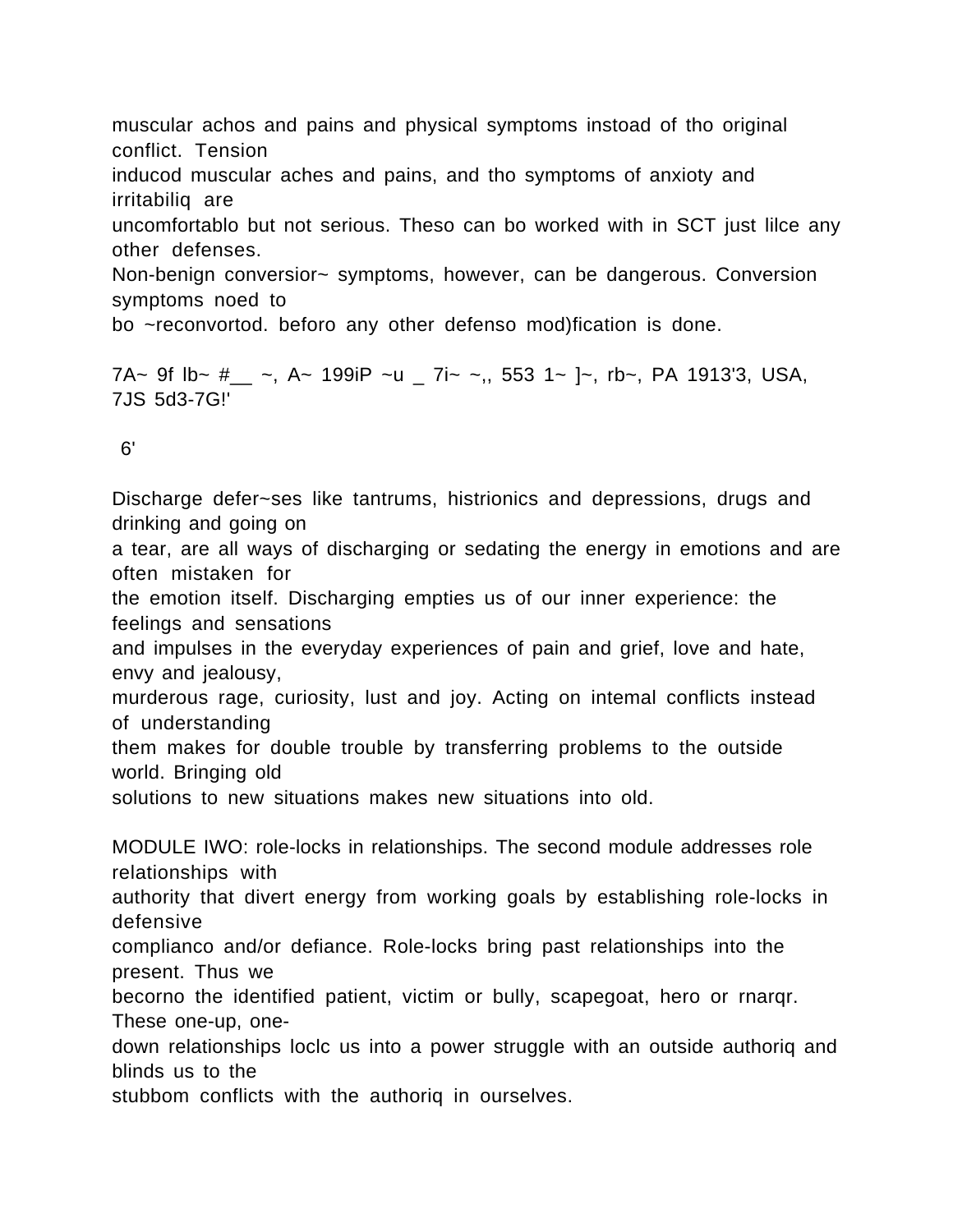MODULE THREE: resistance to change. Module threo marks the transition between the focus on

conflicts with authoriq to the focus on conflicts with intimacy. Worlc on resistanco to chango

occurs at every transition within every module. Module threo worlc confronts our resistanco to

change. Sooner or later we all take a stand and resist all influenco as if our life depended upon

it, even if we are being influenced in a direction we want. We experienco ourselves as standing

alone, imprisoned in the fort that we havo built to defend ourselves from enemies that neither

understand nor care for us. Breaking free of the impasso requirea us to shift our preoccupationa

with outside authorities and address our conflicts with our own personal authoriq.

I~ LAST TWO MODULES: CON~ICTS WITH INTIMACY.

MODULE FOUR: defenses against intimacy: The fourth module addressee closeness and distanco in

relationships with oneself and with others and involvea undoing tho defenses agaiost aeparation,

individuation and interdependence. The worlc of undoing defenses against intimacy builda on

tho worlc of the first three modules and requires us to overcome the bsniers of humiliation and

shamo, shyness and embarrassment. It takes all our courago to contain the turbulenco; follow

tho signala of dread into despair; know the emptiness of the lose of the feeling self; the terrora

of tho world as we know it falling apart. The way out is through: an entry and emergenco

through chaos into transformation.

MODULE FIVE: defenses against knowledge: the fifth and final module puts it all together. The previow wodc

has enabled us to contain ourselves within the containing enviromnent of tho modules. Worlciog through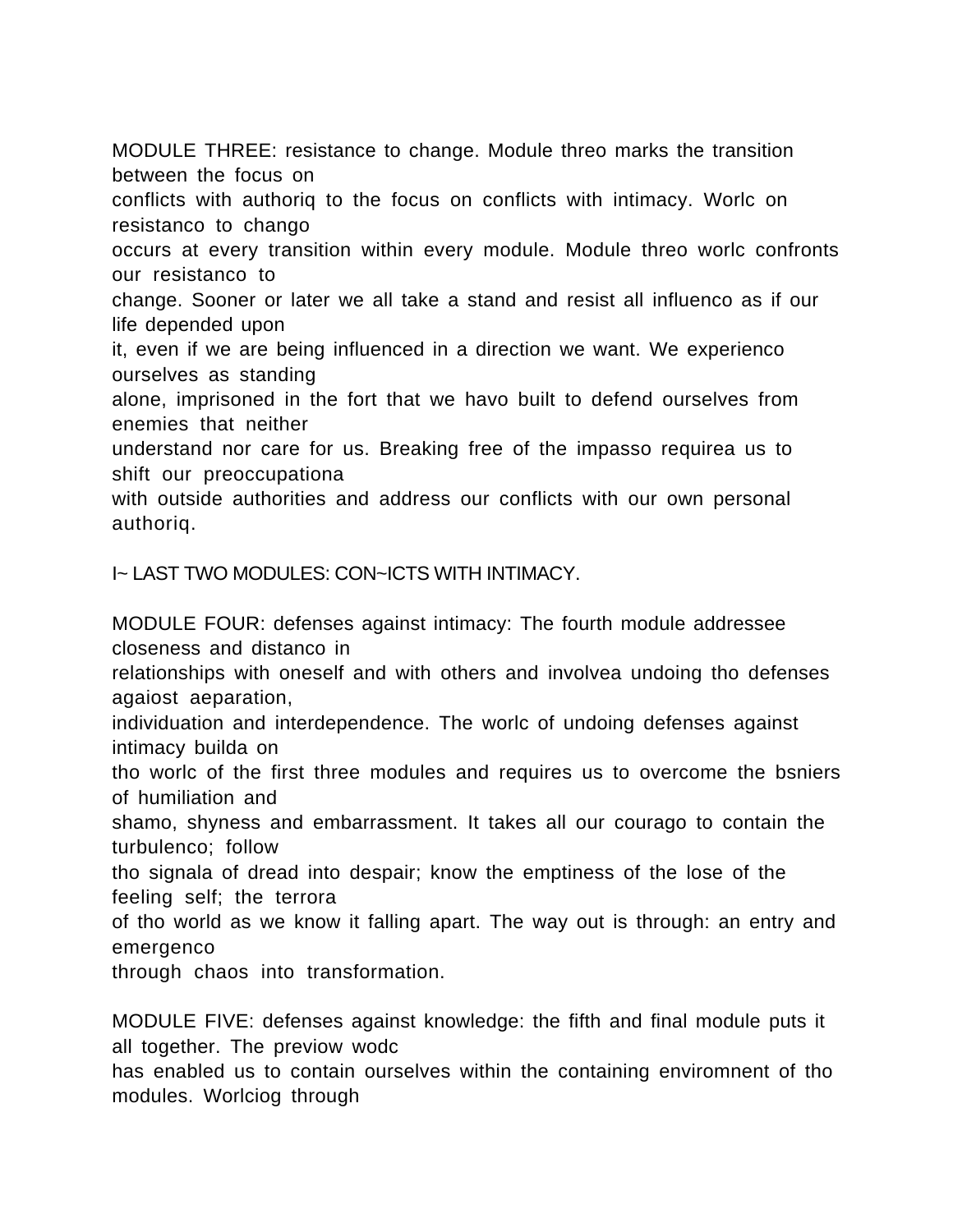the hierarchy of defense analysis equips us with tho slcills we neod to continuo to do tho worlc on our own. In the wade of modulo fivo, two kinds of Icnowing and ~ding becomo perman~tly availablo. Wo havo learnt how to cross tho boundaries betwcon imagination and intuition, betwoen comprehenacn and apprehension, betwoon tho woM of words and tho woM without words, from fantasy into realiq. As wo havo learned to undo tho hierarchy of defen~ wo hvo also learnod how to be in tho unlcoown and to discover what wo Icnow.

11~9 qf  $\lceil -b \rceil$  - S -. 4~f ~  $1992$  ~ S ~  $\lceil -c \rceil$   $\lceil -c \rceil$   $\lceil -c \rceil$   $\lceil -c \rceil$   $\lceil -c \rceil$   $\lceil -c \rceil$   $\lceil -c \rceil$   $\lceil -c \rceil$   $\lceil -c \rceil$   $\lceil -c \rceil$   $\lceil -c \rceil$   $\lceil -c \rceil$   $\lceil -c \rceil$   $\lceil -c \rceil$   $\lceil -c \rceil$   $\lceil -c \rceil$  H5.561-7

copyright Michael Robbins, please do not reproduce without permission

An Introduction to Group Therapy for Body, Mind and Spirit: A System Centered (c) Approach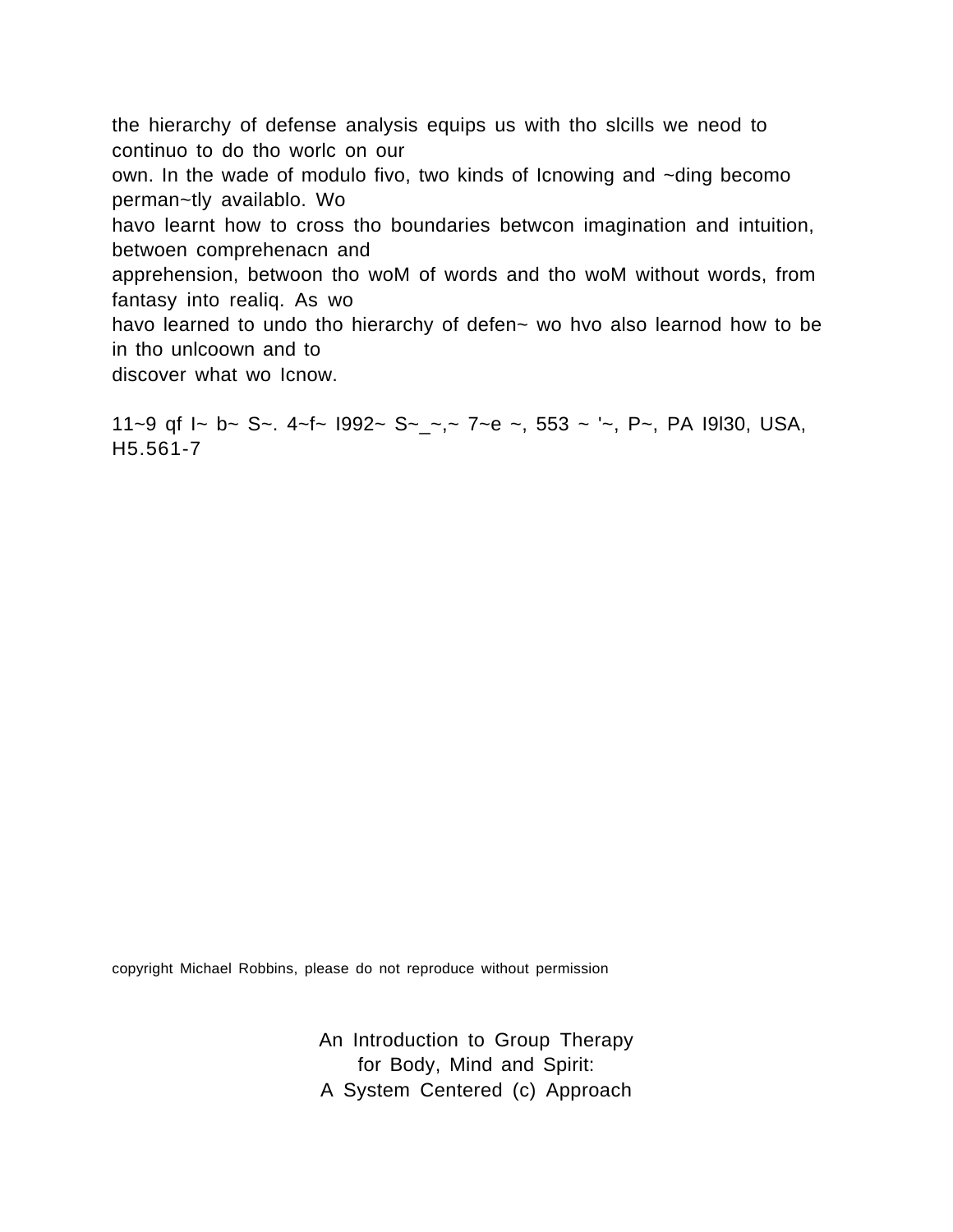### By Michael Robbins, M.A., L.M.H.C.,1996

As the field of psychotherapy moves into the twenty first century, there is a greater awareness that all the dimensions of our lives are inextricably related. It is becoming increasingly impossible to simply treat someone psychologically without also taking into account their physical and spiritual well being. Like the eastern proverb of the blind men each describing different parts of an elephant and believing they were touching different creatures, we are coming to the common sense realization that as practitioners specializing in one area of healing or another, we all have our hands on the same animal. All the systems of a human being exist as a functional unity. Furthermore, emerging scientific paradigms indicate that change at any level has reverberations that echo from the molecular to the cosmic levels in a great chain of being. Perhaps if our sensitivities were highly enough developed we would realize that it is life itself we touch every time we make an intervention as a healer.

 Common sense also tells us that the larger the system, the greater its potential and effect. For example, when the federal government cuts money for the Arts in our schools this effects a myriad of systems which exist below it, from the music teacher who loses his job to the mother and father who have to deal with the disappointment, rage and acting out of their teen age daughter who played first violin in the orchestra last year. In Systems Centered (c) thinking, this is called the principle of "hierarchy". Like a series of Russian nesting dolls, the larger system provides a context and environment for the smaller systems below it to function. This principal applies directly to group therapy. The group as a whole is the context in which each member will do their work. If the group leader can help the group to monitor the boundary between the group as a whole and the individual group members he or she can help the group to create the best possible environment for the work of healing to occur. If the group as a whole is working well it will also provide a tremendous amount of energy to each individual member to do their work.

 In Systems Centered Therapy (c) all the group work occurs in "functional sub-groups". A functional sub-group forms around resonance for the experience which is being explored rather then on stereotypes such as gender, age, religion or sexual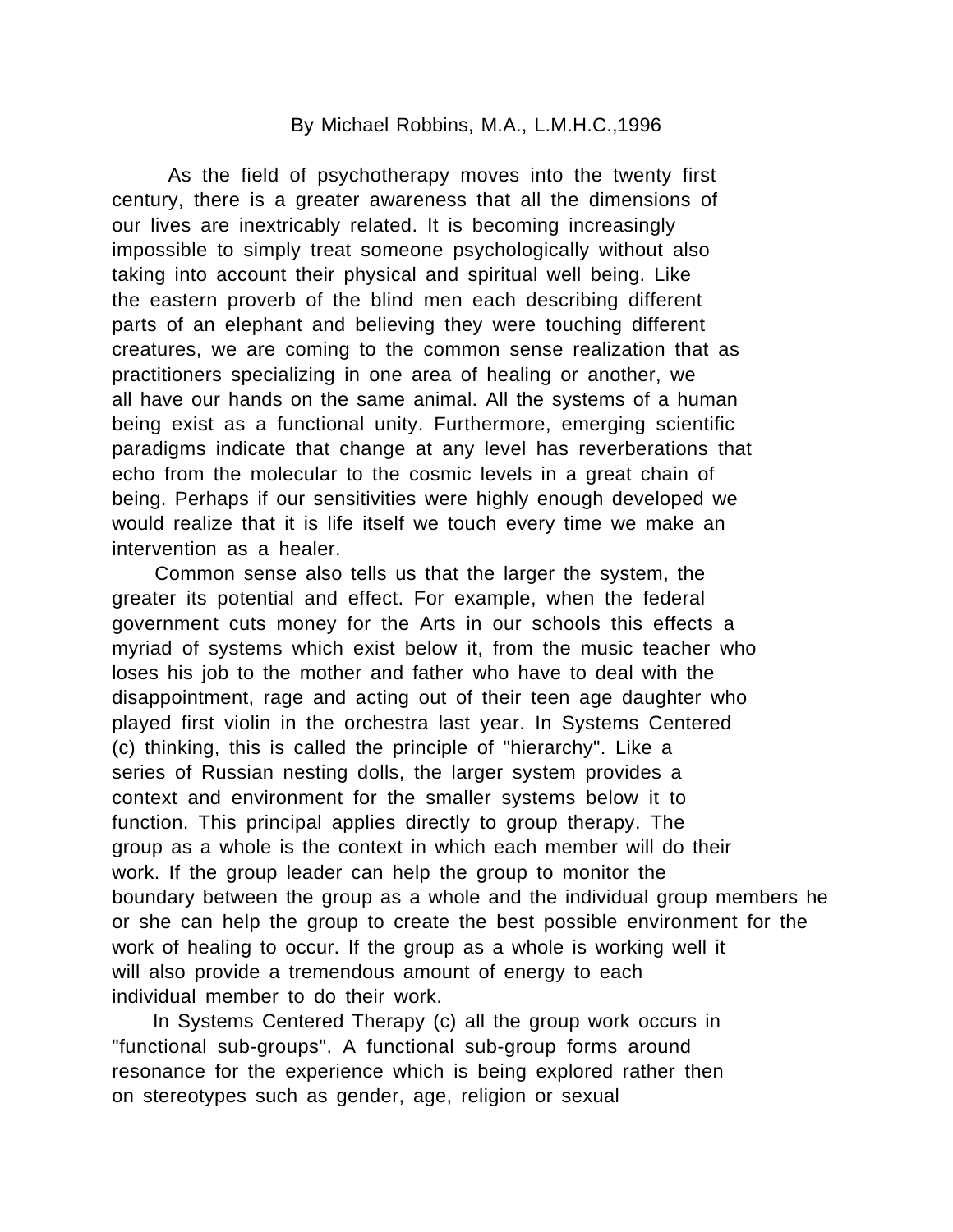preference. The sub-group then works within the container of the larger group somewhat like people rowing a boat (with as many 'oars' as there are sub-group members). As each member builds on the others experience the 'boat' of the sub-group moves forward. Sub-group members also learn how to stay in eye contact with each other, to feel each others energetic resonance, and to join each other at a similar depth of experience.

 In Systems Centered Therapy (c) it is understood that no group can work with all of its energy available until its members have crossed the boundaries of space, time, reality and role. A group that is clear about where it will meet (and how each member will get there), its time boundaries, and keeps to these contracts in reality has a foundation on which to build a basic sense of trust. The boundaries of reality and role are perhaps a little less obvious. To cross the reality boundary group members must psychologically cross out of their fantasies about what they thought it might be like to be in the group into the existential reality of what it is like to be in the group. This is both a simple and extremely complex accomplishment. A real life example of this principle is when a couple meets on a first date. Each party is bringing a host of positive and negative predictions to the experience. Before they can even begin to deal with their real relationship with each other, they must navigate through the turbulent waters of their hopes and fears of what the date will be like. The role boundary is another membrane which will inevitably have to be crossed before a group member has their full energy available to work. Outside the group a person might be a teacher, parent, therapist or wear any number of different hats. Each of these roles will have certain goals and behavior associated with it. Inside the group, the person must come into their role as a group member and learn something about the norms and behaviors of the particular group they have entered and adjust their behavior to meet the goals that they have for themselves in the group context. In a Systems Centered group this will mean learning how to resonate with other group members and work in a sub-group. You might also notice that these skills of getting ones energy across the boundaries of time, space, reality and role are exactly the skills which we all need to use every day to function effectively. By practicing these skills in a very explicit way, group members are learning how to access all of their energy,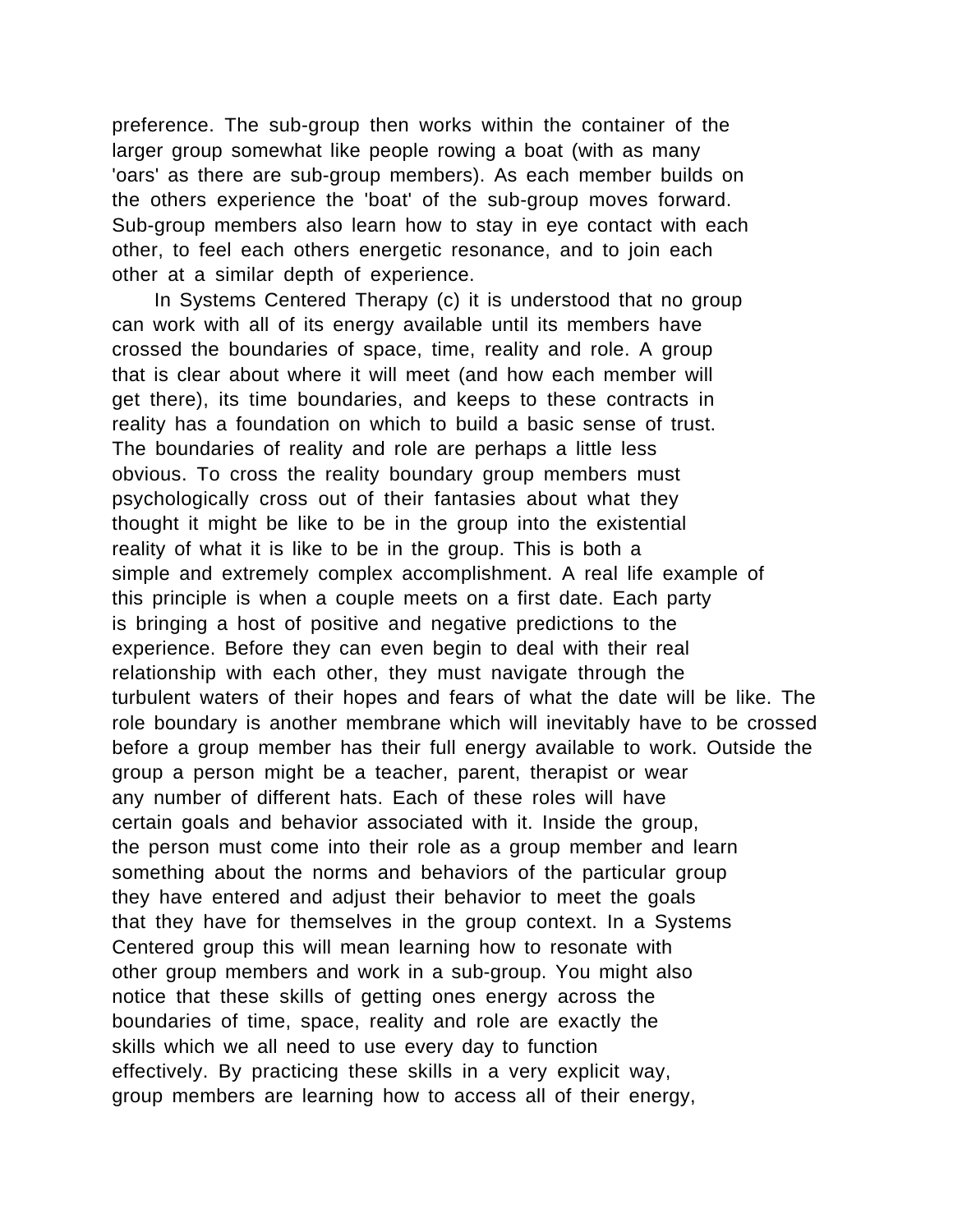with mindful presence and awareness, in any real life situation they encounter.

 Once a group member has all of their energy available for work they then encounter a variety of defensive mechanisms which may restrain them from living in their authentic experience. Depending on the life experience that someone has brought to the work they will have a stronger or weaker salience for different levels of defense. The first level that all groups must address is called the 'triad of symptomatic defenses'. The reason for this name is that when these defenses are undone there is often a dramatic decrease in symptoms such as anxiety, psychosomatic headaches or indigestion, depression and acting out in tantrums, blaming or other forms of self destructive behavior. Briefly, these defenses are 1) our cognitive misconstructions of reality such as mind reads and negative or positive predictions which generate real feelings which may or may not have anything to do with our existential reality in the moment 2) physical tension which binds our emotions like a strait jacket and blocks the signal of the original feeling from reaching our awareness, and 3) the ways in which we discharge our feelings by acting out in blaming, outrages or tantrums or act them in by becoming depressed or numb. When these defenses are undone the group can begin to address the habitual roles such as being a victim, bully or caretaker which they play in the group (and in life!).

 As a body oriented psychotherapist who has also spent a significant portion of my life involved with spiritual practice and in various types of spiritual communities, I have been very excited to integrate Systems Centered Therapy (c) into the other disciplines and approaches I have been using. There was such an immediate resonance that I felt as if a light had been switched on and a whole library of experiences suddenly fell into place. In many ways this form of group work is like an open eyed, interactive, mindfulness meditation which has the goal of getting each member, sub-group and the group as a whole centered and grounded in their authentic experience. I see possibilities for a cross fertilization here which can greatly enhance the practice of a whole variety of disciplines. In the group work which I do, I combine body oriented therapies, meditation, art therapy and Systems Centered Therapy (c). Although each of these activities take place during separate periods of the group work, functionally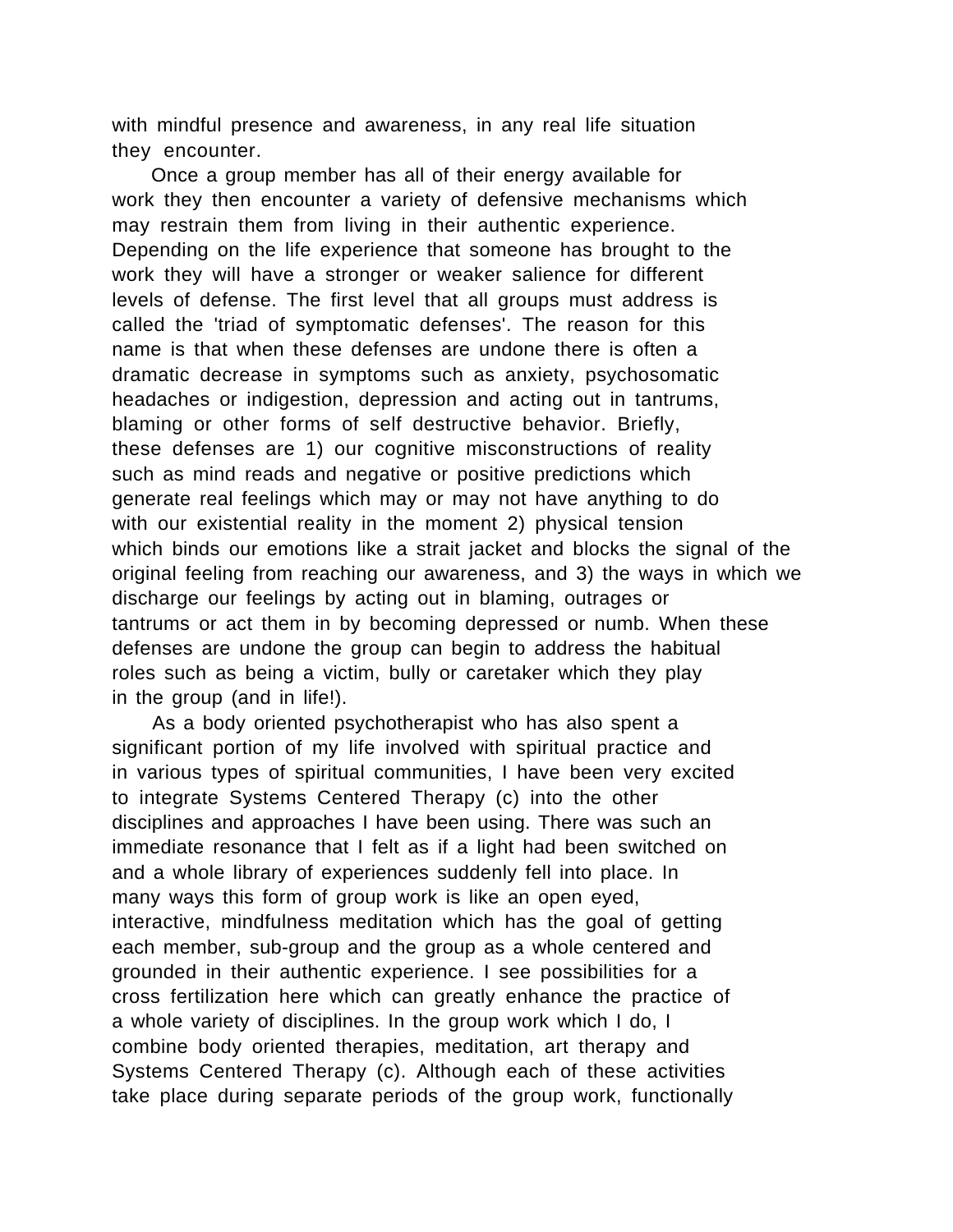they operate in a synergistic fashion to help the group and each member accomplish their goals.

 A major goal of this work is to help people move out of explaining or interpreting their experience into exploring their experience at the leading edge of their growth. As group members manage the frustration of not explaining as well as not behaving in their habitual and reactive ways they come right up against the unknown and have to deal with the primary energy of their life force. Using all of the above mentioned disciplines I provide a clear and disciplined format to undo the repetitive loops that we replay again and again in every aspect of our lives, to explore the disowned parts of the self, and to recognize the various ways we have learned to defend against our primary experience.

 One of the reasons why I believe this type of disciplined group work is so important for people in psycho-physical practices such as Yoga or Tai Chi and for serious meditators is that it offers such a grounded no nonsense approach to psychological growth which is totally non-pathologizing and cuts right to the quick of how we often get ourselves into all kinds of mischief. Over and over again I have seen how spiritual work can become fueled by un-worked out personality issues which lead, often with the best of intentions, to people acting out, repressing or somatizing their shadow selves rather then exploring, confronting and transforming them. Tragically, the disowned parts of the self comes back to meet them as their fate. This type of group work offers the opportunity to explore the disowned parts of the self to very deep levels in a gentle and firm way.

 To be sure this is only a brief introduction to what is both a complex field of study and a profound experience. This is serious work, which can be life changing. It is also a lot of fun. Most importantly, it is real. If you can keep your sense of existential humor and compassion around while your explanations, interpretations and constructs of reality take a hike, risk letting go of your familiar roles for a while, and relax deeply into the center of your being as you hang out at the edge of the unknown with mindfulness and curiosity, you might discover something new and important.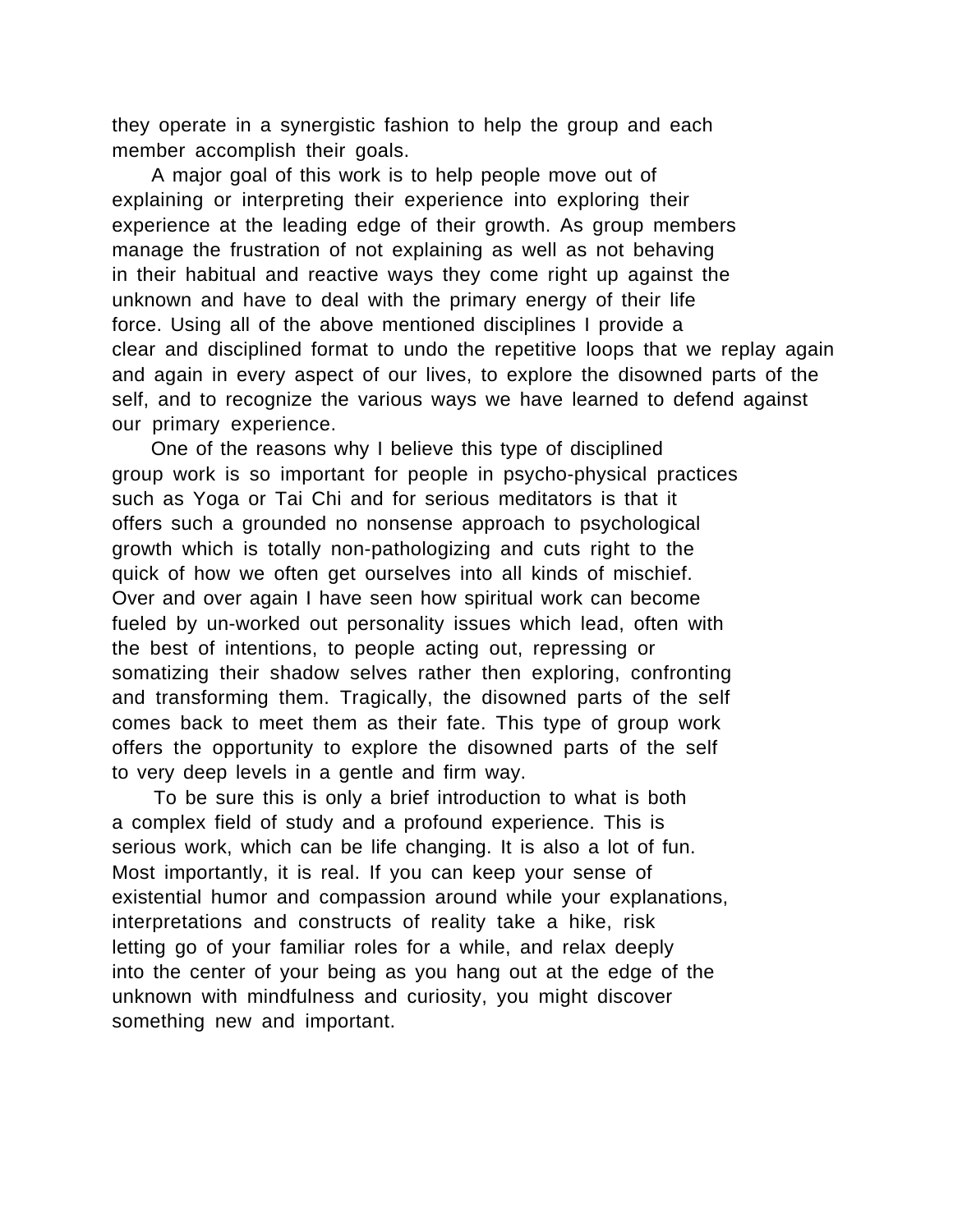Tho SCT Joumal:Sy3~0ms-Centored Theoty .tnd Proctics, Vol. 1, No. 1, ~ 1996 SCT Press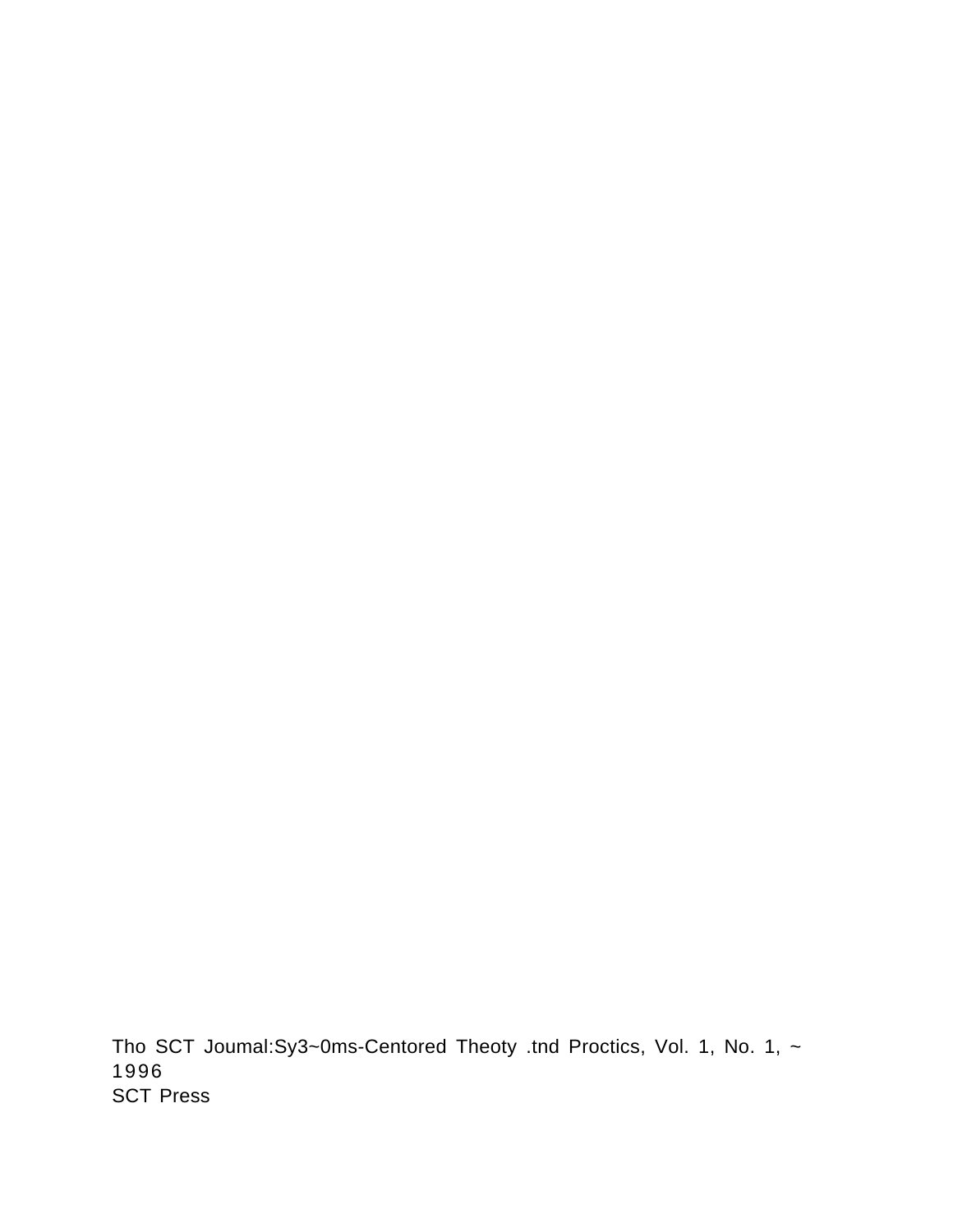We Are Crossing a Boundary Now (An SCT Invocation)

j Michael Robbins, M.A., L.M.H.C.

We are crossing a boundary now Leave behind your familiar maps and time honored interpretations, Pack them neatly, and check them at the door. They will be kept safe for you until you return, (though you may not want them anymore). We are crossing a boundary now The constructs of past and future are slowly fading away Surrender your war stories, your tragedies, romances, and catastrophizing into the flame of the present. Dear friends who have responded to the invitation The ceremony has begun, The inner bride and groom are at the altar, Let us not keep the guests waiting. We are crossing a boundary now We have reached the edge of the unknown The mystery from which all creativity bubbles forth like an effervescent spring of possibilides Make sure you've brought your curiosity along! We are crossing a boundary now We have entered the threshold where the Everywhere and the Always meets the Here and the Now We ask that the energies of Self and Essence guide us on our journey That we have the courage to not hold back on our explorations. We seek the wisdom to see through illusions, To dissolve the fears that we have told ourselves that we must hold on to year after year after year after year after year, The discrimination to know the difference between the paper tigers and the real ones How many of those tigers have long ago snuck bacl: into the primordial ooze?? Leaving us quaking superstitiously, our bodies still believing they were there?? They're not even alive any more! Their bones have long ago turned to dust! Open your eyes!